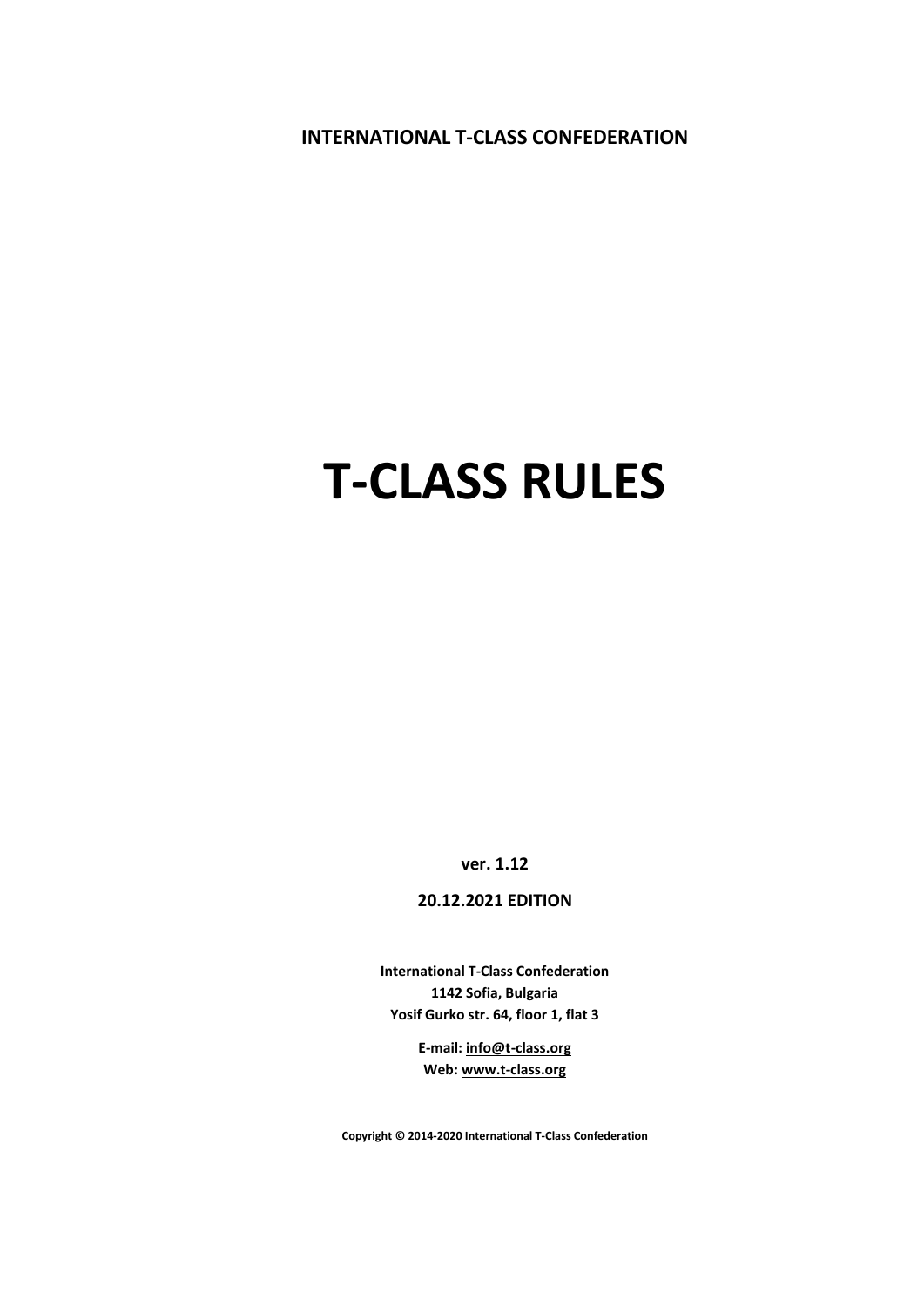This set of rules is acknowledged by the International T-Class Confederation (ITCC) and its purpose is to regulate the rules for conducting of regional and international T-class competitions.

All subsequent changes of the rules are taken into account from the next tournament year, unless the ITCC assembly decides otherwise.

Persons or organizations, which are not related in any way with the ITCC do not have the right to use the logo, the name and the patents of T-Class.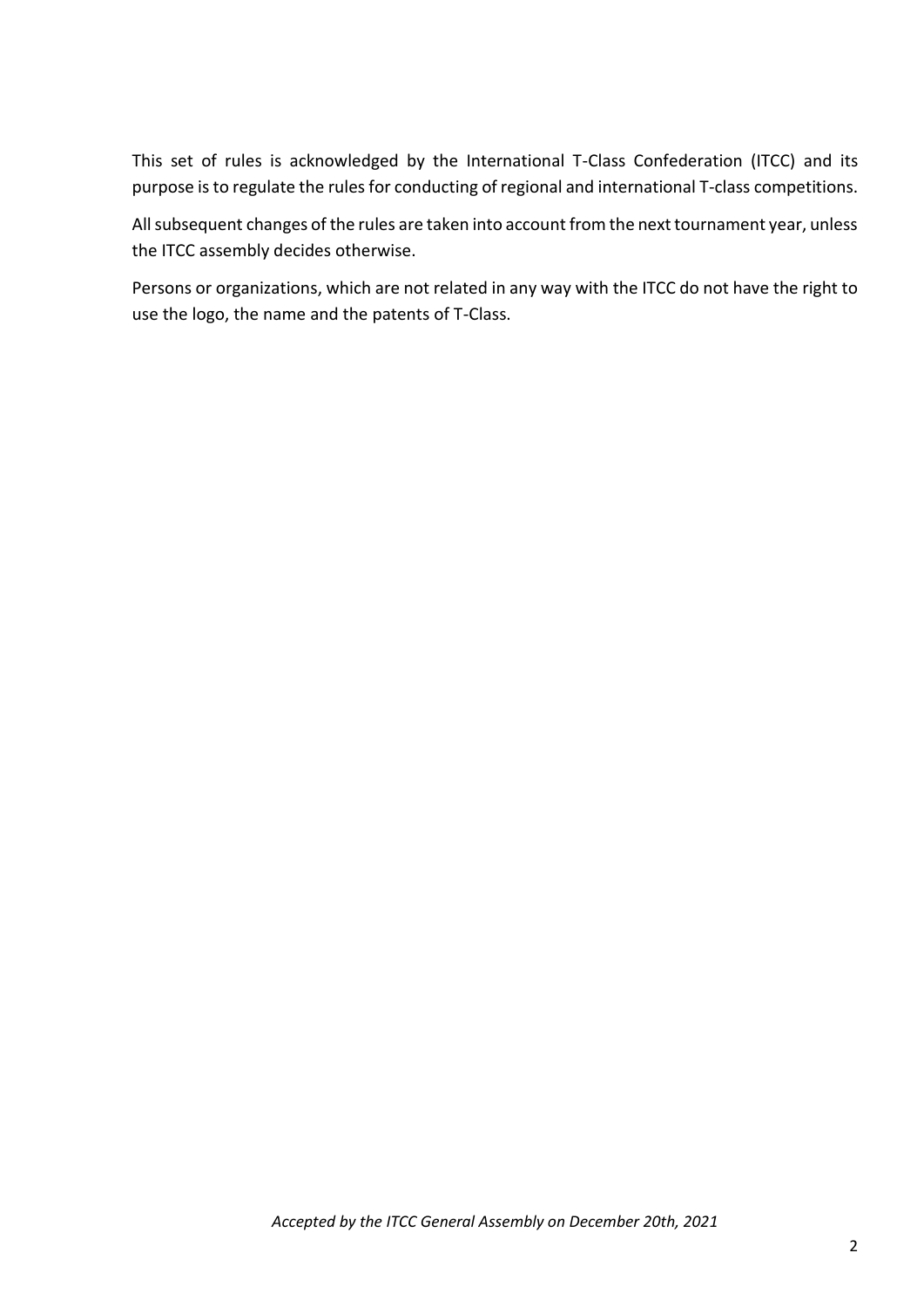# **TABLE OF CONTENTS**

#### **SECTION 1. BASIC CONSIDERATIONS**

- 1.1. T-class description
- 1.2. In general
- 1.3. Language

#### **SECTION 2. DISCIPLINES**

- 2.1. T-Class disciplines
- 2.2. Modules

#### **SECTION 3. PLAN OF THE STAGES**

- 3.1. General principles
- 3.2. Types of drills/stages
- 3.3. Sanctioned competitions

#### **SECTION 4. CONSTRUCTION AND DESIGN OF THE STAGES**

- 4.1. General rules
- 4.2. Criteria for designing of the stages
- 4.3. Making modifications in construction of the stages
- 4.4. Safety areas
- 4.5. Range for zeroing
- 4.6. Vendor and demonstrations areas
- 4.7. Hygiene areas

#### **SECTION 5. STAGES INFORMATION**

5.1. General rules

#### **SECTION 6. RANGE EQUIPMENT**

- 6.1. Targets general rules
- 6.2. Paper targets
- 6.3. Metal targets/plates
- 6.4. Frangible targets
- 6.5. Range equipment failure

#### **SECTION 7. COMPETITOR'S EQUIPMENT**

- 7.1. Weapons
- 7.2. Rifle rests
- 7.3. Sights
- 7.4. Devices and equipment for identification of the prime shooting conditions
- 7.5. Shooting equipment
- 7.6. Clothes and uniforms
- 7.7. Eye and ear protection
- 7.8. Cartridges
- 7.9. Competitor's equipment failure

7.10. Transportation and storage of competitor's weapon supplies and equipment outside the shooting course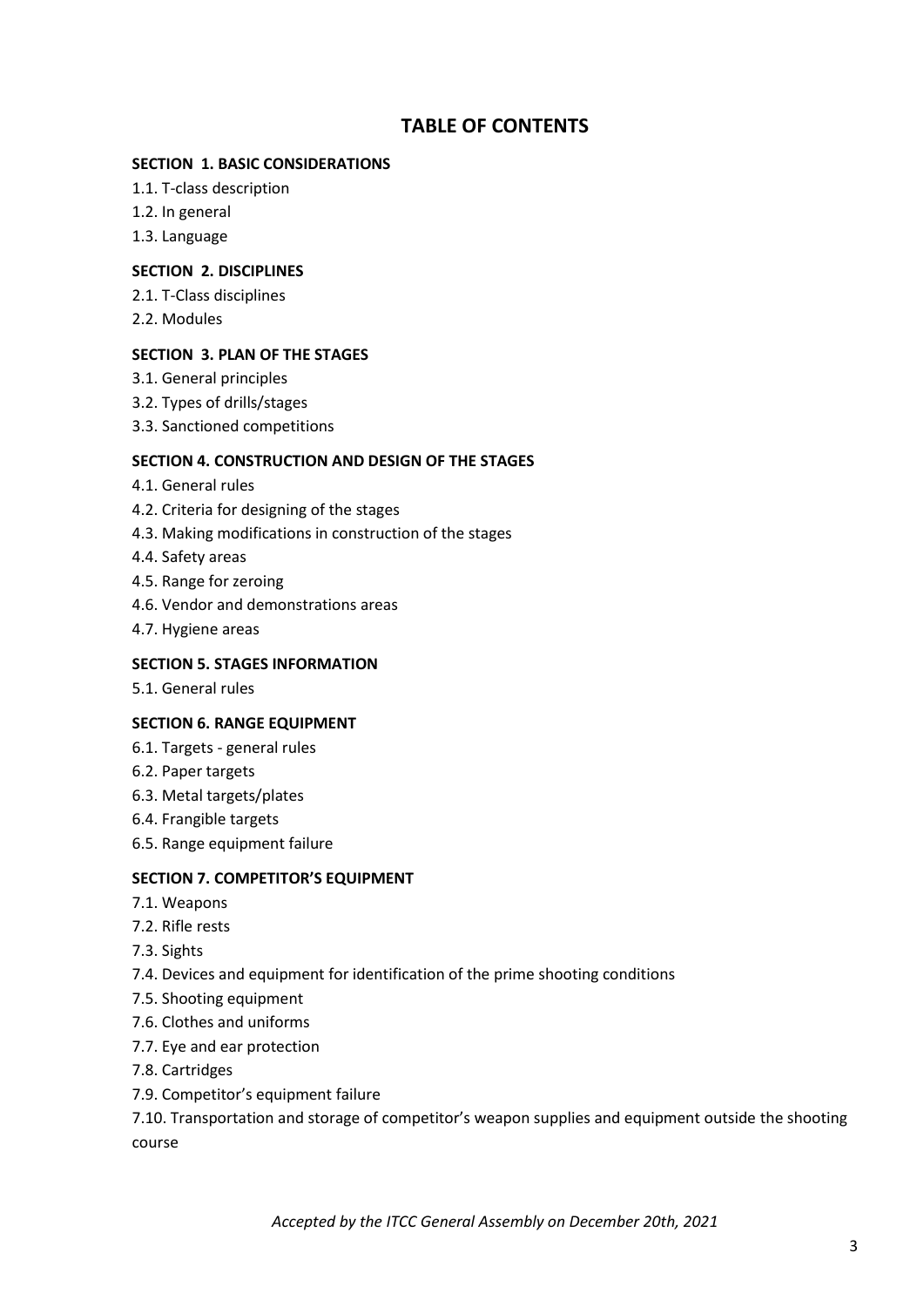#### **SECTION 8. STRUCTURE OF COMPETITIONS**

- 8.1. General rules
- 8.2. Divisions
- 8.3. Individual and Teamwork competitions
- 8.4. Regional teams
- 8.5. Competitor status and credentials
- 8.6. Competitor scheduling and squadding
- 8.7. Safety
- 8.8. Main competition and pre-match

#### **SECTION 9. MATCH MANAGEMENT**

- 9.1. Match officials
- 9.2. Appointment of match officials
- 9.3. Officials' clothing

#### **SECTION 10. TEST FIRING, SIGHTING-IN, ZEROING OF GUNS**

- 10.1. Zeroing of guns
- 10.2. Maximum shooting distances for zeroing

#### **SECTION 11. THE COURSE OF FIRE**

- 11.1. Rifle ready conditions
- 11.2. Competitor ready conditions
- 11.3. Range verbal communications
- 11.4. Loading, reloading or unloading during a course of fire
- 11.5. Movement and shooting.
- 11.6. Assistance or interference
- 11.7. Sighting procedures, dry firing and course inspection
- 11.8. Bringing in and taking out weapons and equipment to the stage

#### **SECTION 12. SCORING AND RANKING**

- 12.1. General regulations
- 12.2. Scoring and ranking
- 12.3. Score verification and challenge
- 12.4. Score sheets
- 12.5. Scoring responsibility
- 12.6. Time scoring
- 12.7. Scoring programs

#### **SECTION 13. PENALTIES**

- 13.1. Procedural penalties General regulations
- 13.2. Procedural penalties Specific examples
- 13.3. Zero stage General regulations
- 13.4. Zero stage Specific examples
- 13.5. Disqualification General regulations
- 13.6. Disqualification Accidental discharge
- 13.7. Disqualification Unsafe gun handling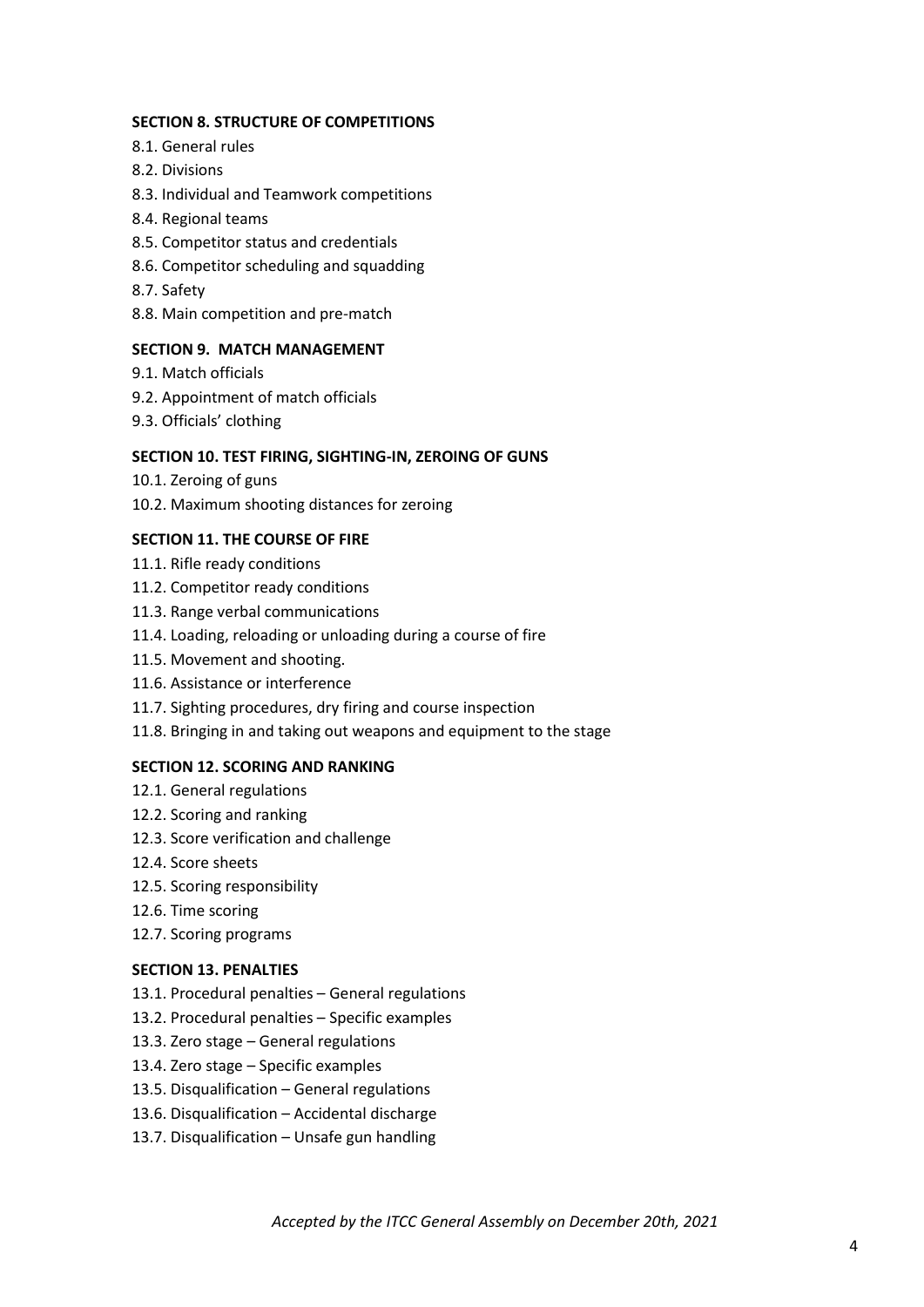- 13.8. Disqualification Unfair conduct
- 13.9. Disqualification Prohibited substances

#### **SECTION 14. ARBITRATION**

- 14.1. General principles
- 14.2. Composition of committee
- 14.3. Time limits and sequences
- 14.4. Fees
- 14.5. Rules of procedure
- 14.6. Verdict and subsequent action
- 14.7. Third party appeals

#### **SECTION 15. OTHERS**

- 15.1. Disclaimers
- 15.2. Interpretation of rules

#### **APPENDICES**

Appendix No. 1: Scoring of targets (ranges)

Appendix No. 2: Paper targets for T-Class competitions

Appendix No. 3: Metal plates and target stands

Appendix No. 4: Power Factor (PF)

Appendix No. 5: Examples for module 1 targets

Appendix No. 6: Basic principles and recommended shooting elements, which should be included in the exercises in a T-Class competition.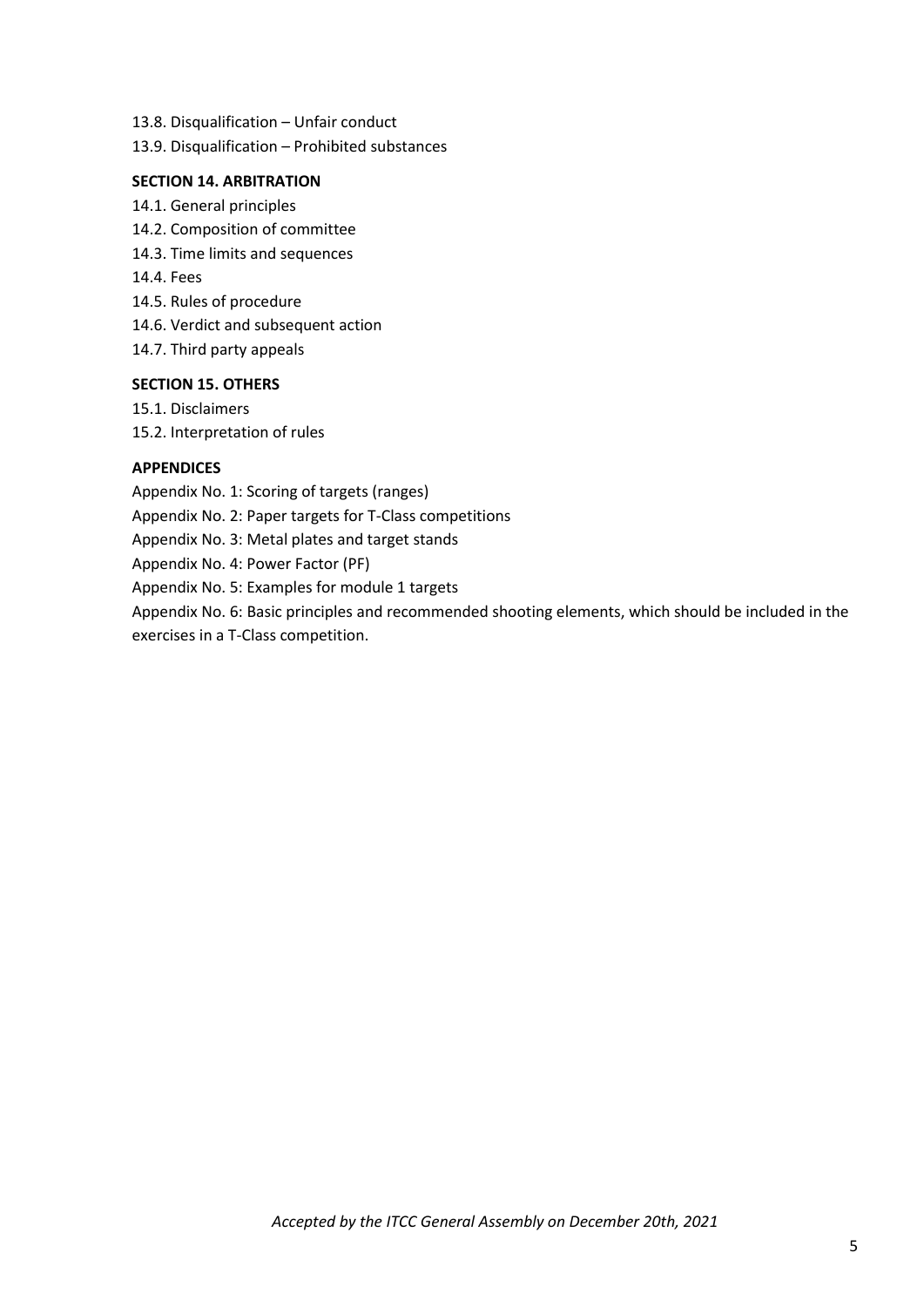# **SECTION 1 BASIC CONSIDERATIONS**

## **1.1. T-Class description**

T-Class is a new practical shooting sport with precision rifles, which purpose is to embrace a variable set of shooting skills, that could be practiced in severe, but realistic scenarios.

T-Class shooters should possess complex skills, which combine dynamic tactical thinking, rapid assessment of the situation, safe weapon manipulation, accuracy, as well as the ability to react practically in real environment conditions, for a limited time to completion of the shooting stages.

The objective of this new sport is to generate and improve a high level of shooting skills by handling factory made and custom made sniper weapon systems, developed for different kinds of tactical tasks.

T-Class is created by experienced shooters. It also serves the purpose to be a platform for continuation and exchange of knowledge and skills among special military and police forces, whilst preserving the highest professional standards in the interests of the society and national security.

Basic drills in T-Class focus on small targets with variable shooting scenarios, dynamic sniping with high precision weapons, combined long barreled and short barreled shooting, rapid conversion of different complex shooting positions and long-range small target sniping. All of the exercises are performed in a realistic fashion for a limited time (or time is scored), under the effects of a simulated stress.

# **1.2. In general**

1.2.1. This set of rules regulates the approach for conducting the regional and international T-Class competitions, under the aegis and the control of the International T-Class Confederation.

1.2.2. This set of rules is mandatory for every T-Class competition.

1.2.3. Units of measure

1.2.3.1. Units for length

Distances and dimensions of targets may be defined either in meters or yards.

1.2.3.2. Units for angle

In T-Class competitions only the milliradian (MRAD) angular units can be used.

1.2.4. Every authority's decision regarding the safety of the exercises during the competition itself outweighs the regulations described in the current set of rules.

1.2.5. The essence of T-Class competitions is to stimulate innovations and development of new shooting techniques in T-Class sniping.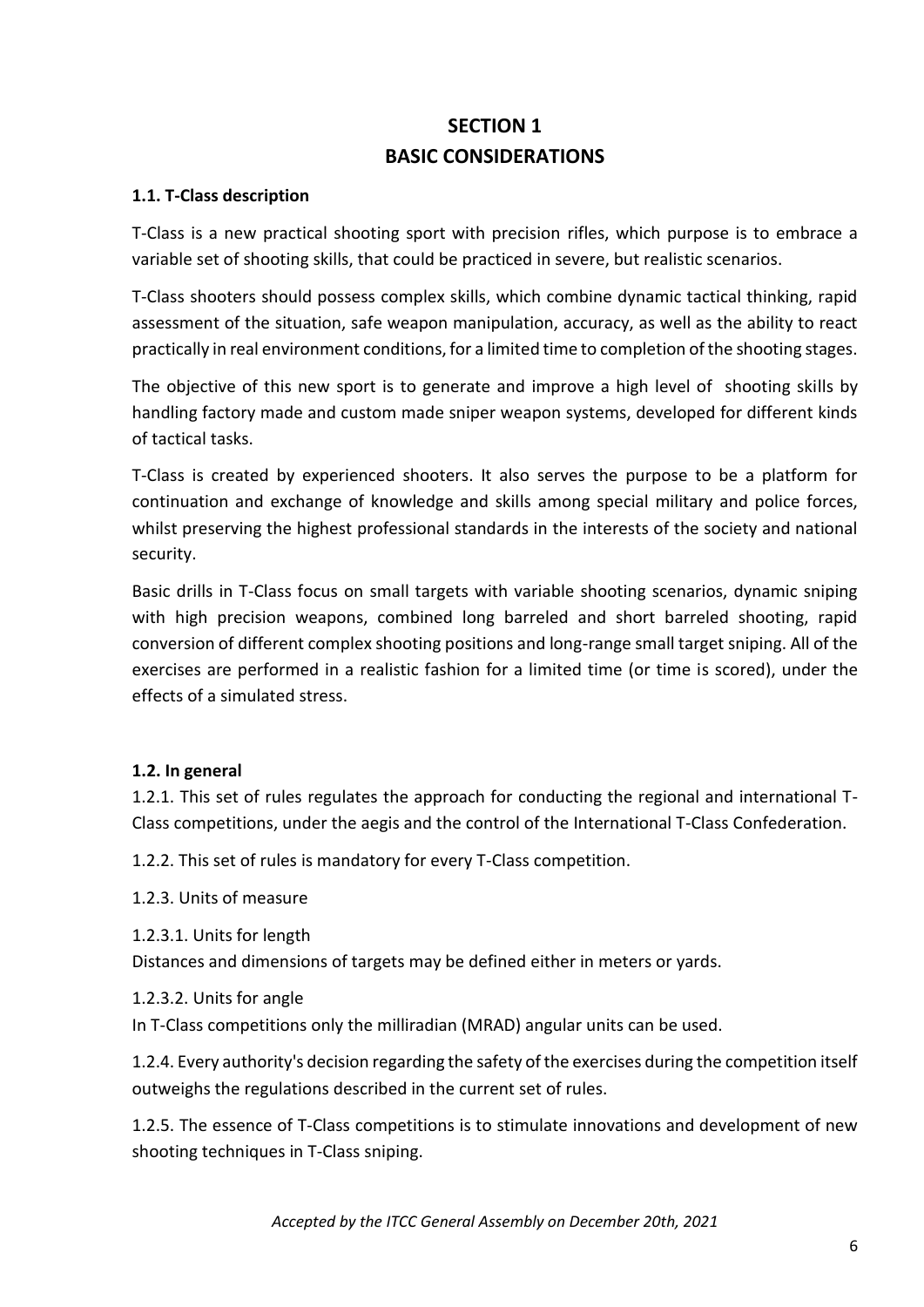- 1.2.6. Abbreviations:
- 1.2.6.1. ITCC is International T-Class Confederation
- 1.2.6.2. [TS] is T-Class Tactical Sniper discipline
- 1.2.6.3. [MG] is T-Class Multigun discipline
- 1.2.6.4. [ULR] is T-Class Ultra Long Range discipline
- 1.2.6.5. [ТLR] is T-Class Tactical Long Range discipline
- 1.2.6.6. [RF] is T-Class Rimfire discipline
- 1.2.6.7. [SBW] is T-Class Support and Backup Weapons discipline
- 1.2.6.8. [M1] is Module 1 Marksmanship
- 1.2.6.9. [M2] is Module 2 Dynamic
- 1.2.6.10. [M3] is Module 3 Long Range

#### **1.3. Language**

1.3.1. The English language is the official language for T-Class. If there are any discrepancies between the set of written rules in English and any other language, then the English set of rules should be acknowledged.

1.3.2. Grammatical gender. Every note for male gender in this set of rules (e.g. "he", "his", "him") should be considered equivalent to female gender, as well (e.g. "she", "her")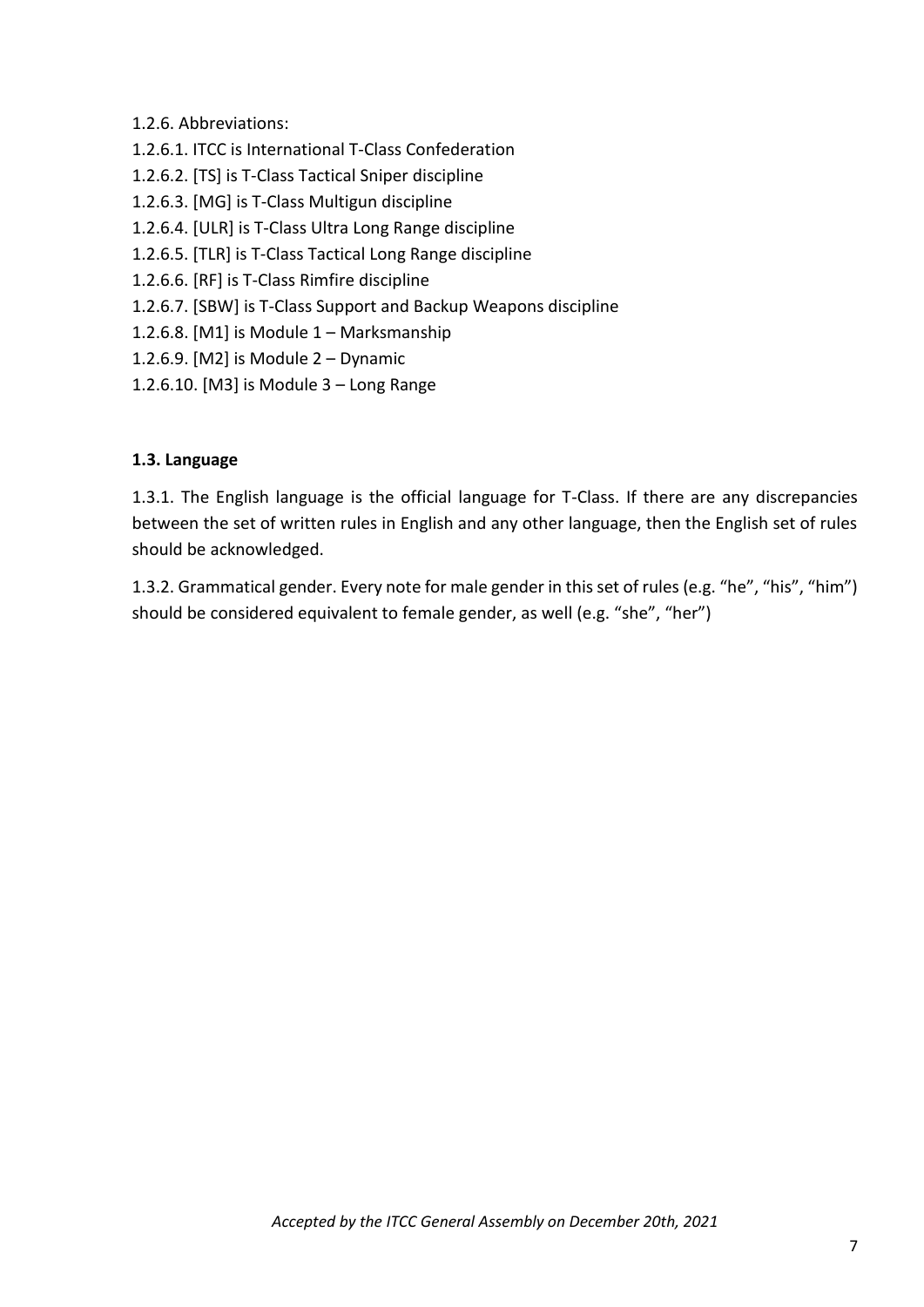# **SECTION 2 DISCIPLINES**

# **2.1. T-Class sport disciplines**

2.1.1. T-Class Tactical Sniper discipline.

Precision rifle shooting which includes a variety of shooting skills, that could be practiced in severe, but realistic scenarios, in real environment conditions, different firing positions and for a limited time, under simulated stress.

2.1.2. T-Class Multigun discipline.

Combined shooting (together or separately) with sniper rifles, semi-automatic assault rifles and semi-automatic pistols.

2.1.3. T-Class Ultra Long Range discipline. Sniper rifle shooting with long range precision rifles at very long distances of 1600 meters or more

2.1.4. T-Class Tactical Long Range discipline. Sniper rifle shooting at distances from 1000 meters to 1600 meters.

2.1.5. T-Class Rimfire discipline. Target rifle shooting with .22LR caliber rifles

2.1.6. T-Class Support and Backup Weapons discipline.

This is an assisting discipline for shooting (combined or separately) only with semi-auto assault rifles and semi-auto pistols, designed to improve those specific skills necessary for combined shooting with different weapon systems.

# **2.2. Modules**

[TS][MG][RF] The exercises in each division are divided in three separate modules (Module 1, Module 2, Module 3), as each module has its own specificity. There can be primary obligatory exercises and secondary optional exercises in each module.

[ULR][TLR] Competitions are composed of only Module 3.

[SBW] The competitions consist of Module 1 and Module 2. In order to balance the weight of the exercises, it is allowed to divide Module 2 into separate components, with each one treated as a separate Module.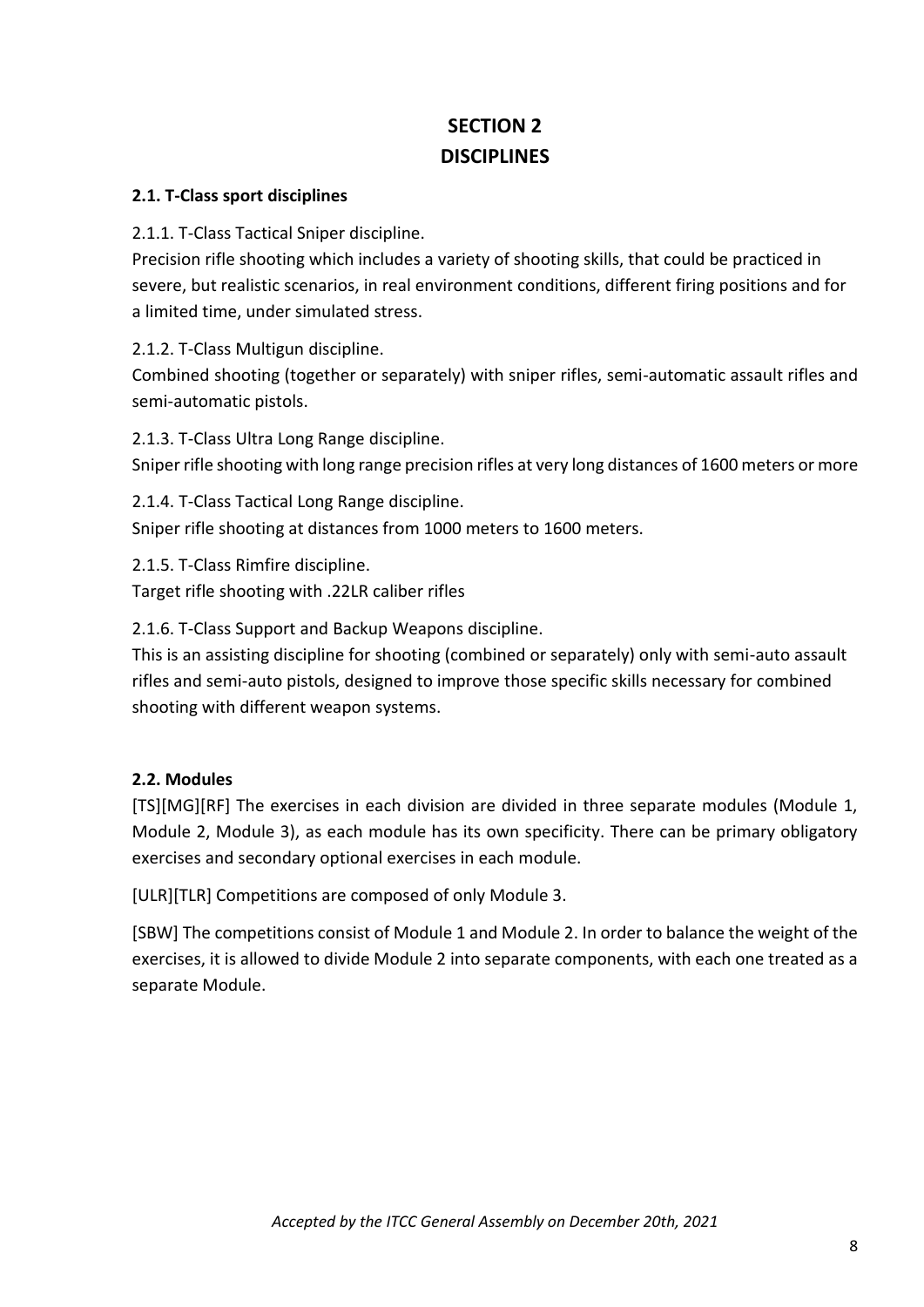# **SECTION 3 PLAN OF THE STAGES**

The general principles for designing and conducting of the exercises describe the standards, the responsibilities and the limitations for the designers of the T-Class drills.

# **3.1. General principles**

# 3.1.1. Safety.

T-Class competitions must be designed and conducted in accordance to all of the safety weapons regulations and the rules for sports events management.

# 3.1.2. Quality.

The quality level of T-Class competitions is defined by the complexity of the shooting tasks, presented by the drills. The drills must be designed in order to challenge not only the shooting skills of the competitors, but also the physical strength and psychological endurance.

# 3.1.3. Balance.

Tactics, Accuracy, Speed and Precision – these are the four main T-Class elements. They should be always blended in the correct balance for each exercise during T-Class competitions.

# 3.1.4. Diversity.

It is recommended that repetition of exercises during T-Class competitions should be avoided, as for new elements and challenges should be continuously added.

# 3.1.5. Complexity.

The exercises must be complex and hard enough. In such a way, not only shooting and tactical skills can be evaluated, but also the physical strength and psychological endurance of the opponents, as well as their reactions to time limitations.

# **3.2. Types of drills/stages.**

There can be basic and special drills/stages in T-Class competitions.

# 3.2.1. Basic drills/stages.

[TS][MG][RF] The basic drills are divided in three modules, which require different shooting skills. All of the three modules must be included in every T-Class competition. It is allowed for each module to be conducted in different day and on different range, but for a period not exceeding three consecutive weeks.

[ULR][TLR] Competitions stages are composed of only Module 3 exercises. [SBW] Competitions stages are composed of only Module 1 and Module 2 exercises.

# 3.2.1.1. [TS] Module 1. Marksmanship

It covers the primary shooting drills, which assess competitor's basic shooting skills, such as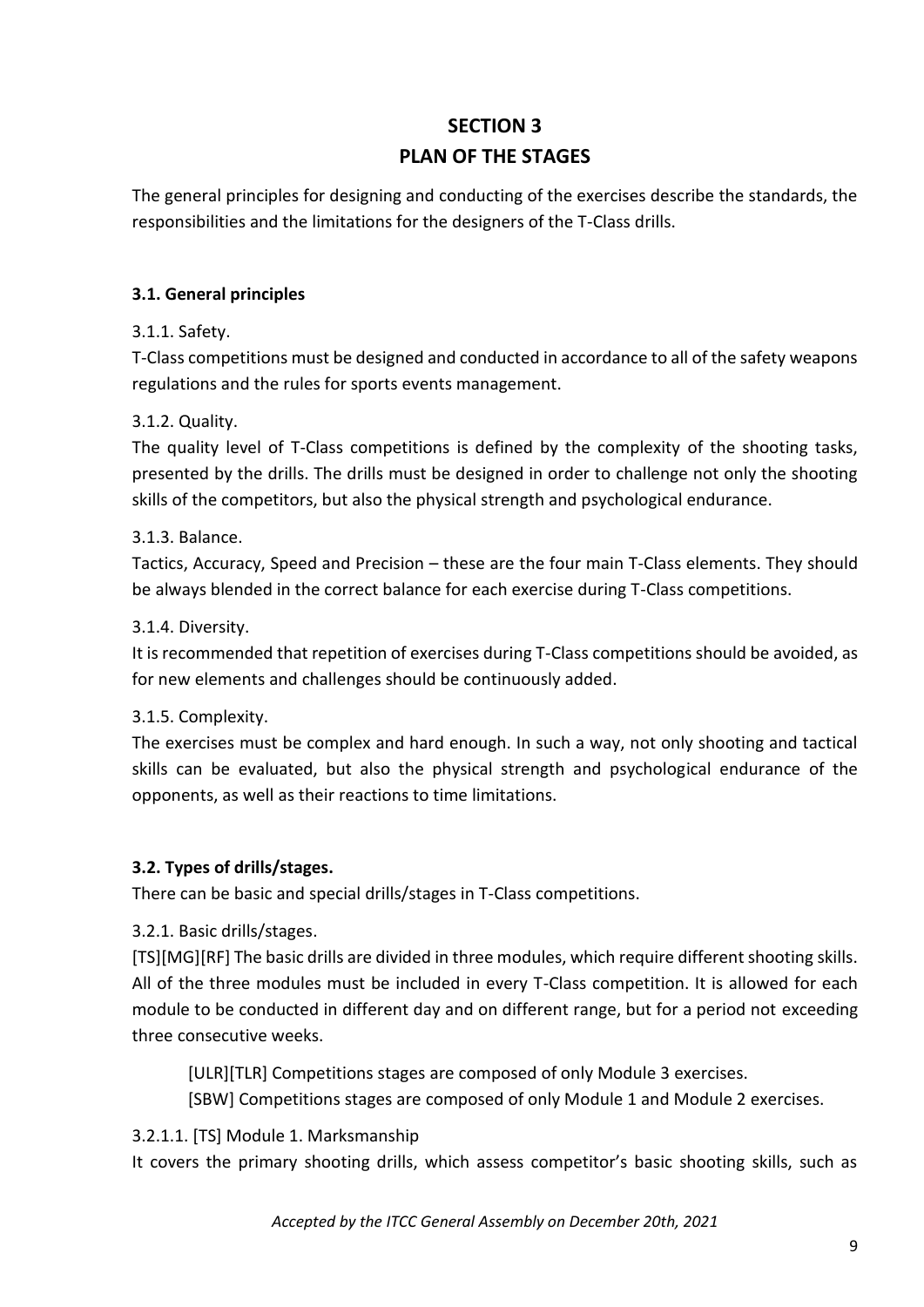shooting from different positions (standing, prone, kneeling, sitting), identification and evaluation of targets. This module is conducted simultaneously by several shooters on a common firing line. Paper targets are predominantly used. The time for execution of the drill is implemented by a sound signal (verbal command) for start and stop. The scoring is made with points and the shooting distances vary between 10 and 500 meters.

[MG]The distances are between 3 and 500 meters. Usage of metal plate targets is permitted.

[SBW]The distances are between 3 and 100 meters. Usage of metal plate targets is permitted.

[RF] The distances are between 10 and 70 meters.

# 3.2.1.2. [TS] Module 2. Dynamic

It comprises shooting drills, which involve moving and shifting of shooting positions with different complexity and surface, multiple targets shooting in mid range, as well as scoring the time with a shooting timer. The scoring is evaluated by the so called hit factor (the points are divided to the time measured). The shooting distances vary between 50 and 700 meters.

[MG] The distances are between 3 and 700 meters. [RF] The distances are between 10 and 150 meters. [SBW] The distances are between 3 and 500 meters.

# 3.2.1.3. [TS] Module 3. Long range

It covers the shooting drills at long range. Two scoring methods for the stages can be used. The time for execution of the drill is either limited by a sound signal for start and stop, or is measured by a par timer. The scoring is calculated with points or a hit factor. The shooting distances vary between 500 and 1200 meters.

[MG] The distances are between 20 and 1200 meters.

[ULR] The distances are beyond 1600 meters.

[TLR] The distances are from 1000 to 1600 meters.

[RF] The distances are between 100 and 300 meters.

3.2.2. Special drills/stages

The organizers of T-Class competitions may include additional drills/stages with a level of high difficulty and challenge, or to propose supplementary special drills, which are not included in the overall competition ranking, but they can bring special prizes.

3.2.3. The recommended shooting elements to be included in the exercises in a T-Class competition are listed in Appendix No: 6.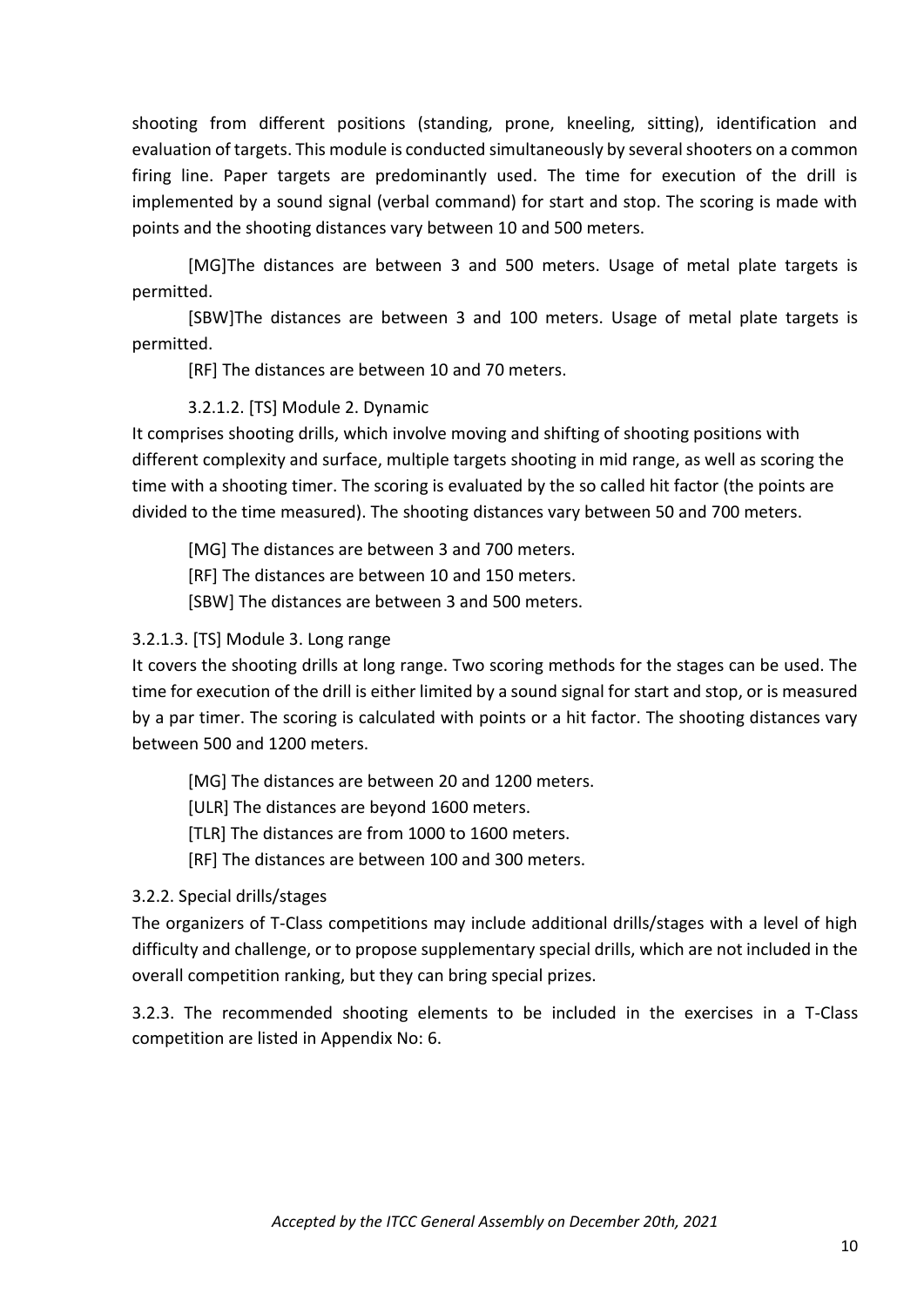#### **3.3. Sanctioned competitions**

3.3.1. International competitions, which allow participation of competitors from different regions are conducted only with the proper sanction from ITCC.

3.3.2 Regional competitions must be sanctioned from the Regional Director for the particular region.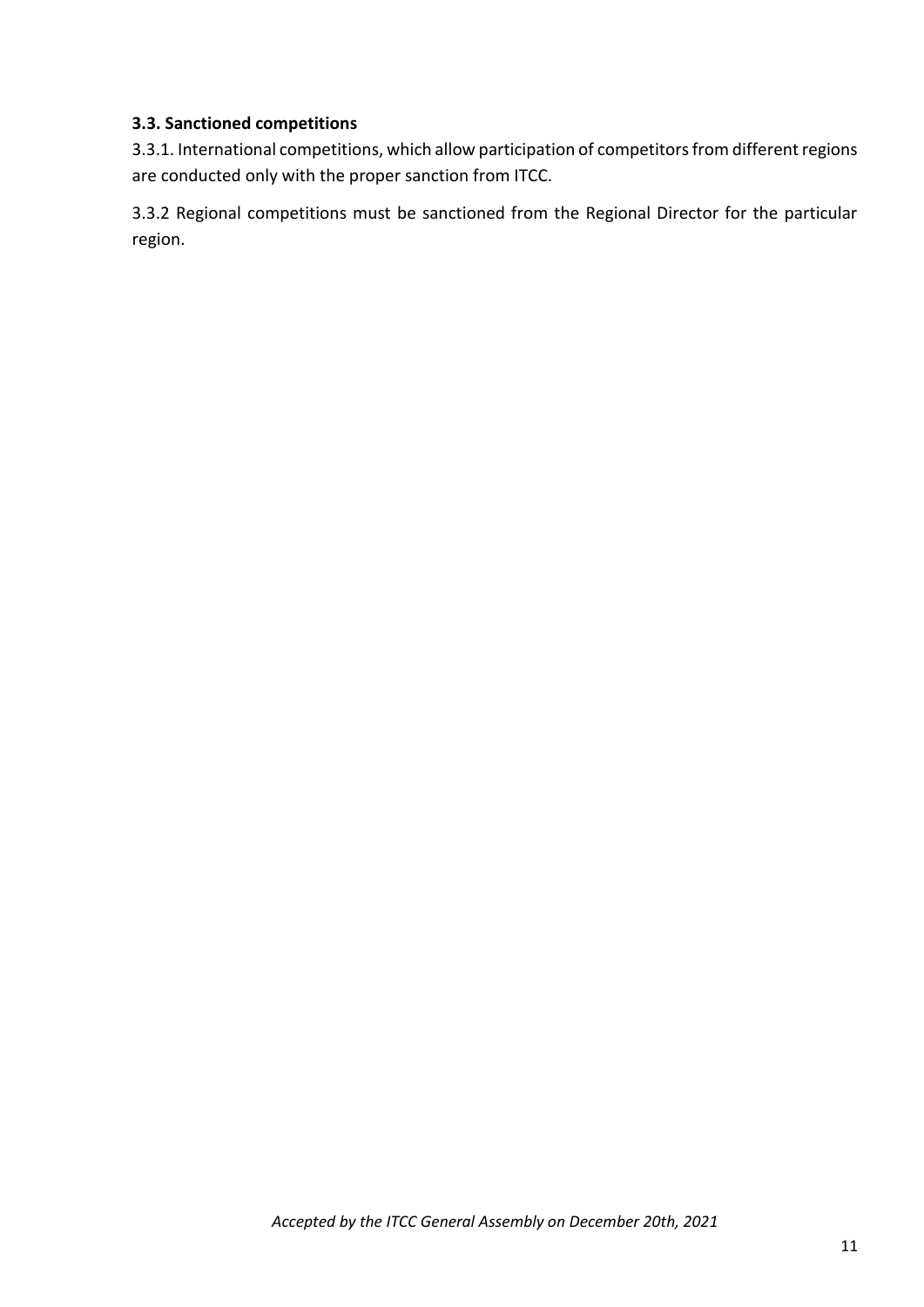# **SECTION 4**

# **CONSTRUCTION AND DESIGN OF THE STAGES**

These rules implement the criteria, the requirements and the restrictions for the construction and design of the stages in T-Class competitions. The range director, the stage builders, organizers and the officials are obliged to follow these rules.

#### **4.1. General rules**

#### 4.1.1. Constructions and installations

The event organizers bear the main responsibility for the safety of the design and construction of the stages. Written authorization should be acquired from the range master. All kinds of precautions must be taken to prevent injuries of competitors, officials and spectators during the competition. The stages must be designed in such a way that eventual accidents and unsafe actions by the competitors should be prevented. A safe access of the officials and the spectators of every event should be granted.

#### 4.1.2. Safe angles of fire

In the process of stage development, it is of utmost importance that the safe angles of fire should always be pointed out and taken into consideration in every written or verbal briefing. If any competitor breaks the line of the safe angles of fire, he must be disqualified.

4.1.2.1. Еxercises performed in conditions of limited visibility (night time, dark premises) it is mandatory to mark in a suitable way the permissible directions of fire and safe angles.

#### 4.1.3. Minimum shooting distances

4.1.3.1 Minimum distances for paper targets

[TS] 10 meters [MG][SBW] 3 meters [ULR] 1600 meters [ТLR] 1000 meters [RF] 10 meters

#### 4.1.3.2. Minimum shooting distance for metal targets (plates)

[TS] 100 meters [MG][SBW] 100 meters for sniper rifles, 60 meters for semi-auto rifles and 10 meters for handguns [ULR] 1600 meters [TLR] 1000 meters [RF] 10 meters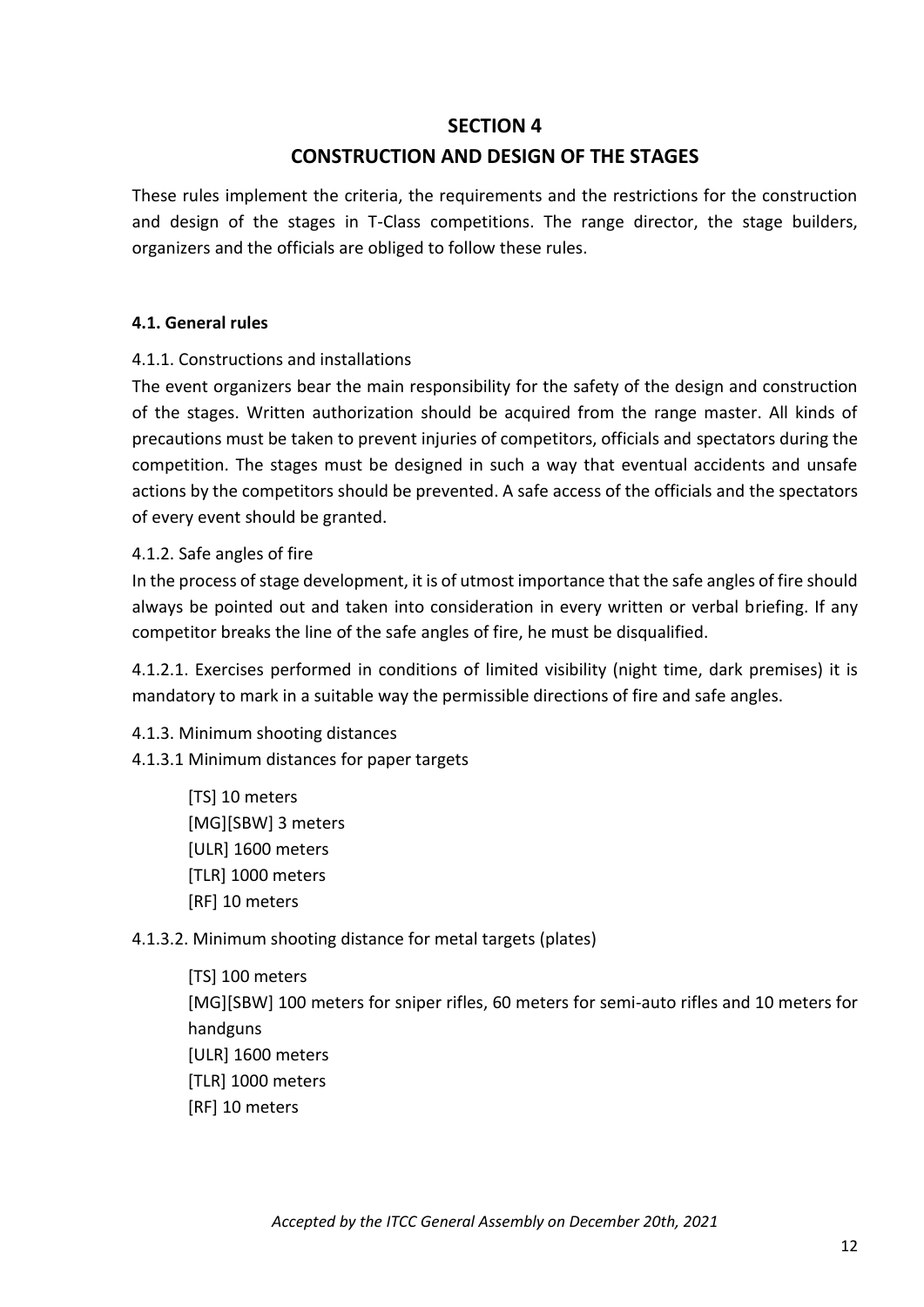#### 4.1.4. Location of targets

All targets and installations must be placed in a such a way that the safe angles of fire should not be breached in the course of fire, during the competitor's movement.

#### 4.1.5. Surface of the shooting range

The surface of the shooting range has to be compliant with the safety of the competitors. Prior the beginning of the competition, the Range Master must inspect the course of the range for possible ricochets or other eventual risks, that could pose danger to guests, officials or spectators.

#### 4.1.6. Obstacles

Naturally occurring or artificially built range obstacles must allow the competitors of all body sizes and dimensions to be able to clear them, as well as safety during the execution of the exercises should not be compromised.

#### 4.1.7. Common firing line

For those stages which require simultaneous shooting from several competitors of the same firing line, a minimum safety distance between the shooters must be provided by appropriately securing firing corridors with a minimum width of 1.5 meters.

#### **4.2. Criteria for designing of the stages**

During the building of a stage, it is possible to control the space of the stage by using a variety of restriction tapes, natural or artificial obstacles, or else.

#### 4.2.1. Restriction tapes

These lines restrict the movement of the competitors. They are used in cases when it is necessary to prevent accidental dangerous passing by the shooter, which could pose a risk for him or for the spectators and officials. In other cases, they may imitate different tactical situations, to increase the complexity of the drill or to point out the limits of the shooting area.

#### 4.2.2. Covers and tunnels

The covers and tunnels must be realistic enough so that they could fulfill their functions, as well as restriction tapes must be used to define the borders of the shooting areas.

#### 4.2.3. Decorations and props

In cases when the construction of the stage requires extra decorations and props, the main priority is focused on the safety of the competitors and officials. These installations must be situated in such a way so that the range officers retain their access to observe the actions of the competitors, during the whole execution of the exercise.

#### **4.3. Making modifications in construction of the stages**

The ITCC officials are able to modify the construction of the stages or the way of execution of the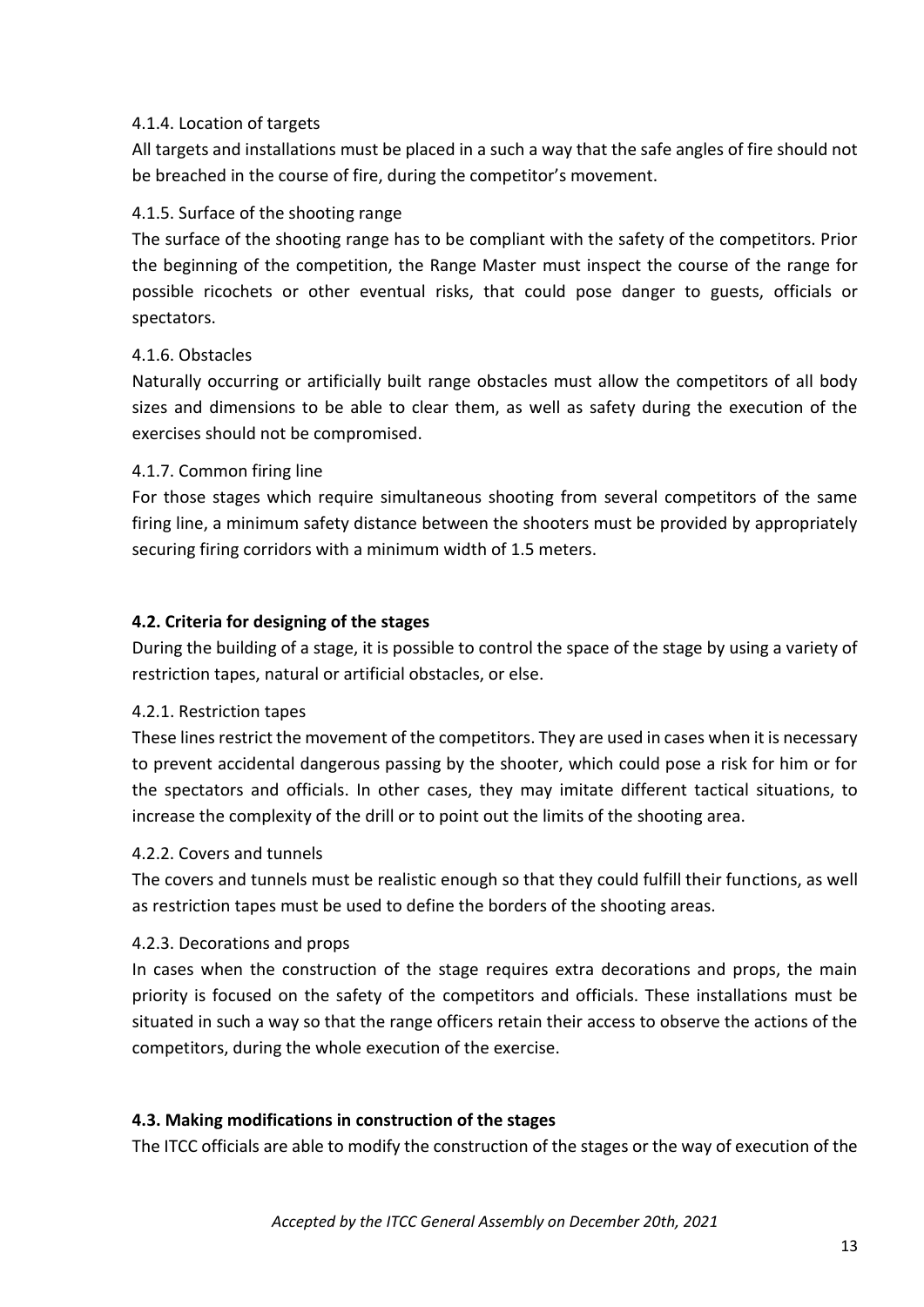exercises for various reasons, but these modifications should be acknowledged by the Range Master of the competition.

## **4.4. Safety areas**

4.4.1. The managers (organizers) of the competition must provide sufficient amount of safety areas, which have to be identified with proper signs.

4.4.2. The safety areas must offer tables for comfortable weapon manipulation with clear indications for the safe direction for pointing of the weapons and for the limits of the area. The safety area should also provide enough guns' racks, allowing for secure muzzle-up storage.

4.4.3. The competitors are allowed to use the safety areas without the attendance of the match officials. All weapon manipulations must be performed in a safe direction. The acceptable manipulations are: training of sight alignment, disassembling and assembling of the weapon, cleaning, repairing, dealing with other problems with the weapon or/and additional equipment. Cartridge or munition manipulations are not allowed in the safety area. Each violation of this rule leads to disqualification of the competitor.

4.4.4. Ammunition reloading is not permitted in the range area. The violation of this rule leads to disqualification.

#### **4.5. Range for zeroing**

The organizers of the competition may arrange by their own assessment a special area for zeroing of the rifles before the start of the competition itself and only with the presence of the range officer. All actions should be consistent with the general safety regulations in conformity with the safe direction of fire for the concrete shooting range.

#### **4.6. Vendor and demonstrations areas**

4.6.1. The vendors bear full responsibility for ensuring the safety during the demonstrations of their products. All vendors must comply with the requirements of the local legislation.

4.6.2. The Range Master must certify enough signs and identification labels for the vendor area.

#### **4.7. Hygiene areas**

A sufficient amount of hygiene areas in comply with the expected number of competitors, officials, guests and spectators should be provided.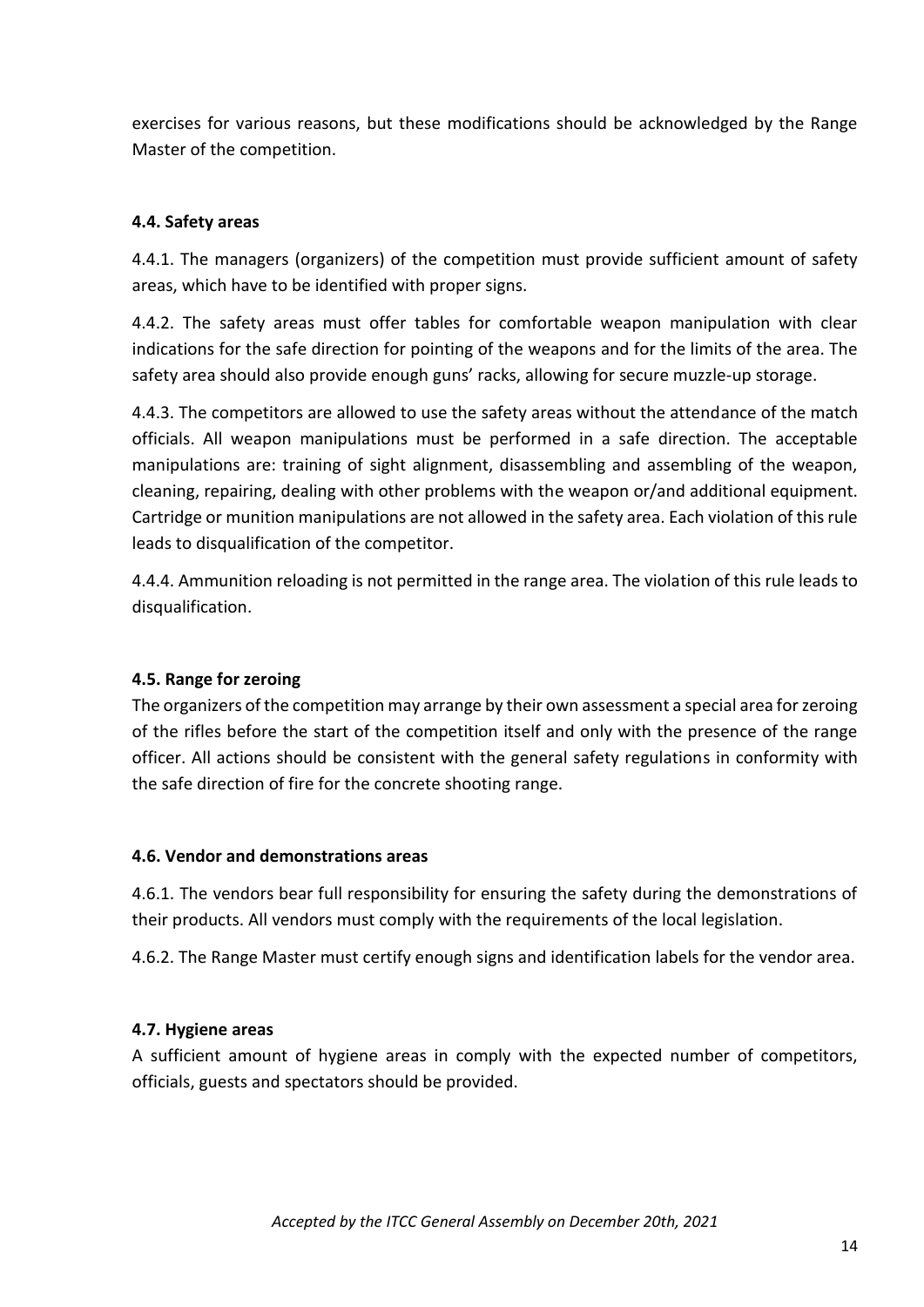# **SECTION 5 STAGES INFORMATION**

#### **5.1. General rules**

The competitors are fully responsible for the safe execution of the exercises, but only after they have been briefed either verbally or in written form, before the start of each event.

5.1.1. The organizers of the competition may decide not to disclose information about all or some of the exercises before the match, but briefing should be performed immediately before the start of the event itself and it will dictate the course of fire.

5.1.2. A competitor who was not briefed before the start of the stage should not be allowed to participate in the shooting drill.

5.1.3. [MG][SBW][M2] In some stages, a permission for the competitors may be granted to acquaint themselves with the characteristics of the course of fire, as they walk through different firing positions, without weapons. The time available for the completion of the walkthrough is determined by the range officer and it should be equal for all competitors. All actions during the walkthrough of the course of fire are supervised by the range officer.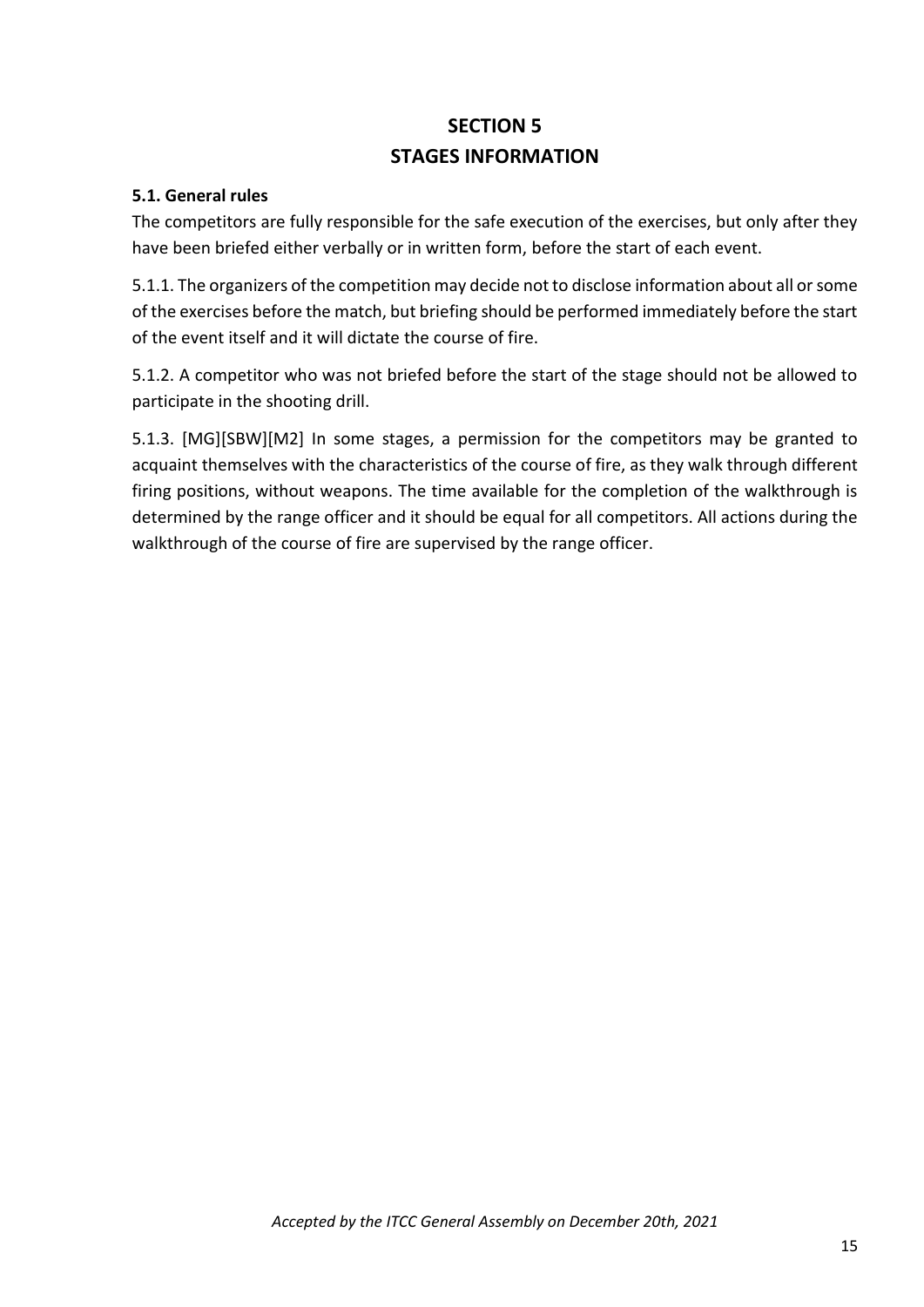# **SECTION 6 RANGE EQUIPMENT**

# **6.1. Targets - general rules**

6.1.1. Only targets, which have been approved by ITCC and comply with these set of rules can be used in T-Class competitions.

6.1.2. The Range Master may occasionally permit the usage of other targets if they do not contradict to the principles and the spirit of T-Class.

6.1.3. In cases when a common target field used for several exercises, it is recommended that the relevant metal plates for the different stages must be painted in different colors or properly marked.

6.1.4. No-shoot penalty targets are defined in the briefing and it is not compulsory for them to be marked in a different way.

6.1.5. The targets in Module 2 and 3 could be partially hidden or visible only through an angle, by using hard covers. When a hard cover is being reproduced, a marking penalty target should always be used and checked by the range officer for hits, after every stage drill.

6.1.6. The targets in Module 1 must include the following basic elements: identification and evaluation of targets, self-assessment of the shooter's and weapon's capabilities by cast off firing, sports scoring of targets, firing from different positions.

# **6.2. Paper targets**

6.2.1. Target examples for Module 1 are presented in appendix 5.Event organizers may create some other targets for this module, in accordance with the principles and the spirit of T-Class, as well as this set of rules.

6.2.2. Paper targets for Module 1 may include penalty areas or non-scoring areas with clearly designated borders, including areas imitating bullet-proof cover.

6.2.3. The paper targets in Module 2 and 3 must meet the requirements described in appendix 2. They could be installed as stationary, swinging, popping up, reactive, moving or any other design that simulates the practical approach of the shooting drill.

6.2.4. [M1] The event organizers should define the scoring of borderline hits on the paper targets and the definition should be mentioned in the written briefing.

# **6.3. Metal targets/plates**

6.3.1. The metal plates could be either scoring targets and/or penalty targets. Their type and size must meet the requirements described in appendix 3.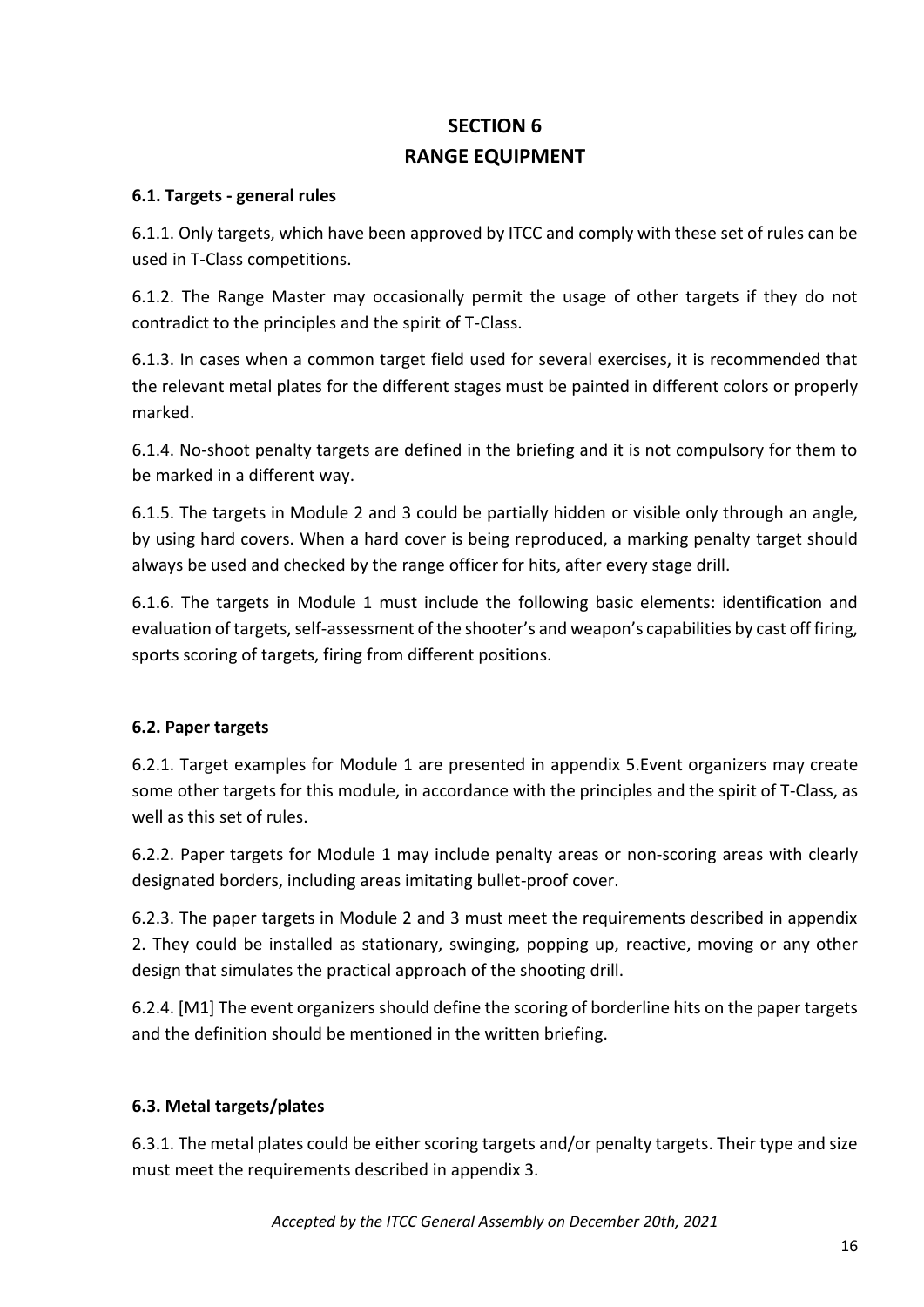6.3.2. The metal targets could be installed as stationary, swinging, popping up, reactive, moving or any other design that simulates the practical approach of the shooting drill.

6.3.3. According to the type of reaction to direct hit, the metal targets could be: stationary, falling down, swinging (with dynamic suspension)

6.3.4. The metal plates should be surfaced in a way, which allows clear scoring of the hits and their surface must be restored after several direct hits.

# **6.4. Frangible targets**

6.4.1. Different targets which are falling apart after a direct hit may also be used - e.g. clay plates, glass bottles, tiles etc.

6.4.2. Frangible targets could be installed as stationary, swinging, popping up, reactive, moving or any other design that simulates the practical approach of the shooting drill.

#### **6.5. Range equipment failure**

6.5.1. In event of malfunction of the range equipment, such as failure of the target's suspension, displacement of targets, premature activation or non-activation of moving targets during the course of the exercise, the competitor has to repeat the specific shooting drill.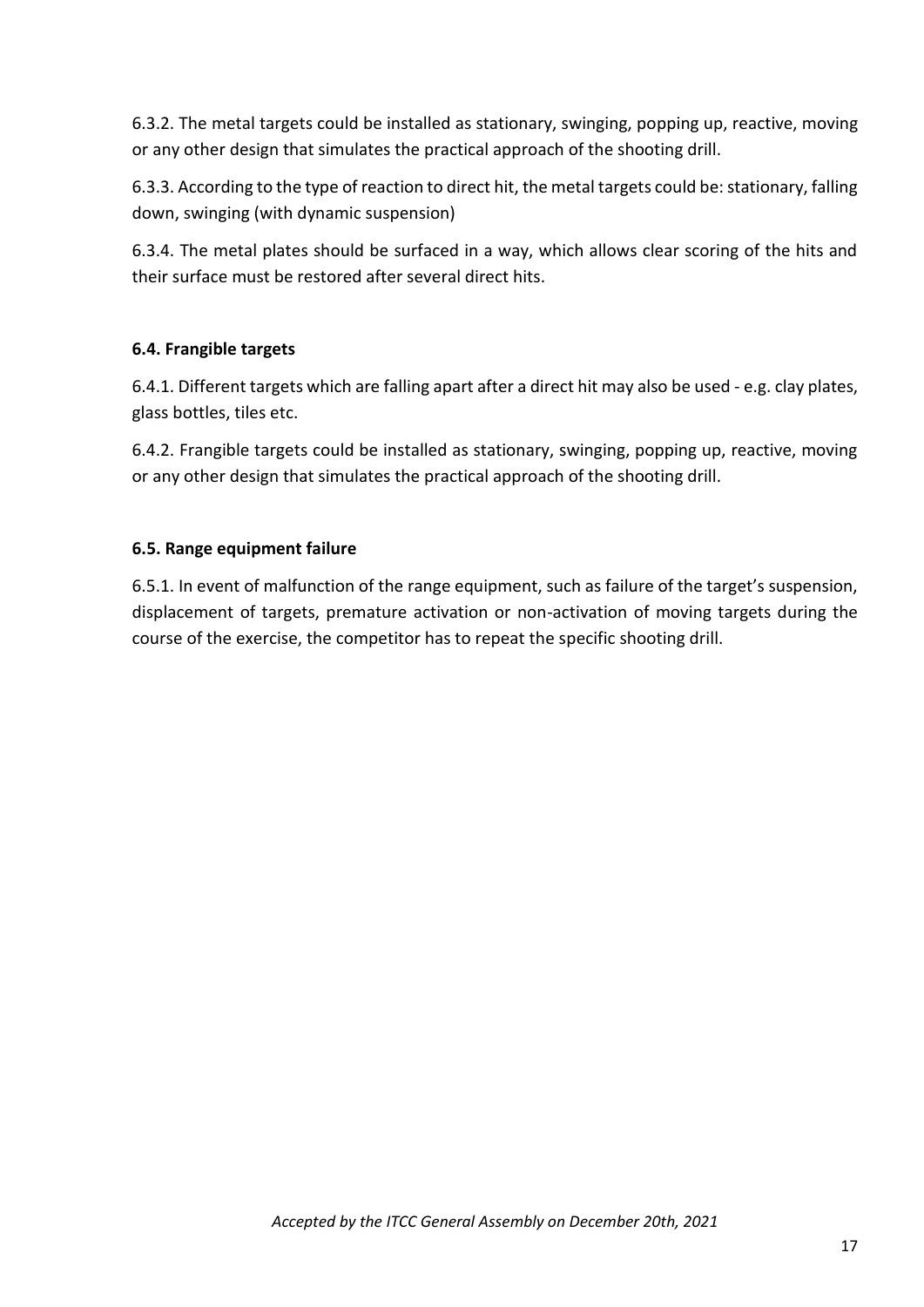# **SECTION 7 COMPETITOR'S EQUIPMENT**

#### **7.1. Weapons**

7.1.1. [TS] Acceptable weapons are bolt-action precision rifles and semi-automatic sniper rifles in caliber to 8,60 mm.

[MG] Acceptable weapons are bolt action precision rifles and semi-automatic sniper rifles in caliber to 8,60 mm; semi-auto assault rifles in caliber up to 9 mm with barrel length up to 500 mm, maximum case length up to 45 mm and minimum Power Factor (PF) of 160; and semi-auto handguns in caliber minimum 9 mm and Power Factor min 130. The rules and the manner for valuation of the Power Factor described (are) in Appendix 4.

[ULR] Acceptable weapons are ALL bolt- action and semi-auto sniper rifles

[TLR] Acceptable weapons are bolt-action and semi-auto sniper rifles in caliber up to 8,60 mm and standardized according to CIP or SAAMI.

[RF] Acceptable weapons are bolt- action and semi-auto sniper rifles in caliber .22LR without limitations

[SBW] Acceptable weapons (semi-auto assault rifles and semi-auto handguns) must meet the requirements of T-Class Multigun discipline.

7.1.2. The organizers of the competition may choose to include other light weapons in the course of fire, which have to be common and equal to all competitors.

7.1.3. A change of the rifle or/and of the barrel with another of different parameters during the competition is not permitted.

7.1.4. It is possible for other weapons to be used, different from the requirements of 7.1.1., but only after a formal request from the competitor and a granted permission from the match director. The competition organisers should not allow using of weapons in such calibers, which pose a significant advantage for the competitors, using them.

7.1.5. [MG][SBW] – Using of revolvers is not permitted.

7.1.6. All kinds of additional muzzle devices can be used -suppressors, sound moderators, muzzle compensators, etc. if they are permitted by the local legislation.

7.1.7. [TS][ULR][ТLR][RF] The number and the capacity of the magazines/cartridges is not restricted.

[MG][SBW] The number of magazines is not restricted. The capacity of magazines for semi-auto assault rifles is restricted to 30 rounds per magazine and 20 rounds per magazine for semi-auto pistols.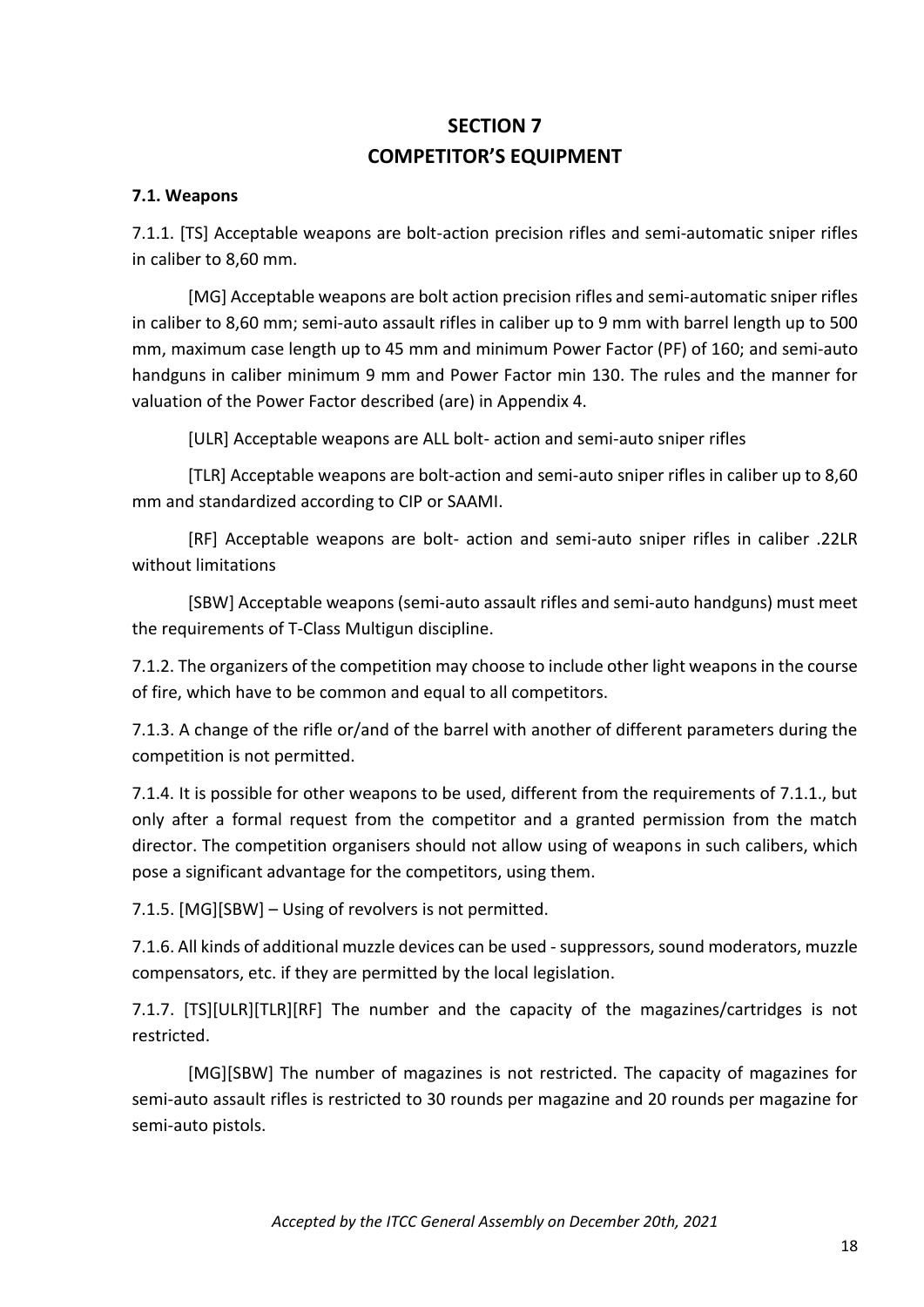# **7.2. Rifle rests**

7.2.1. Acceptable rifle rests are tripods, bipods, monopods, front and rear bags, and all kinds of rifle slings, attached to the weapons.

7.2.2. The competitor decides by himself/herself whether to use rifle rests, unless it is clearly stated otherwise in the stage briefing.

7.2.3. The position of the rifle rest onto the rifle and/or in relation to the shooter is determined by the Stage Designer of the competition and it is clearly defined during the briefing for the whole competition or the specific stage drill.

7.2.4. During the course of fire, a competitor may remove temporarily a tripod, a bipod, a monopod and/or rifle slings, but he/she has to put them away or mount them back within the scoring time for the drill. In stages with hit-factor, the mounting and dismounting of rifle rests has to be completed before the last shot.

7.2.5. All kinds of solid rifle rests with hard connection between the front and the rear rest are not permitted.

# **7.3. Sights**

7.3.1. [TS][ULR][TLR][RF] The usage of optical devices (scopes) is required.

[MG] The usage of scopes is required for bolt-action precision rifles. Semi-auto rifles can be equipped with all kinds of iron sights, red dots or scopes with maximum magnification up to 1.5x. Semi-auto handguns can be used with iron sights or red dots if they are fixed onto the slide of the weapon.

[SBW] The requirements for the sights of semi-auto assault rifles and semi-auto handguns are the same as T-Class Multigun discipline.

7.3.2. [MG][SBW] Only one set of non-iron sights is permitted for the semi-auto assault rifles.

7.3.3. The usage of night vision scopes or aiming lasers is permitted only if the shooting drill is taking part during the dark time of the day according to the design of the stage and if those devices arepermitted by the local legislation.

7.3.4. Optical scopes or sighting devices can be exchanged, but re-zeroing of the weapon during the competition is not allowed.

7.3.5. [SBW] It is permissible to waive the limitations for optical sights for semi-auto assault rifles, given that a separate ranking of competitors using mechanical sights on both semi-auto assault rifles and semi-auto pistols is maintained. Such separate ranking must be announced in the competition description beforehand.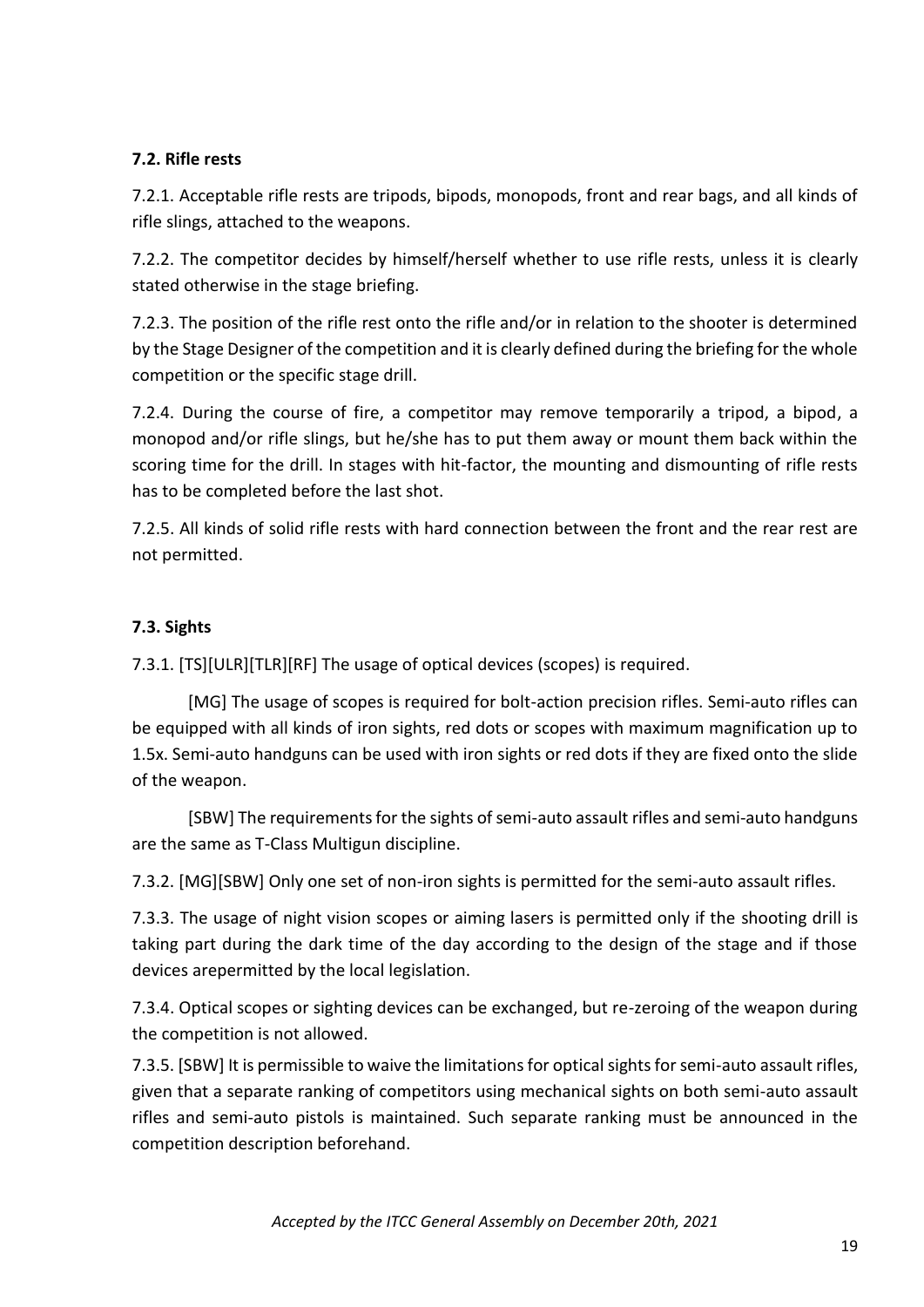# **7.4. Devices and equipment for identification of the prime shooting conditions**

7.4.1. All kinds of additional equipment for measuring of distances, atmospheric conditions, as well as other devices and tables for identification of the prime shooting conditions can be used during the competition.

7.4.2. The usage of rangefinders can be prohibited for some specific stages of the competition and this should be registered in the stage briefing.

# **7.5. Shooting equipment**

7.5.1. Slings

All kinds of rifle slings can be used, but not more than one sling per rifle, for the duration of the competition.

7.5.1.1. If the competitor decides to remove the sling (or part of the sling) for a particular stage (or part of the stage) he/she should place the sling in his/her backpack or other storage equipment of his choosing.

#### 7.5.2. Shooting mats (surface covers)

All kinds of shooting mats and other equipment with similar purpose can be used.

7.5.3. Holsters for semi-auto handguns and magazine holders.

All kinds of holsters and magazine holders are permitted, but they must have retaining strap systems to prevent accidental slippage during the execution of the stage.

7.5.3.1. The usage only of friction or just mechanical pressure between the holster and the gun for the purpose of anti-slippage system is not allowed.

7.5.3.2. There is no limitation for the placement of the holsters and the magazine holders on the body of the competitor.

7.5.3.3. When the handgun is placed in the holster, it's barrel must point downwards and not exceeding one meter from the body of the shooter.

7.5.4 Еxercises performed in conditions of limited visibility (night time, dark premises) it is mandatory to mark all the competitors, match officials, and anyone present on the range/scene with individual luminous marking.

#### **7.6. Clothes and uniforms**

7.6.1. All kinds of clothing, which allow safe performance on the range is permitted.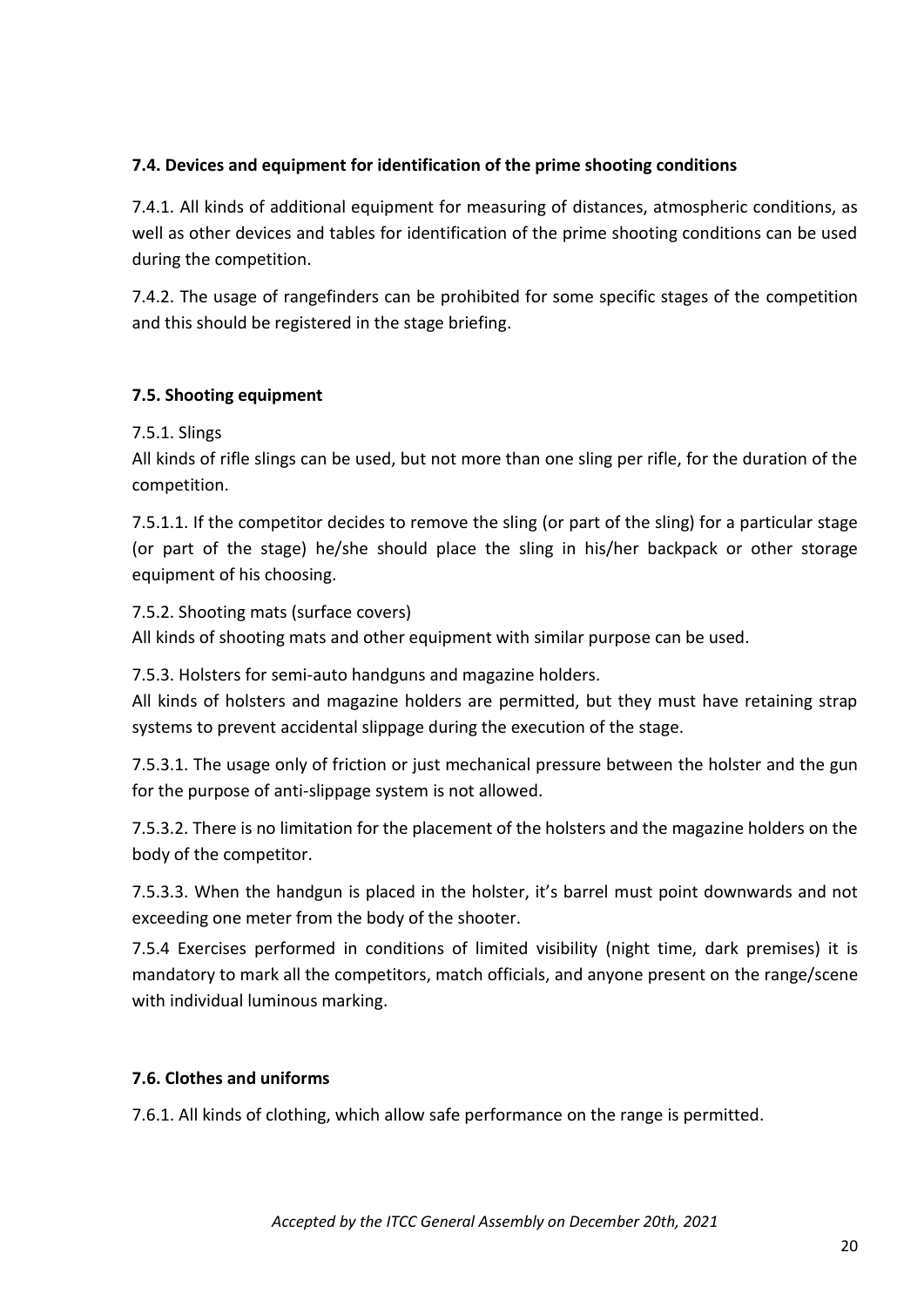7.6.2. Sports clothing and uniforms must not show any symbols, inscriptions or titles, which relate to political, religious and ethnic intolerance, or contradict to the ethics of the sport.

7.6.2.1 The Match director is able to disqualify competitors, whose clothes do not comply with the ITCC rules.

## **7.7. Eye and ear protection**

7.7.1. [TS][ULR][TLR][RF] The competitors are obliged to use ear protection.

[MG][SBW]The competitors must use both eye and ear protection. A shooter is allowed to remove temporarily the eye protection only during sniper rifle shooting.

7.7.2. The usage of eye and ear protection is also mandatory for all others – officials, guests, spectators, trainers, etc.

7.7.3. The Range master can exclude from the range area any person who does not use the mandatory equipment for eye and ear protection.

# **7.8. Cartridges**

7.8.1. Each competitor bears personal responsibility for his cartridges during the competition.

7.8.2. Cartridges, which do not comply with the local legislation are not permitted.

7.8.3. The Match director has the right to forbid the usage of highly penetrating or combustible cartridges or any other cartridges with special designation.

7.8.4. Reloading is not allowed on the range area during the whole duration of the competition.

#### **7.9. Competitor's equipment failure**

7.9.1. The competitors must keep their equipment in working condition, but they have the opportunity to repair faulty equipment in the defined safety area, when needed.

7.9.2. If there is a weapon or equipment malfunction during the execution of the stage, the competitor is allowed to deal with the malfunction safely during his scoring time and afterwards to continue the course of fire.

7.9.2.1. In stages with Hit Factor, there is a limited time of 120 seconds for handling the malfunction. After the executive drill time elapses or the additional time (120 sec) elapses, the range officer is obliged to stop the course of fire.

7.9.2.2. If the malfunction or equipment failure leads to inability for the competitor to continue the course of fire, the range officer accounts the score that was made up till the moment of the malfunction.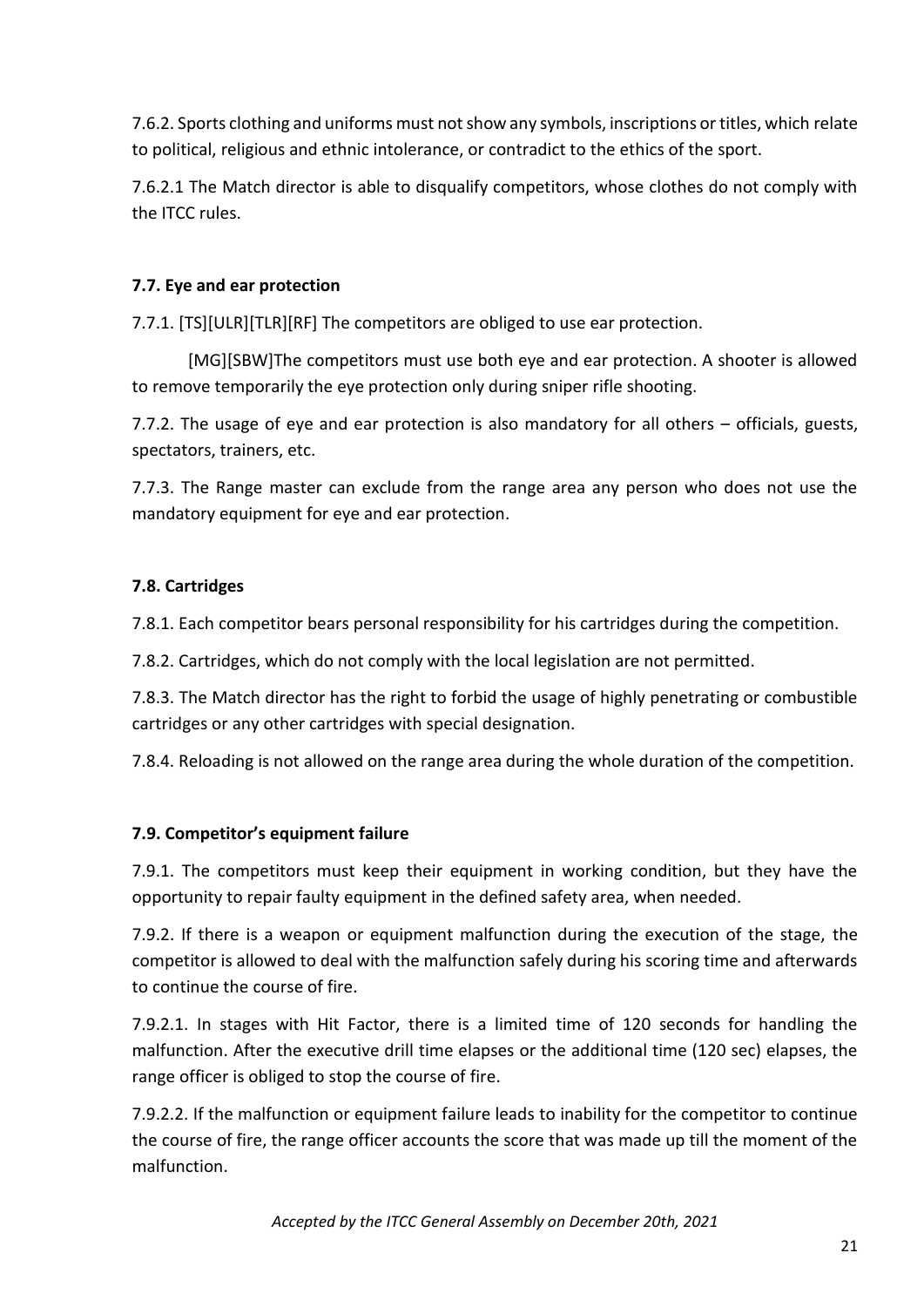7.9.3. The competitor is not allowed to reshoot the exercise if there is a weapon malfunction or equipment failure and zero scoring is made for the drills that he/she missed during the time needed for repairs.

# **7.10. Transportation and storage of competitor's weapon supplies and equipment outside the shooting course**

7.10.1. Transportation.

7.10.1.1. Bolt action rifles must be hand carried, slung or carried in a bag. If carried by hand, shouldered or slung, the muzzle should point skywards, the bolt action must remain in open position, and a chamber safety flag must be fitted. Detachable magazines must be removed.

7.10.1.2. Semi-auto rifles are carried in the same way as bolt action rifles, with a safety flag which indicates that the action is blocked in an open position.

7.10.1.3. Semi-auto handguns are carried in holsters or holders, unloaded, with detached magazines.

7.10.1.4. Ammunition should be carried in magazines or in retention cases, specifically designed for that purpose.

7.10.1.5. Competitor, match officials and anyone else arriving at an ITCC competition in possession of a loaded firearm, must immediately report to a Range Officer, who will supervise unloading of the firearm. Failure to comply with the above may lead to rule 13.7.14 or to denying access to the competition.

7.10.2. Storage of weapons and ammunition.

7.10.2.1. All weapons and ammo must be stored in proximity of the competitors at the storage areas, which are designated by the organizer. The competitors are allowed to leave the shooting range only after storing their weapons in the special storage area, or by carrying the weapons along with them.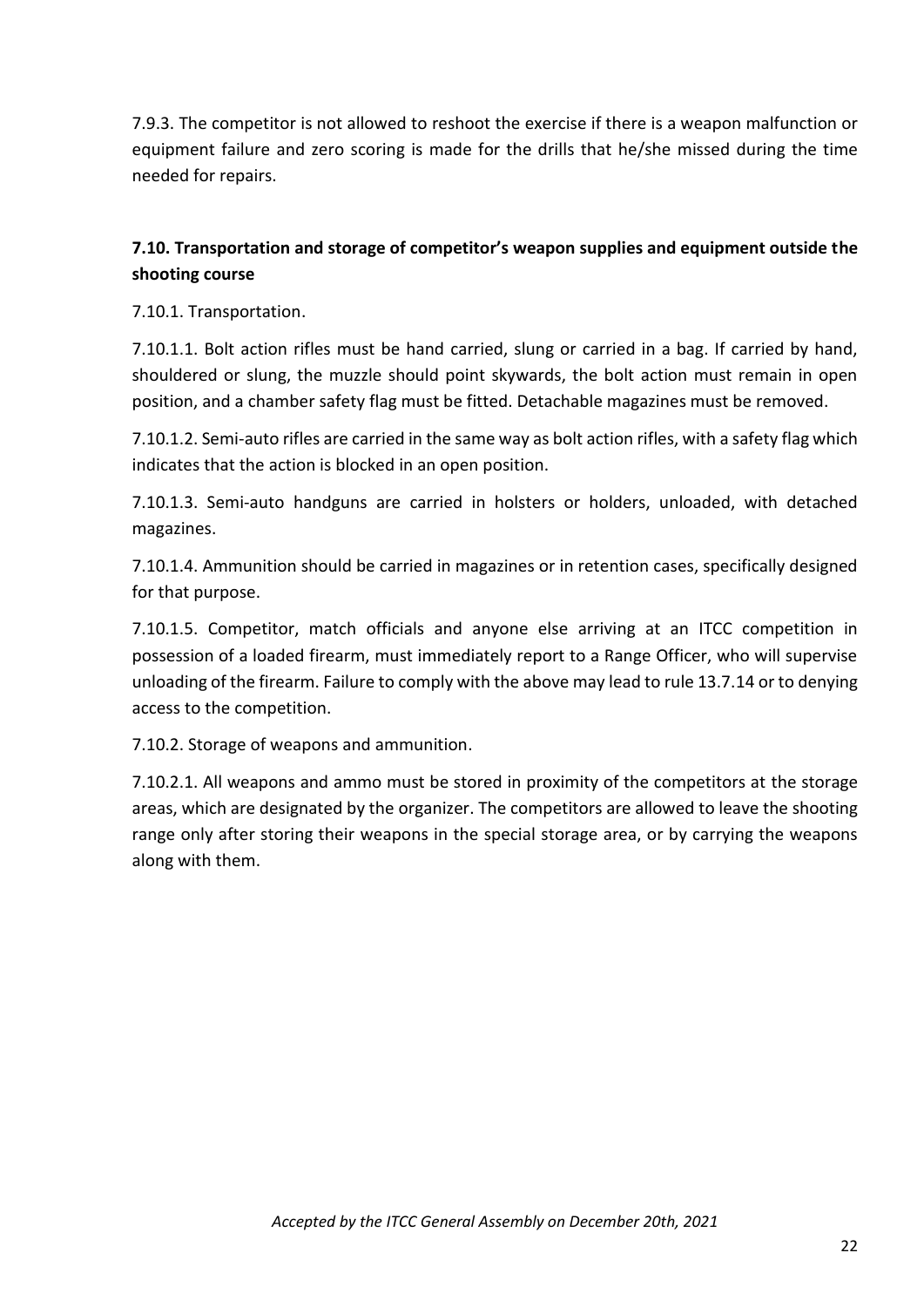# **SECTION 8 STRUCTURE OF COMPETITIONS**

#### **8.1. General rules**

T-Class uses the following terms:

#### 8.1.1. Course of Fire

A separately timed and scored ITCC shooting challenge, conceptualized and constructed in accordance with ITCC principles of course design, containing targets and challenges which each competitor must safely negotiate.

#### 8.1.2. Stage

A portion of an ITCC match consisting of one course of fire and related supporting facilities.

#### 8.1.3. Competition (Match)

[TS][MG][RF] Includes minimum 5 shooting exercises from Module 1, minimum 1 exercise from Module 2 and minimum 2 exercises from Module 3.

[ULR][TLR] Includes minimum 3 exercises from Module 3.

[SBW] Includes minimum 3 shooting exercises from Module 1, minimum 2 exercises from Module 2 and minimum 1 exercise from Module 3.

8.1.3.1. There are two types of competitions depending on their level of complexity:

- Lite Series
- Pro Series

The Lite Series competitions are with easier design, which is appropriate for beginners and for introduction to the sport. These competitions must also apply to the principles and the essence of T-Class.

#### 8.1.4. League

Consists of a minimum of 3 matches in one shooting season. League intermediate results determine the current rankings of the competitors for the season.

#### **8.2. Divisions**

8.2.1. Divisions in ITCC determine the usage of different weapons and equipment. Each competition must have rankings in at least one division. If the competition includes more than one division, then the competitors from each division should be evaluated separately and independently and a winner for each division should be declared.

#### 8.2.1.1. Divisions are:

[TS][RF] Semi Auto and Bolt Action

[MG] Semi Auto and Bolt Action. The division is determined only by the sniper rifle. [ULR][TLR][SBW]There are no separate divisions.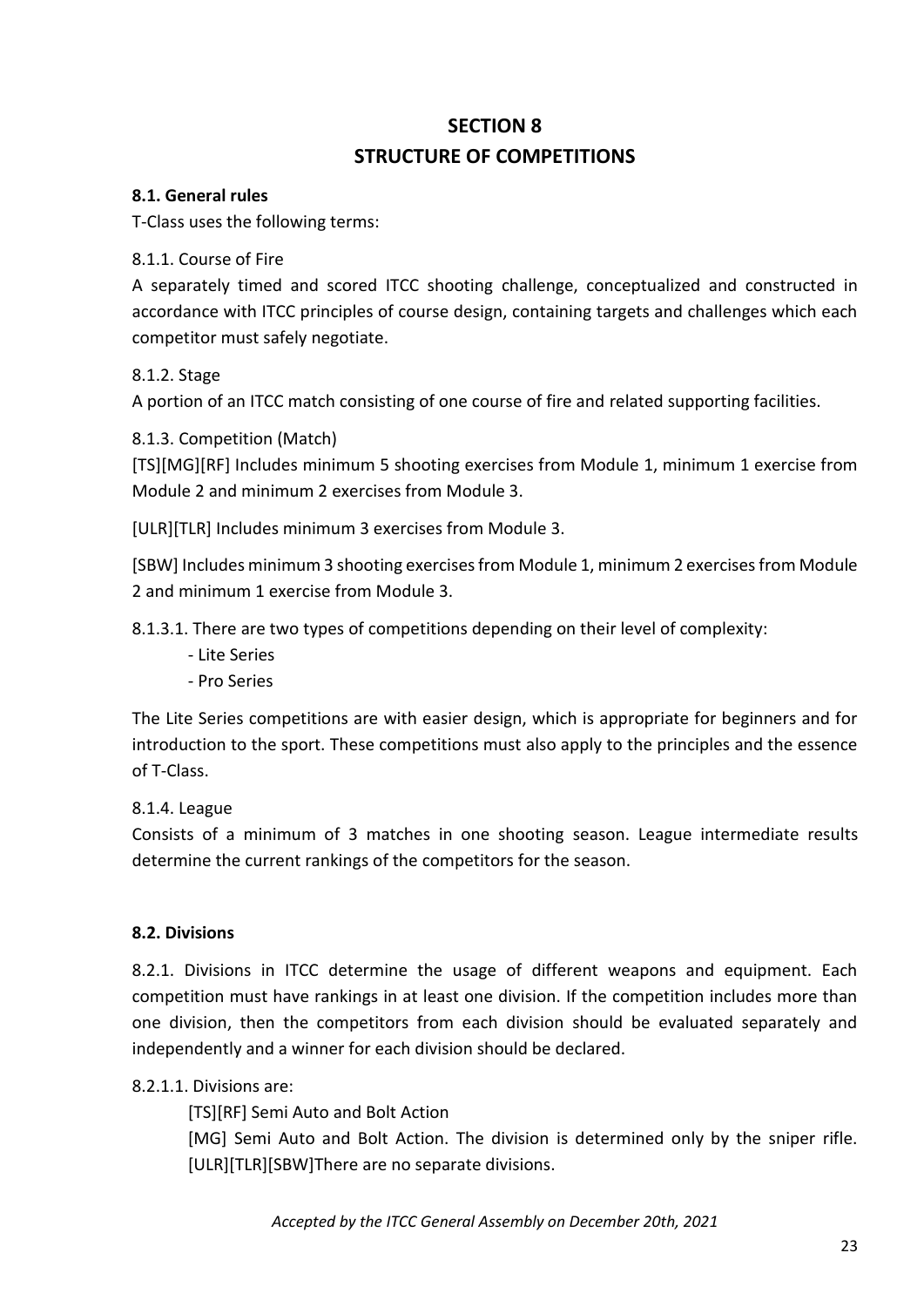8.2.2. A minimum number of competitors must participate in each division in order for the results to be officially acknowledged, as follows:

- Regional competitions 5
- International competitions 10

8.2.2.1. If there are not enough competitors for a given division, the Match Director may allow that it will remain in the competition, but without official interpretation of the results.

8.2.3. Before the start of the competition, each competitor must declare the division in which he will participate. The Match officials should perform a check for compliance of competitor's equipment with the declared division, prior the start of the course of fire.

8.2.4. With a special permit by the Match Director, a competitor may participate in more than one division, but he will be scored and ranked in only one division. The competitor's results are scored only for his first completion of each shooting drill. Results for each subsequent completion of the same drill in a different division will not be scored and will not contribute to the official rankings.

8.2.5. If a given division is not included in the competition, or the competitor is not able to declare a division, he will participate in the division which is most suitable for his equipment, according to the judgment of the Match Director. If the Match Director decides that there is no suitable division for the competitor, he may participate in the competition but not eligible to rankings.

#### **8.3. Teamwork.**

Competitions are organized as individual and teamwork challenges and the design of the stages is planned accordingly.

8.3.1. In individual competitions, each shooting stage is executed by a sole competitor. Scoring and ranking is individual.

8.3.2. For teamwork competitions, the design of the stages is planned for a team of two competitors, who will accomplish the course of fire for a combined scoring time. Scoring and ranking is for the team.

8.3.2.1. Competitions may be organized as both individual and teamwork. Some shooting stages will be designed for individual competitors, while the other stages - for teamwork.

#### **8.4. Regional teams.**

The Regional director decides who will take part of the Regional Team, based on the ranking for the previous year.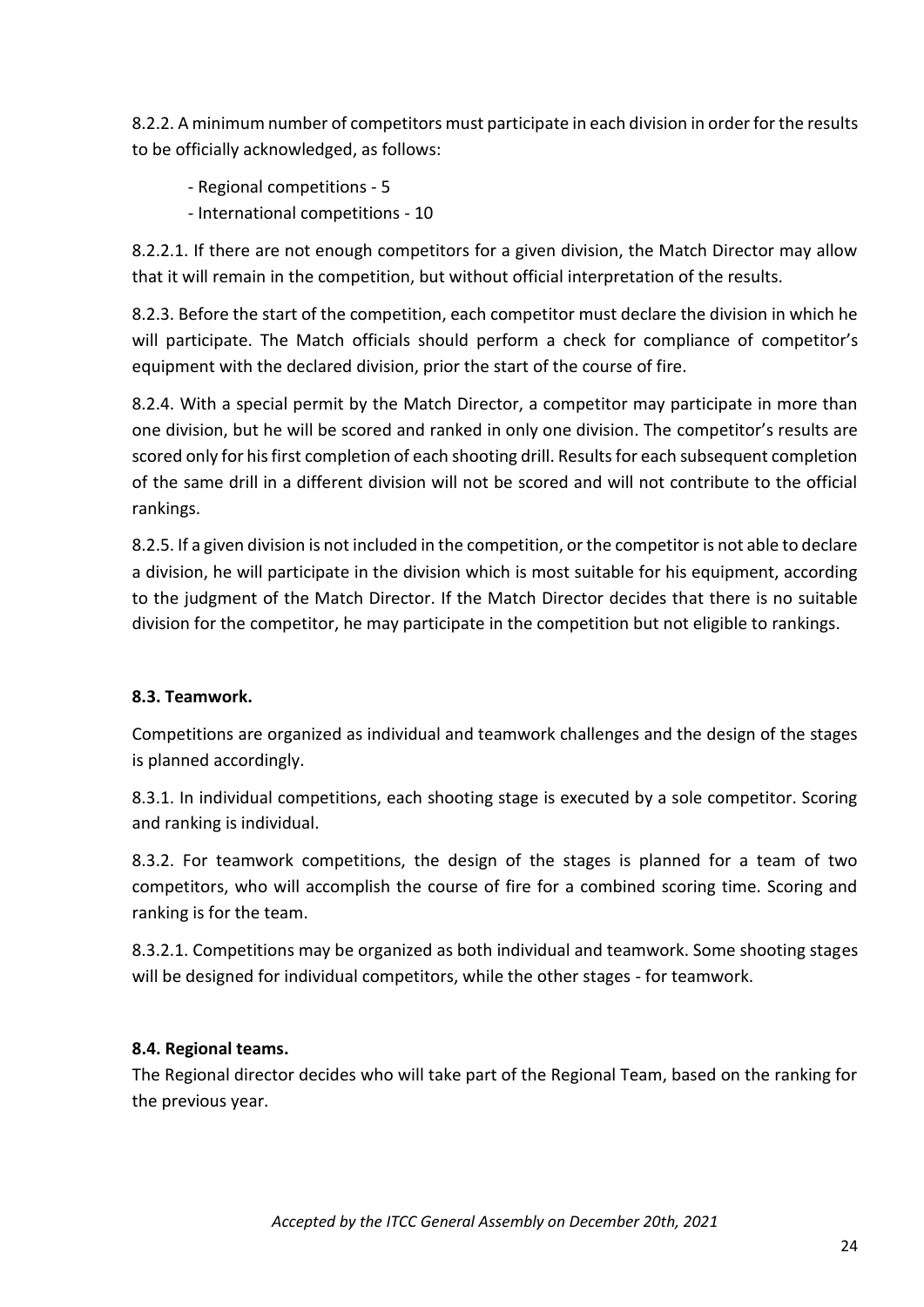## **8.5. Competitor Status and Credentials.**

8.5.1. All competitors and Match officials must be individual members of the Licensed T-Class Organization in the region, where they normally reside.

8.5.2. A competitor and/or a team member may represent only one region at a time.

8.5.3 Residence and/or temporal abidance of a competitor is not related with the region, which he represents.

# **8.6. Competitor Scheduling and Squadding.**

8.6.1. Each competitor receives an individual competitor's number and id card (badge) for the current match. If the competition is teamwork, the badge should also indicate the team's number.

8.6.2. A group of competitors can be summoned together in the so called Squad, in regard of the particular stages which have to be attempted during the day.

8.6.3. The Match director allocates the competitor's number for the match and squadding for the whole day or for each separate module, as well as the time schedule of the event, that must ensure that the shooting order of the competitors within their squads must be different for every exercise. It is preferable the numbers of the competitors to be drawn by lottery.

8.6.4. Each competitor has the obligation to comply with the official schedule of the match, to accept his competitor's number/team and his squad.

8.6.5. A competitor who is not present at the scheduled time and date for a given stage may not attempt that stage without the prior approval of the Match Director, or else the competitor should receive a zero score for that stage.

# **8.7. Safety**

8.7.1. Before the start of the competition, the Match Director or other official appointed by him must conduct the obligatory briefing for safety regulations.

8.7.2. Each attendant including guests and spectators of the event must sign in the related protocol after the briefing for safety regulations.

# **8.8. Main competition and Pre-match.**

Only the Match officials, sponsors and other people who have been previously approved by the Match Director can take part in the Pre-match event. All of the other competitors take part in the main competition, but they have the right to attend to the Pre-match as spectators.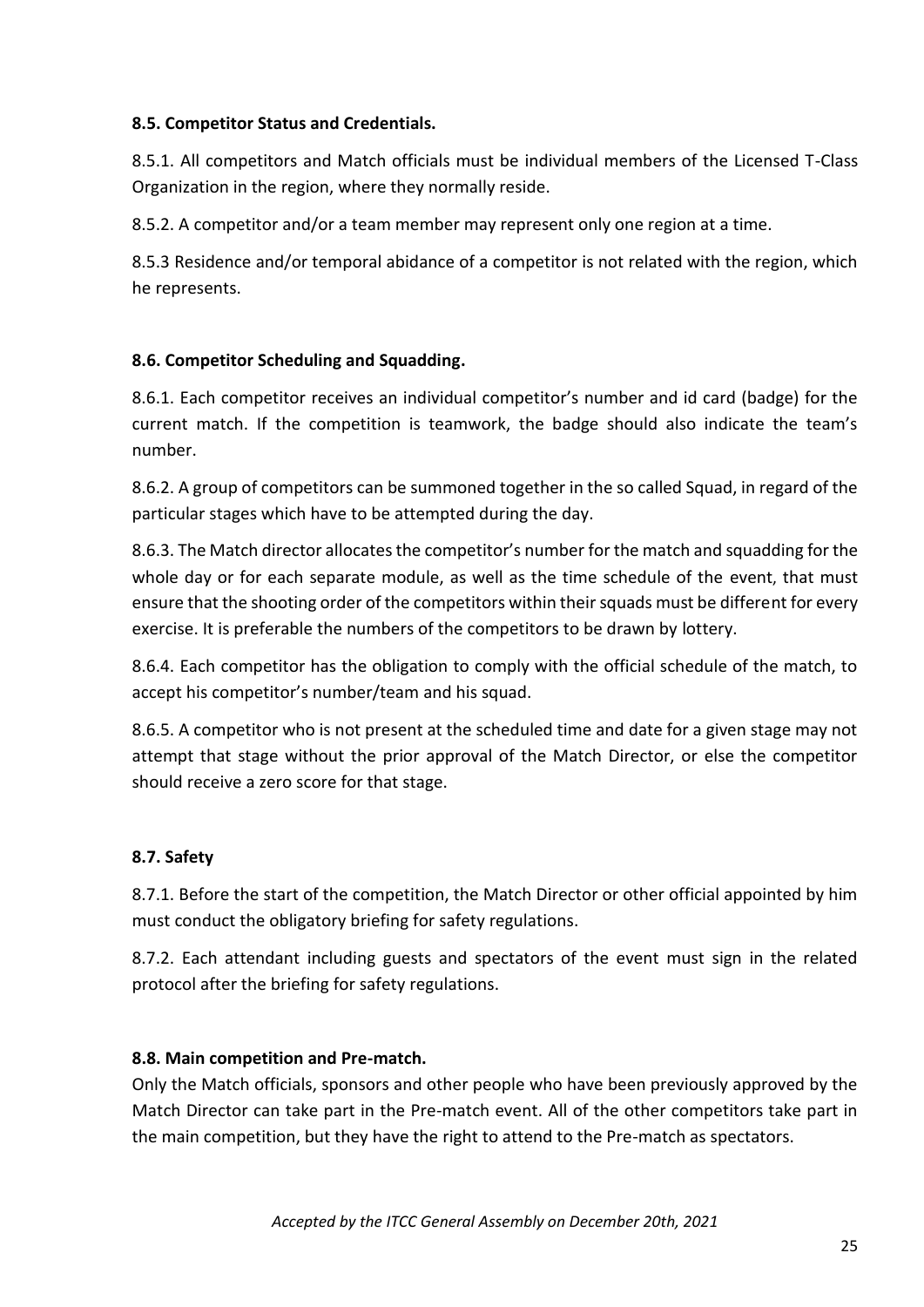# **SECTION 9 MATCH MANAGEMENT**

#### **9.1. Match Officials.**

The duties and terms of reference of Match Officials are defined as follows:

#### 9.1.1. Match Director.

Handles overall match administration including numbering of competitors, squadding, scheduling and the shooting order of the competitors for each exercise, range construction, the coordination of all support staff and the provision of services. His authority and decisions will prevail with regard to all matters except in respect of matters in these rules which are the domain of the Range Master. The Match Director is appointed by the host organization and works with the Range Master.

#### 9.1.2. Range Moderator.

Maintains the order and security for the whole territory of the shooting range. He is responsible for the control over the safe transportation and weapons manipulations, ammunition and other equipment outside the shooting zones, including the parking area, leisure and dining areas. He regulates the usage of the obligatory ear and eye protection gear for all attendants - guests, visitors, etc. He is subordinate to the Match Director and the Range Master.

#### 9.1.3. Range Master.

Has overall authority over all persons and activities within the entire range, including range safety, the operation of all courses of fire and the application of these rules, including the regulations for valuation of the Power Factor. All disqualifications and appeals to arbitration must be brought to his attention. The Range Master is usually appointed by and works with the Match Director. However, in respect of ITCC sanctioned Level IV or higher matches, the appointment of the Range Master is subject to the prior written approval of the ITCC Executive Council.

#### 9.1.4 Range Officer.

Oversees the fair, correct and consistent application of these rules in his individual stage area. Issues range commands, oversees competitor compliance with the written stage briefing and closely monitors safe competitor action. He also declares the time, scores and penalties achieved by each competitor and verifies that these are correctly recorded on the competitor's score sheet (under the authority of a Range Master)

#### 9.1.5. Assistant Range Officer

The Assistant Range Officer has to support the Range Officer's work on the stage. More than one assistants may be required in complex stages with very long distance targets. Their job is to observe the farthest targets by using optical sighting systems, cameras or other technical devices, which would allow them to score a hit or a miss for the specific target (under the authority of a Range Officer)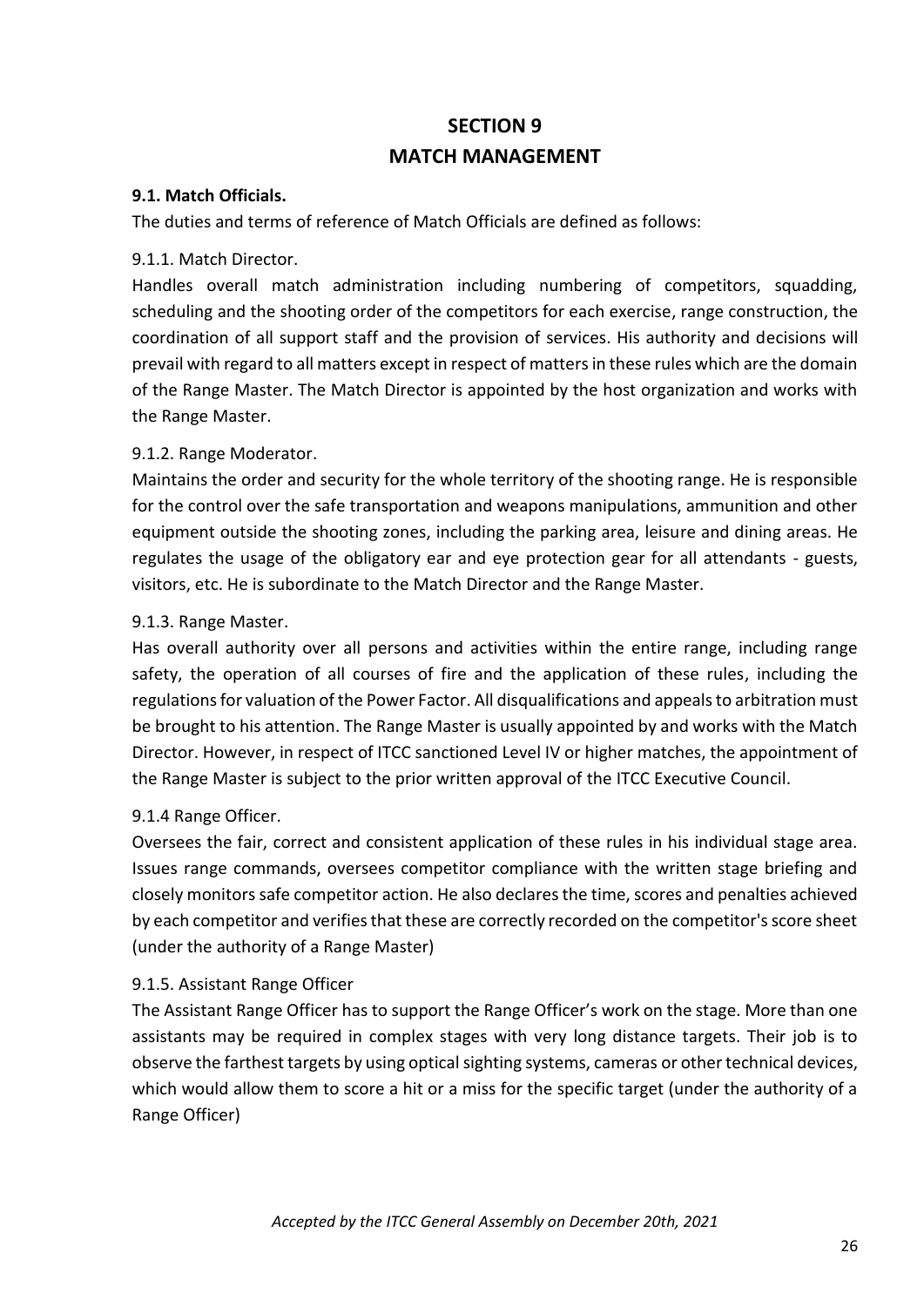# 9.1.6. Stats Officer

Supervises the stats room team, which collects, sorts, verifies, tabulates and retains all score sheets and ultimately produces provisional and final results (under the direct authority of the Range Master).

# 9.1.7. Quartermaster

Distributes, repairs and maintains all range equipment (e.g. targets, patches, paint, props etc.), other range needs (e.g. timers, batteries, staplers, staples, clipboards etc.) under the direct authority of the Range Master.

#### 9.1.8 Gunsmith

Provides technical inspection of the weapons and ammunition during the Match Registration, in order to verify that they comply with the rules of T-Class (under the direct authority of the Range Master).

#### 9.1.9. Staff

Takes care for all issues during a match such as repairing and maintaining of all range equipment and other technical or organizational needs (under the direct authority of the Quartermaster).

#### **9.2. Appointment of Officialsand legal representatives**

Match organizers must, prior to commencement of a match, appoint a Match Director, a Range Master and Officials to carry out the duties detailed in these rules. The nominated Range Master should preferably be the most competent and experienced certified Match Official present.

9.2.1. All of the Officials and legal representatives must be lawfully appointed and must comply to their rights and duties with their signatures.

#### **9.3. Officials' clothing**

All Match Officials must have distinctive clothing, which distinguishes them among the competitors and the appropriate labels and insignia should be pointed out.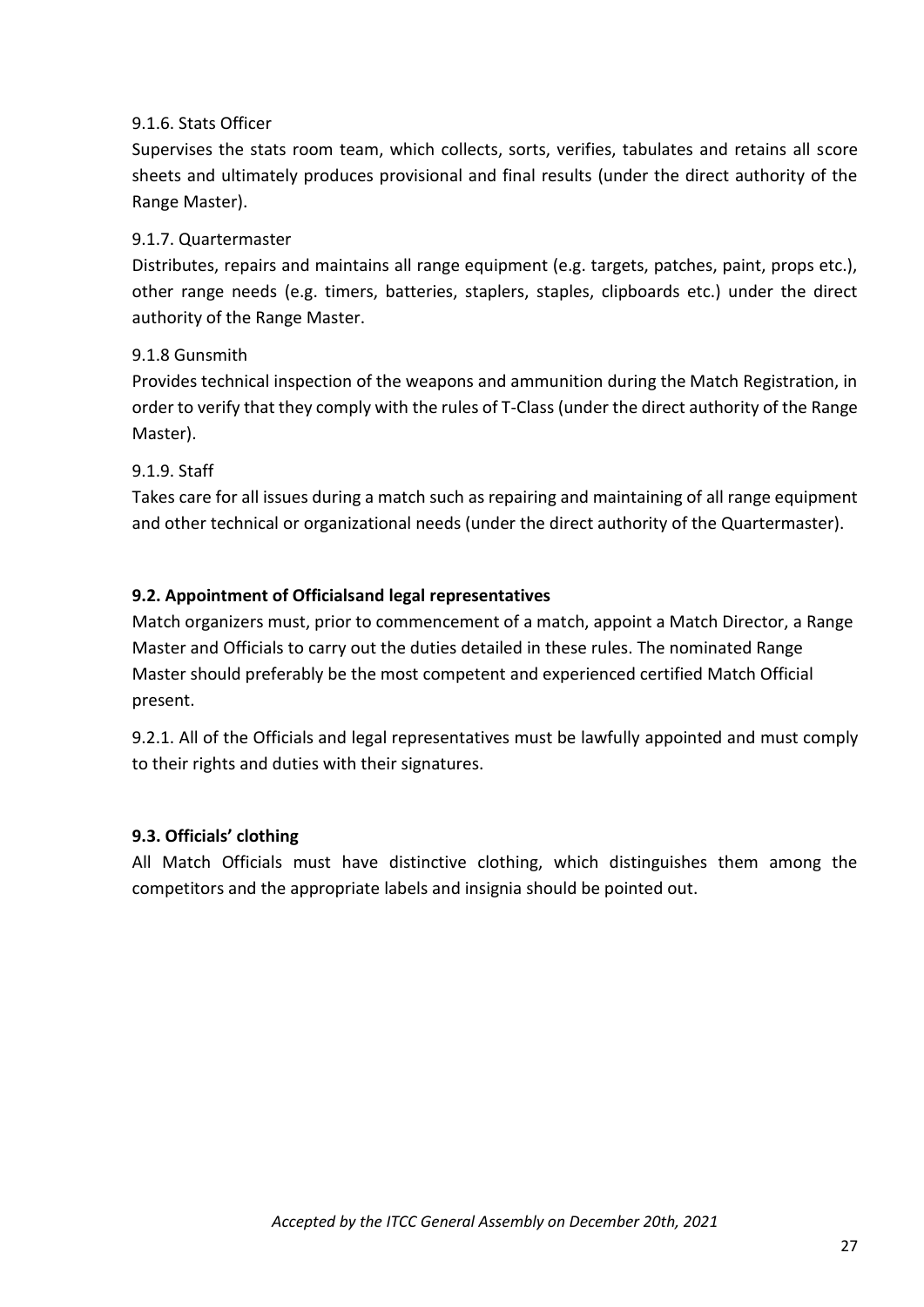# **SECTION 10**

# **TEST FIRING, SIGHTING-IN, ZEROING OF GUNS**

#### **10.1. Zeroing.**

10.1.1. It is recommended that test-firing or zeroing of guns should be conducted in the days prior to the start of the competition in a special testing area and only with the presence of the Range Officer. All actions should be consistent with the general safety regulations in conformity with the safe angle of fire for the concrete shooting range.

10.1.2. The Match Officers have the right to forbid test-firing or zeroing of guns. It is specifically pointed out whether the match rules will allow zeroing or not, as well as the exact date, time and place for test firing/zeroing.

10.1.3. Each competitor is given a time period for zeroing of no longer than 15 minutes per weapon and he has the right to use his own target, as well as a chronograph and/or other devices during that period.

#### **10.2. Maximum shooting distances for zeroing/sighting in:**

[TS] 100 meters.

[MG] 100 meters for sniper rifles and semi-auto rifles and up to 25 meters for semi-auto handguns.

[ULR][TLR] 300 meters.

[RF] 50 meters.

[SBW] 100 meters for semi-auto assault rifles and up to 25 meters for semi-auto handguns.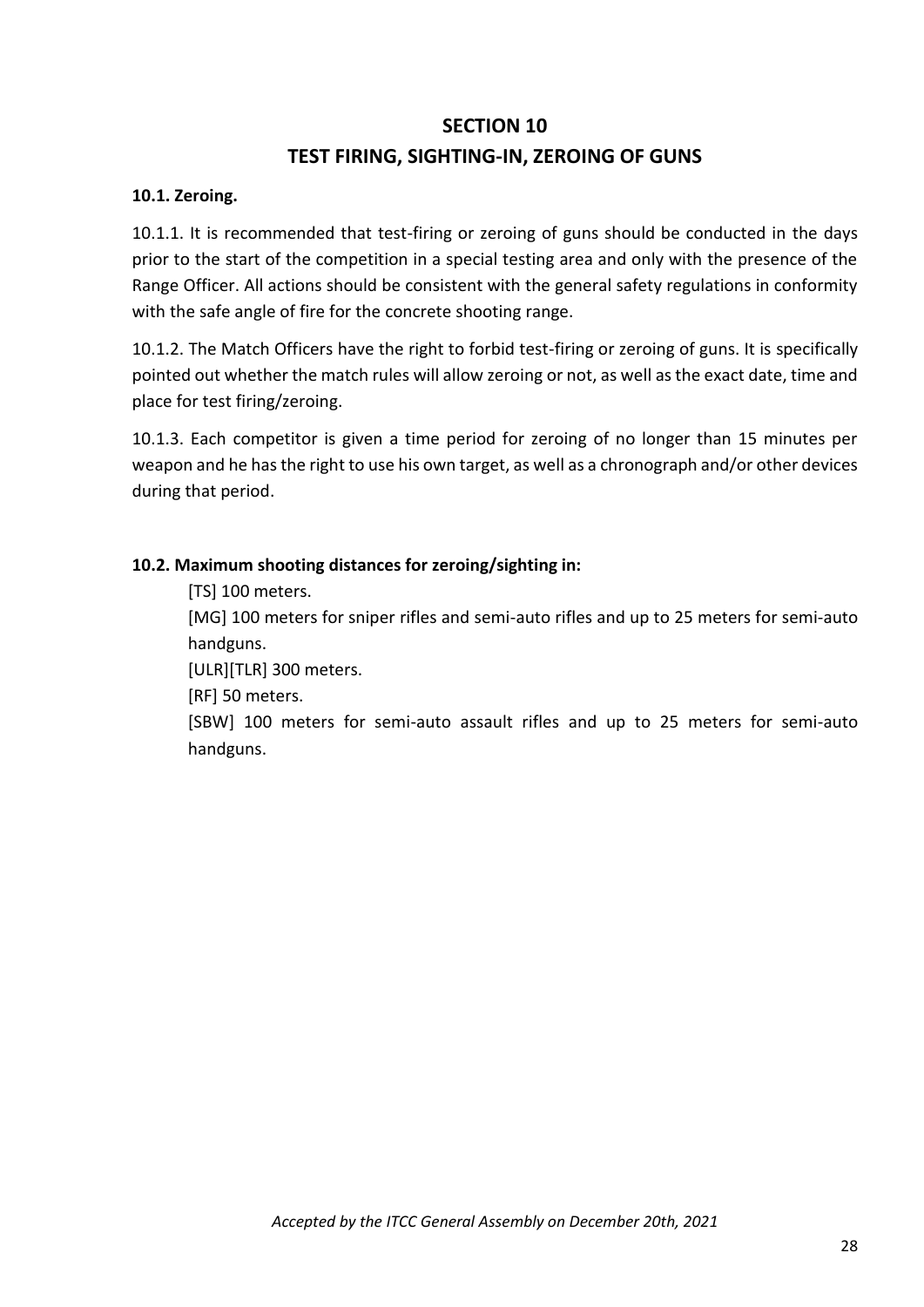# **SECTION 11 THE COURSE OF FIRE**

#### **11.1. Rifle Ready Conditions**

11.1.1 Bolt action rifles

11.1.1.1. Option 1: Magazine filled and fitted (if applicable), chamber loaded, hammer and/or sear cocked and safety catch applied (if the firearm is designed to have one). If the weapon's design does not allow for safety catch after the cocking of the weapon, then the weapon should be de-cocked.

11.1.1.2. Option 2: Magazine filled and fitted (if applicable), chamber empty and the action is open, safety catch not applied

11.1.1.3. Option 3: Detachable magazine loaded, but not fitted. If the magazine is fixed to the rifle, then it must be empty. The action may be open or closed, safety catch not applied.

11.1.2. Semi auto sniper rifles and semi auto assault rifles

11.1.2.1. Option 1: Magazine filled and fitted, chamber loaded, hammer and/or sear cocked and safety catch applied.

11.1.2.2. Option 2: Magazine filled and fitted, chamber empty and the action closed, safety catch not applied.

11.1.2.3. Option 3: Detachable magazines are loaded, but not fitted and chamber must be empty, safety catch not applied.

11.1.3. Semi auto Handguns

11.1.3.1. Option 1: Magazine filled and fitted, chamber loaded, hammer and/or sear cocked and safety catch applied. If a handgun has a decocking lever, that alone must be used to decock the handgun. If a handgun does not have a decocking lever, the hammer must be safely and manually lowered all the way forward. Some double action gun systems have automatic safety on after loading, in such cases the gun is considered to be in a safety condition.

11.1.3.2. Option 2: Magazine filled and fitted, chamber empty and the action closed, safety catch not applied.

11.1.3.3. Option 3: Detachable magazines are loaded, but not fitted and chamber must be empty, safety catch not applied.

#### **11.2. Competitor Ready Condition**

11.2.1. The firearm is prepared, made safe and held or placed as specified in the written stage briefing, and complies with the requirements of the relevant Division.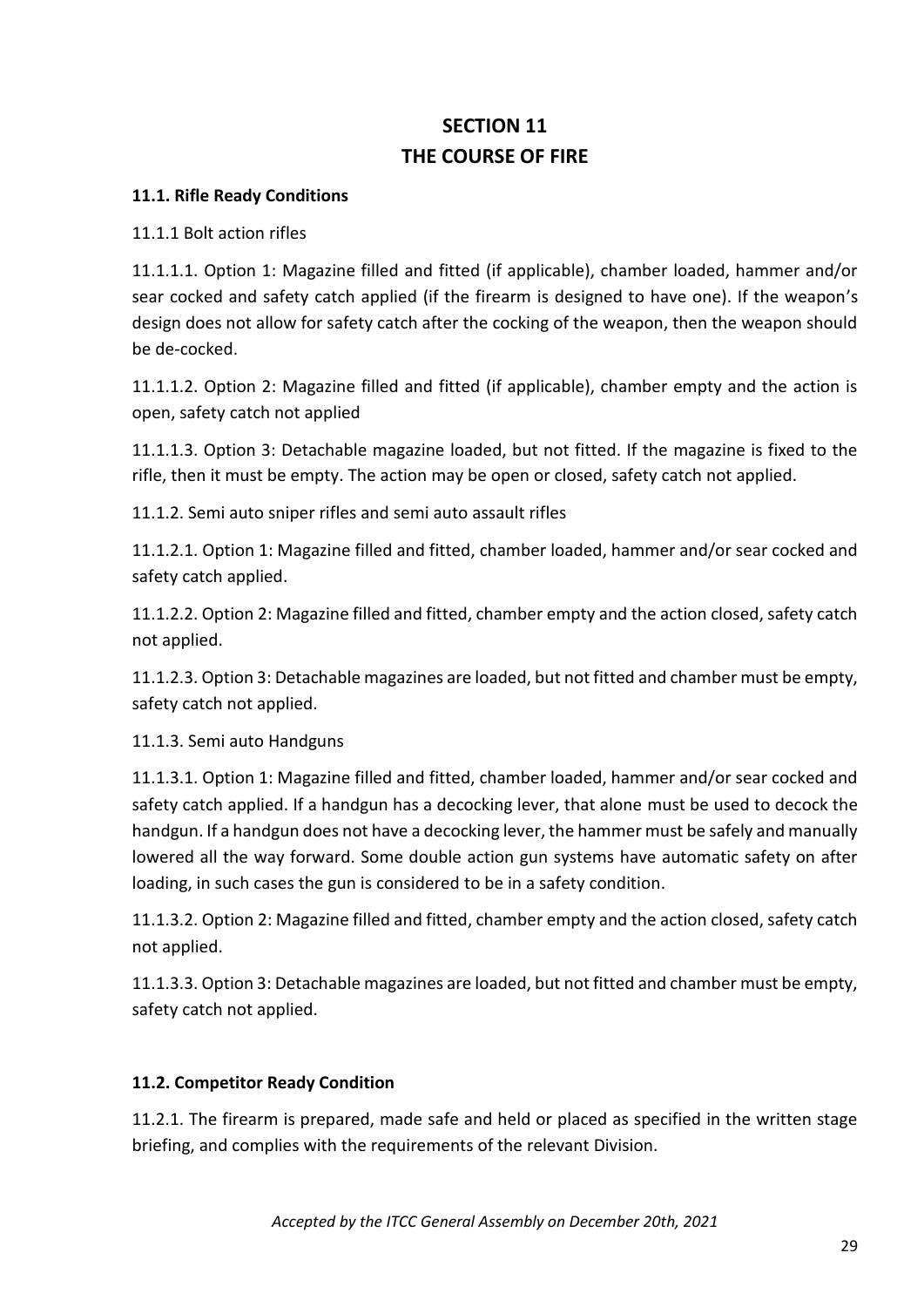11.2.2. The competitor assumes the start position for the current drill, as specified in the written stage briefing.

11.2.3. A competitor who attempts or completes the course of fire, after an incorrect start position which gave him an advantage, may be required to reshoot the course of fire or receive a penalty, by the Range Officer.

# **11.3. Range Communications**

All commands during a T-Class match are in English. The approved range commands and their sequence are as follows:

11.3.1. "Load And Make Ready" (or "Make Ready" for starts with an unloaded firearm). This command signifies the start of "the Course of Fire".

[M1] If the stage requires more than one competitors to shoot from a common firing line, all competitors must respond together to the Range Officer's commands.

[М2][M3] Under the direct supervision of the Range Officer, the competitor must face downrange (or in a safe direction as specified by the Range Officer), fit eye and ear protection, and prepare the firearm, in accordance with the written stage briefing. The competitor must then assume the required start position. At this point, the Range Officer will proceed.

11.3.1.1. Once the appropriate command has been given, the competitor must not move away from the start location, prior to issuance of the Start Signal without the approval, and under the direct supervision of the Range Officer. Violation will result in a warning for the first offense and may result in penalty for a subsequent offense in the same match.

[M1] If the stage requires more than one competitors to shoot from a common firing line, this rule will affect all of them.

#### 11.3.2. "Are You Ready?" (Competitor ready?) command

[M2][M3] The lack of any negative response from the competitor indicates that he fully understands the requirements of the course of fire and is ready to proceed. If the competitor is not ready at this command, he must state "Not Ready".

[M1] If the stage requires more than one competitors to shoot from a common firing line, the Range Officer may address each competitor by his number. The competitor must respond either verbally or manually (e.g. by raising of a hand, or a leg). The check for the ready state may be performed by the assistant range officers who will signalize on their behalf to the range officer. In case when the competitor is not fully prepared after the check has been performed, he must clearly indicate this, by raising of his hand.

11.3.3. "Standby" command

This command should be followed by the Start Signal within 3 to 5 seconds.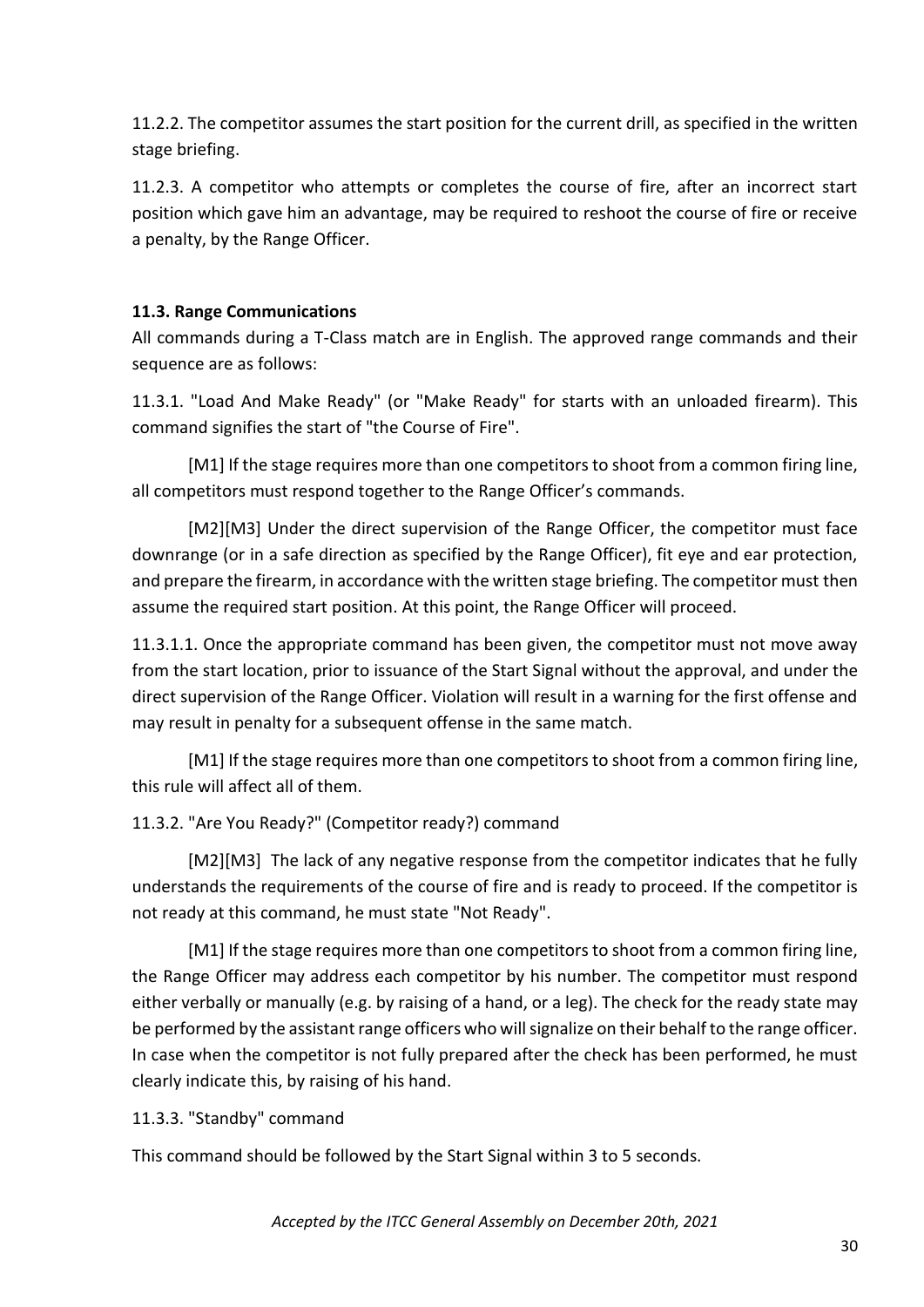11.3.4 "Start Signal" command

[M2][M3] The signal for the competitor to begin his attempt at the course of fire.

[M1] If the stage requires more than one competitors to shoot from a common firing line, Start Signal applies for everybody.

11.3.4.1. [M2] For all courses of fire, the Start Signal is given by par timer

[M1][M3] Shooting drills with controlled time for completion can be triggered with a Start Signal by par timer, by shot, horn, exploding device or some other sound source, which is specifically described in the written stage briefing.

[M3] Shooting drills with hit factor must be triggered with a Start Signal by par timer.

11.3.4.2. It is recommend that the Range Officer should demonstrate the Start Signal during the stage briefing.

11.3.4.3. [M2][M3] If the competitor in some reason doesn't react on the Start Signal, the Range Officer must make sure that the competitor is ready and to resume his/her commands from "Are You Ready?'

[M1] If the stage requires more than one competitors to shoot from a common firing line, a competitor who for some reason fails to react on the Start Signal or delays his performance is not allowed to reshoot or to receive more time for finishing the shooting drill.

11.3.4.4. [M2][M3] In the event that a competitor inadvertently begins shooting prematurely ("false start"), the Range Officer will, as soon as possible, stop and give the competitor penalty zero scoring for the stage.

[M1] In the event that a competitor, who is shooting along with other competitors from a common firing line, inadvertently begins shooting prematurely ("false start"), the Range Officer can continue the drill, if he is sure that the Supporting Range Officer has written down the penalty for the liable competitor and appoints him zero scoring for the stage.

11.3.5. [M3] "Reengage" command

This command is given during stage drills, which allow for additional shots to be made in event of a miss. The Range Officer will score a "Miss" and then issue the command "Reengage", after which he should clearly and distinctively start to count the remaining time, according to the stage briefing (e.g. - "Miss", "Reengage", "Five", "Four", "Three", "Two", "One").

#### 11.3.6. [M1][M3] "Stop Signal" command

Stage drills with limited time for completion are stopped with a signal from a par timer, shot, horn, exploding device or some other sound from the same source, which was used for the start of the drill.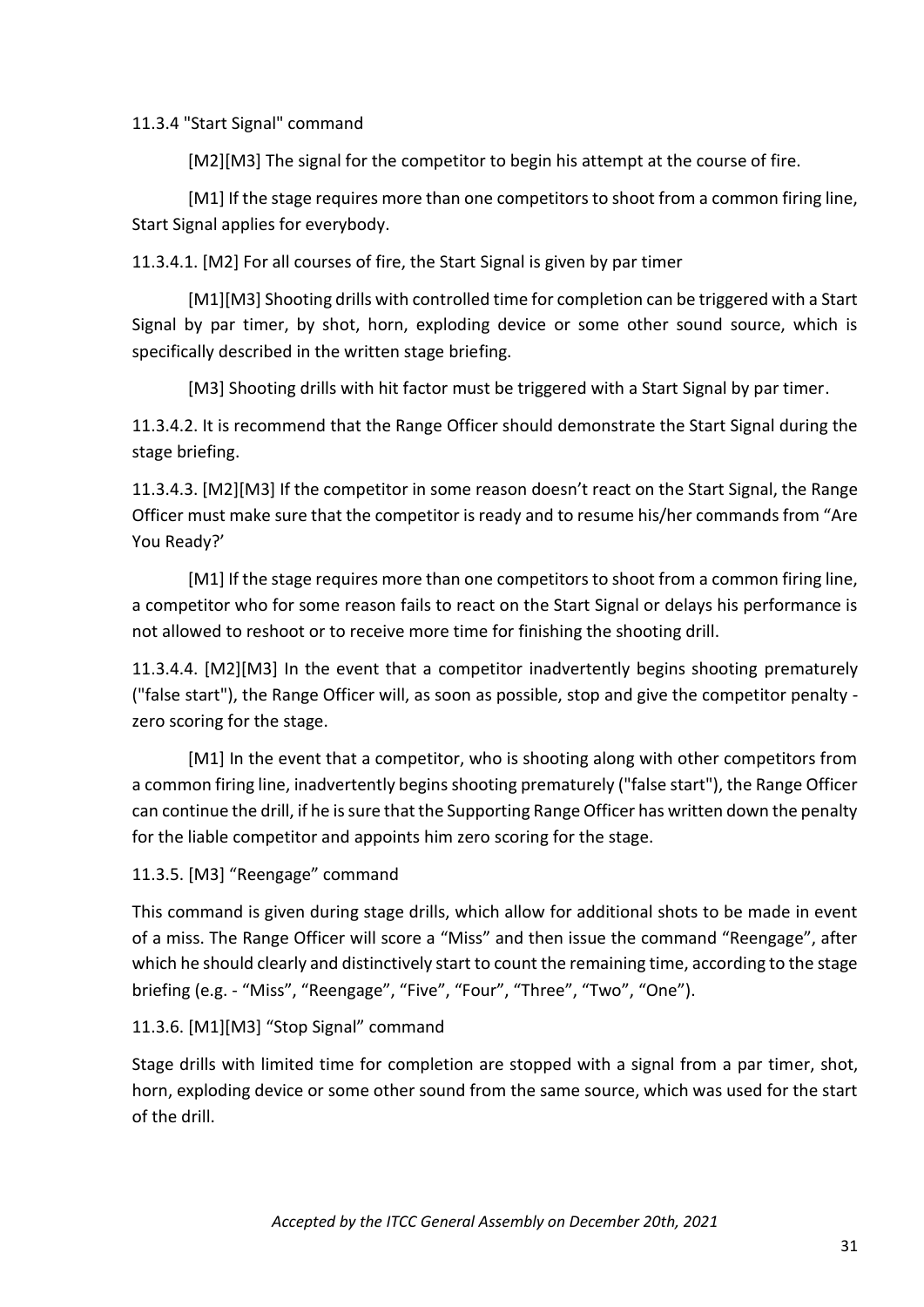11.3.6.1.[M1][M3] For every shot made after the "Stop Signal" command, the competitor will receive procedural penalty and/or one of his best hits will be zeroed.

11.3.7. "Stop" - Any Range Officer assigned to a stage may issue this command at any time during the course of fire. The competitor must immediately cease firing, stop moving and wait for further instructions from the Range Officer.

11.3.8. [M2] "If You Are Finished, Unload And Show Clear" – If the competitor has finished shooting, he must lower his firearm and present it for inspection by the Range Officer with the muzzle pointed downrange, fixed magazine empty or detachable magazine removed and chamber(s) empty, action held or latched open.

11.3.9. [M1][M3] '"Unload And Show Clear" – If the competitor has finished shooting, he must lower his firearm and present it for inspection by the Range Officer with the muzzle pointed downrange, fixed magazine empty or detachable magazine removed and chamber(s) empty, action held or latched open.

11.3.9.1. If the stage requires more than one competitors to shoot from a common firing line, the competitors are not allowed to get up, or change position until the inspection of their firearm has been completed by the Range Officer. After the inspection, the competitors are allowed to leave the firing line with or without their weapon, according to the stage briefing.

11.3.10. [MG][SBW] "If Clear, Hammer Down, Holster" - After issuance of this command, the competitor must not resume shooting. While continuing to point the firearm safely downrange, the competitor must perform a final safety check of the firearm as follows:

11.3.10.1. [MG][SBW] Semi-auto Handguns - Release the slide and pull the trigger (without touching the hammer or decocker, if any). If a handgun has a device, which requires a magazine to be inserted, in order to enable the pulling of the trigger, the competitor must, on issuance of the above command, inform the Range Officer, who will direct and supervise the use and subsequent removal of an empty magazine, to facilitate this process.

11.3.10.2. [MG][SBW] If the gun proves to be clear, the competitor must holster his handgun. Once the competitor's hands are clear of the holstered handgun, the course of fire is deemed to have ended.

11.3.11. [MG][SBW] "If Clear, Hammer Down, Open Action" – After issuance of this command, the competitor must not resume shooting. While continuing to point the firearm safely downrange, the competitor must perform a final safety check of the firearm as follows:

11.3.11.1. [MG][SBW] Semi-auto assault rifles - Release the slide and pull the trigger. If a rifle has a device, which requires a magazine to be inserted, in order to enable pulling of the trigger, the competitor must, on issuance of the above command, inform the Range Officer, who will direct and supervise the use and subsequent removal of an empty magazine, to facilitate this process, and after that to open the action again.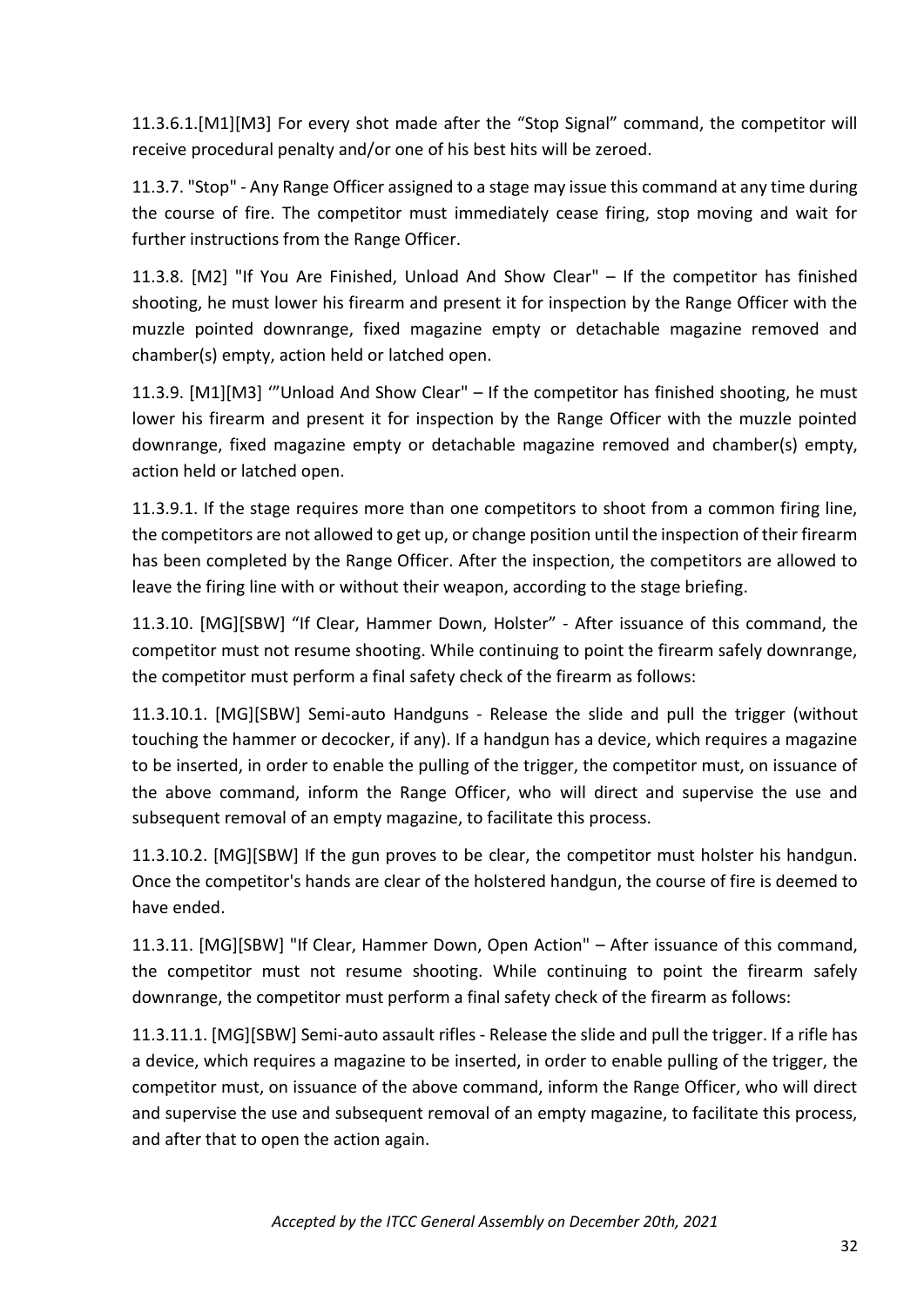11.3.11.2. [MG][SBW] If the semi-auto assault rifle proves to be clear, the competitor must wait for the Range Officer to fit a chamber safety flag. The action may remain open.

11.3.12. If the rifle does not prove to be clear, the Range Officer will re-issue the commands, until the weapon becomes clear.

11.3.13. "Range Is Clear" - Competitors or Match Personnel must not move forward of, or away from the firing line or final shooting location, until this declaration is given by the Range Officer. Once the declaration is made, officials and competitors may move forward to score, patch, reset targets etc.

# **11.4. Loading, Reloading or Unloading During a Course of Fire**

11.4.1. When loading, reloading or unloading during a course of fire, the competitor's fingers must be visibly outside the trigger guard and the firearm must be pointed safely downrange or in another safe direction authorized by a Range Officer.

11.4.2. Changing of magazines (reloading) during the course of fire must be completed in a fashion suitable to the competitor (free style), unless there are other instructions in the stage briefing.

11.4.2.1. [MG][SBW] It is permitted that some stages in the course of fire may require the so called tactical reloading, meaning that the magazines must be placed in the respective holders.

#### **11.5. Movement and shooting.**

11.5.1. Apart from the time, when the competitor is actually aiming or shooting at targets, all movement must be accomplished with the fingers visibly outside the trigger guard and the firearm pointed in a safe direction. While shooter (or competitor) is moving, bolt action sniper rifles must have the bolt open and semi-auto sniper rifles must have external safety applied.

11.5.2. "Movement" is defined as any of the actions below:

11.5.2.1. Taking more than one step in any direction

11.5.2.2. Changing shooting position (e.g. from standing to kneeling, from seated to standing or vice versa, etc.)

11.5.3. The competitor engages a target when he is actually aimed at and has acquired a direct sight picture to the target. Failure to observe this rule may lead to 13.5.1.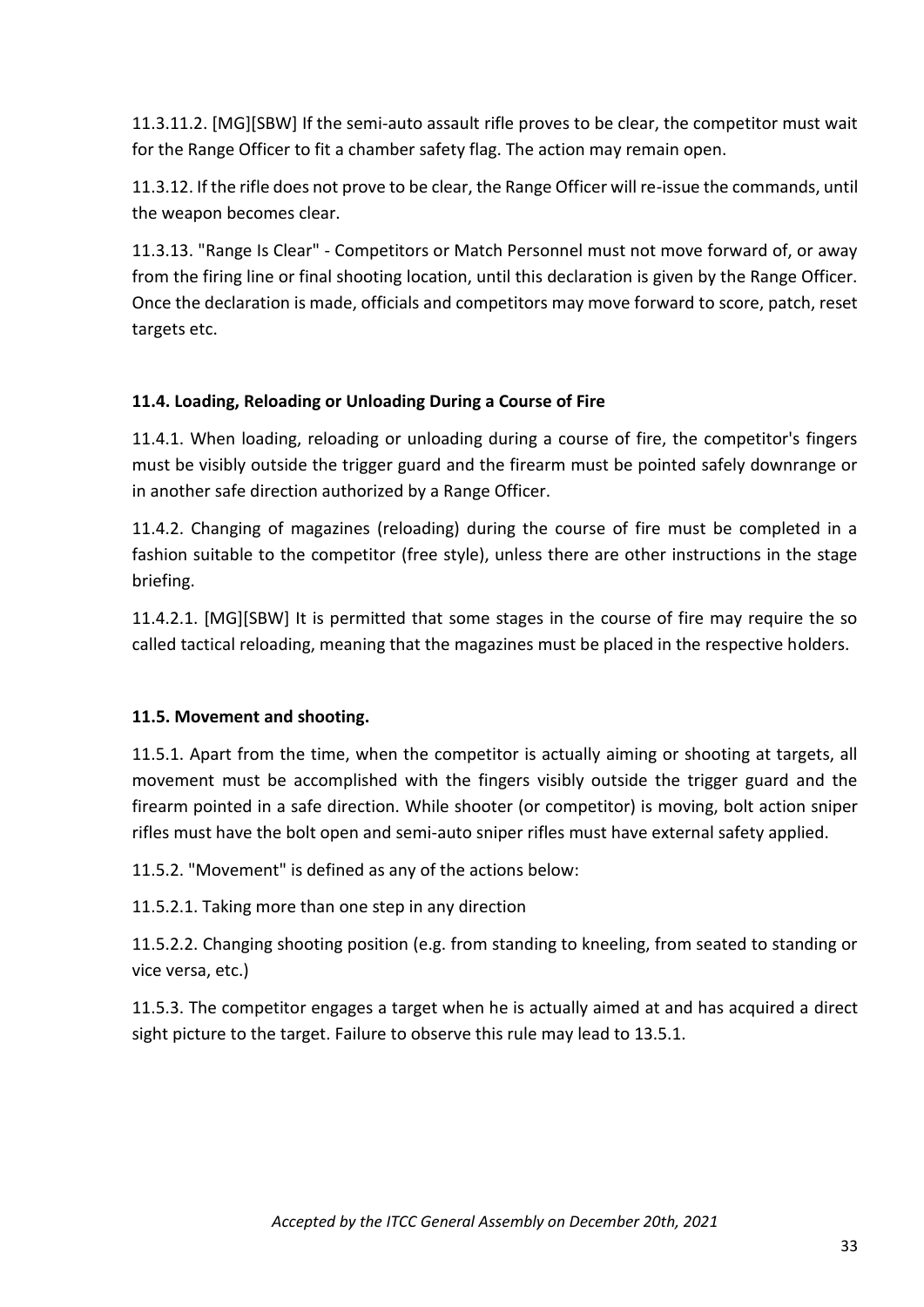## **11.6. Assistance or Interference**

11.6.1. No assistance of any kind should be given to a competitor during a course of fire, except of any safety warnings, issued by the Range Officer during the stage drill, at any time. Such warnings will not be regarded as a reason for the competitor to be allowed to reshoot.

11.6.2. Any person, who provides some form of assistance to a competitor, during the course of fire, without the prior approval of the Range Officer (as well as the competitor himself, who receives such assistance) may sustain a procedural penalty or even a disqualification for unfair conduct, at the discretion of the Range Officer.

11.6.2.1. Any person interfering verbally or otherwise with a competitor during his attempt at a course of fire may be disqualified for unfair conduct. If the Range Officer believes that the interference significantly affected the competitor, he must report the incident to the Range Master, who may offer the affected competitor a reshoot, at his discretion.

11.6.3. In the event that inadvertent contact with the Range Officer or another external influence has interfered with the competitor during a course of fire, the Range Officer may offer the competitor a reshoot of the course of fire. The competitor must accept or decline the offer, prior to seeing either the time or the score from the initial attempt.

11.6.4. In teamwork competitions, during the course of fire, assistance and any communication between the teammates is permitted.

# **11.7. Sighting Procedures, Dry Firing and Course Inspection**

11.7.1. Competitors are prohibited from sighting in and/or dry firing, prior to the Start Signal. Violation will result in a warning issuance for the first occurrence and a procedural penalty for each subsequent occurrence during the same match.

11.7.1.1. [MG][SBW][M2] Competitors may adjust their electronic sights, while pointing their firearm in safe direction, after the approval of the Range Officer.

11.7.2. No one is allowed to enter or walk through the course of fire, without the prior approval of the Range Officer and only if this is described in the written stage briefing. Violations will incur a procedural penalty, but may lead to zero stage or disqualification of the competitor for recurrent offenses.

# **11.8. Bringing in and taking out weapons and equipment to the stage.**

All actions related to the preparation for the stage as well as the consequent bringing in and taking out weapons and equipment must be conducted according to the Range Officer's instructions and commands.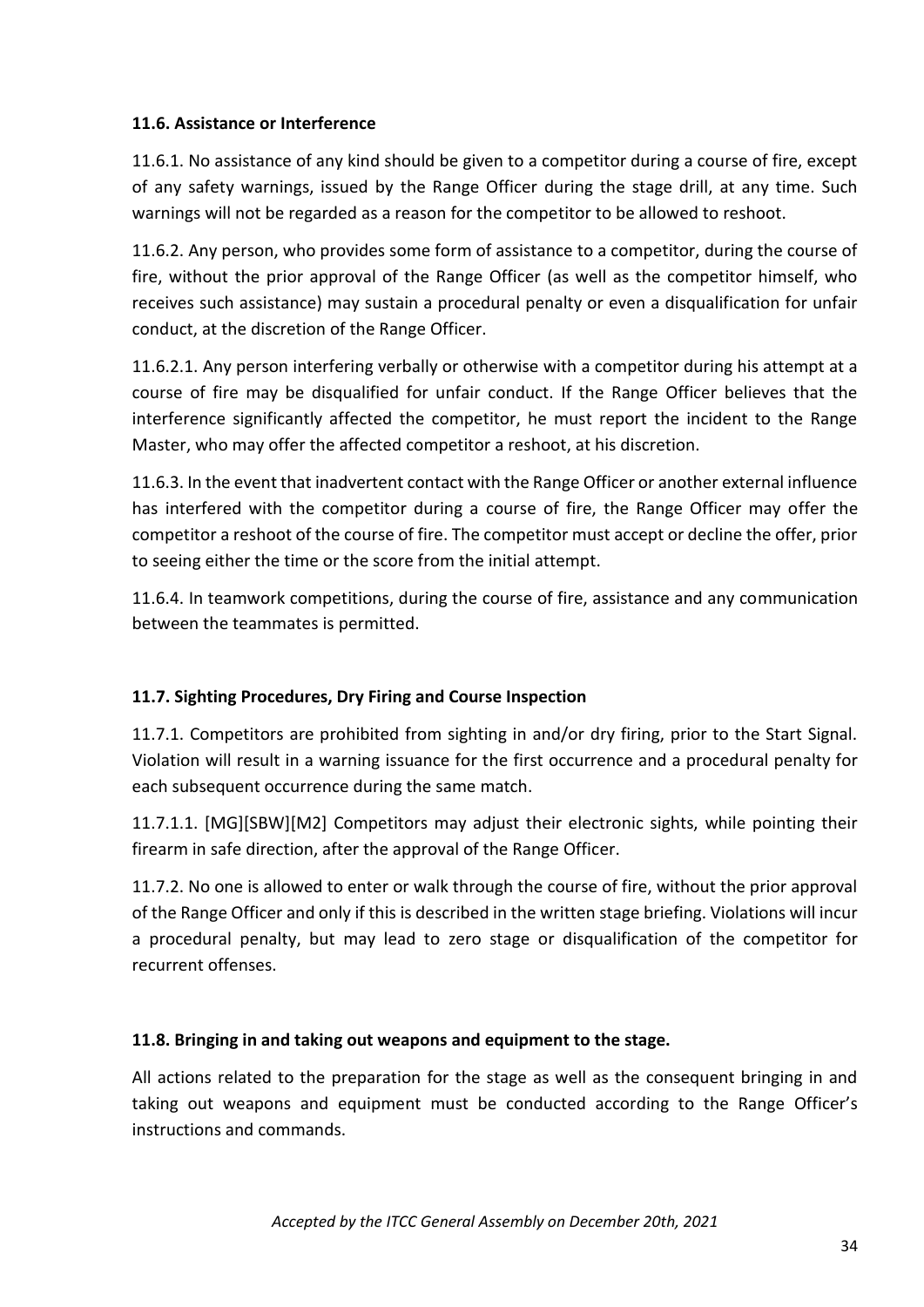# **SECTION 12 SCORING AND RANKING**

## **12.1. General Regulations**

12.1.1. Each scoring target must be shot according to the specified stage briefing.

12.1.2. Hits on scoring targets and no-shoots (or penalty shoots) will be scored in accordance with the values approved by the ITCC Assembly. Values of scored hits depend on target's size and shooting distance. Scoring procedures and values are described in Appendix 1.

12.1.3. Each stage briefing must specify the scoring of a hit on a scoring paper target (or a penalty target), when it touches the line between two scoring areas, or the line between a scoring and non-scoring area.

12.1.3.1. Paper tears radiating outwards from the diameter of the bullet hole will not count for score or penalty.

12.1.3.2. Enlarged holes in paper targets which exceed the competitor's bullet diameter, as the case may be, will not count for score or penalty unless there is visible evidence within the remnants of the hole (e.g. a grease mark, striations or a "crown" etc.), to eliminate a presumption that the hole was caused by a ricochet or a splatter.

12.1.4. A competitor who fails to engage a scoring target will incur one procedural penalty per target, as well as the appropriate penalties for misses.

12.1.4.1. Failure to engage a target in a stage with limited time for execution will lead to zeroing the score for that stage, unless otherwise specified in the written stage briefing.

12.1.5. Each miss will be penalized, unless otherwise specified in the written stage briefing. The penalty (miss) is specified by the stage designer during the stage planning and it is pointed out in the stage briefing.

12.1.6. [MG][SBW][M1] Approaching Targets. While scoring is in progress, competitors or their delegates must not approach any target closer than 1 meter, without the authorization of the Range Officer. Violation will result in a warning for the first offense, but the competitor or his delegate may, at the discretion of the Range Officer, incur a procedural penalty for subsequent occurrences in the same match.

[M2][M3] All targets are scored by the Assistant Range Officer of the Stage. The Range Officers should announce the score and write it down on the score sheet.

12.1.7. [M1] Touching Targets. While scoring is in progress competitors or their delegates must not touch, gauge or otherwise interfere with any target without the authorization of the Range Officer. Should a Range Officer deem that a competitor or their delegate has influenced or affected the scoring process due to such interference, the Range Officer may score the affected target as a missed target or impose hits for any missed penalty target.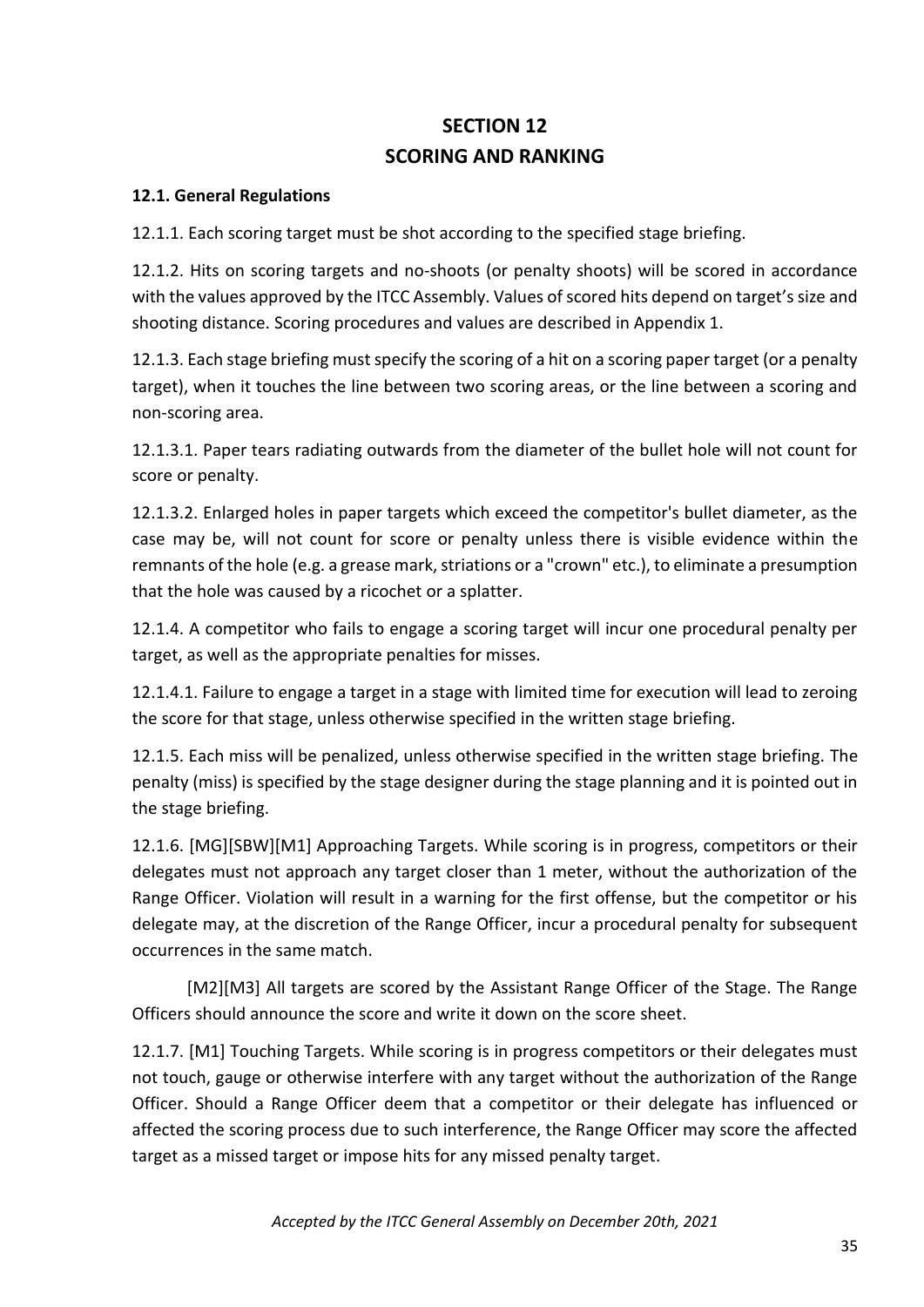12.1.8. It is recommended all paper targets to be changed with new ones after each competitor. In case if this is not possible, then patches for covering the previous hits must be used, with the following considerations:

12.1.8.1. Prematurely Patched Targets. If a target is prematurely patched or taped, thus preventing the estimation of the actual score, the Range Officer must order the competitor to reshoot the course of fire.

12.1.8.2. Unrestored Targets. If, after completion of the course of fire by a previous competitor, one or more targets have not been properly patched or taped for the new competitor being scored, then the Range Officer must judge whether or not an accurate score can be determined. If there are extra scoring hits or questionable penalty hits thereon, and it is not obvious which hits were made by the competitor being scored, the affected competitor must be ordered to reshoot the course of fire.

12.1.8.3. In the event that patches or tape applied to a restored paper target are accidentally blown off by wind, muzzle blast or another reason, and it is not obvious to the Range Officer which hits were made by the competitor being scored, the competitor will be required to reshoot the course of fire.

12.1.8.4. A competitor who hesitates or self-stops during his attempt at a course of fire, due to a belief that one or more targets have not been restored or reset, is not entitled to a reshoot.

12.1.9. Impenetrability. The scoring area of all scoring targets and no-shoots is deemed to be impenetrable. If a bullet strikes wholly or partially within the scoring area of a paper target, and continues on to strike the scoring area of another paper or metal target, the hit on the subsequent paper/metal target will not count for score or penalty, unless otherwise specified in the written stage briefing.

12.1.10. Hard Cover. Unless specifically described as "soft cover" (see Rule 4.1.4.2) in the written stage briefing, all props, walls, barriers, vision screens and other obstacles are deemed to be impenetrable "hard cover". If a bullet strikes wholly within hard cover, and continues on to strike any scoring paper target or no-shoot, that shot will not count for score or penalty, as the case may be. If it cannot be determined which hit(s) on a scoring paper target or no-shoot are the result of shots fired through hard cover, the scoring paper target or no-shoot will be scored by ignoring the applicable number of highest scoring hit(s).

12.1.10.1. Patches are neither Hard Cover nor Soft Cover. Shots, which have passed wholly or partially through target patches and afterwards hit a paper or metal target will count for score or penalty, as the case may be.

- 12.1.11. Minimum score
- 12.1.11.1. The minimum score for a separate Module is zero.
- 12.1.11.2. [M1] A negative score may be recorded in specific stages.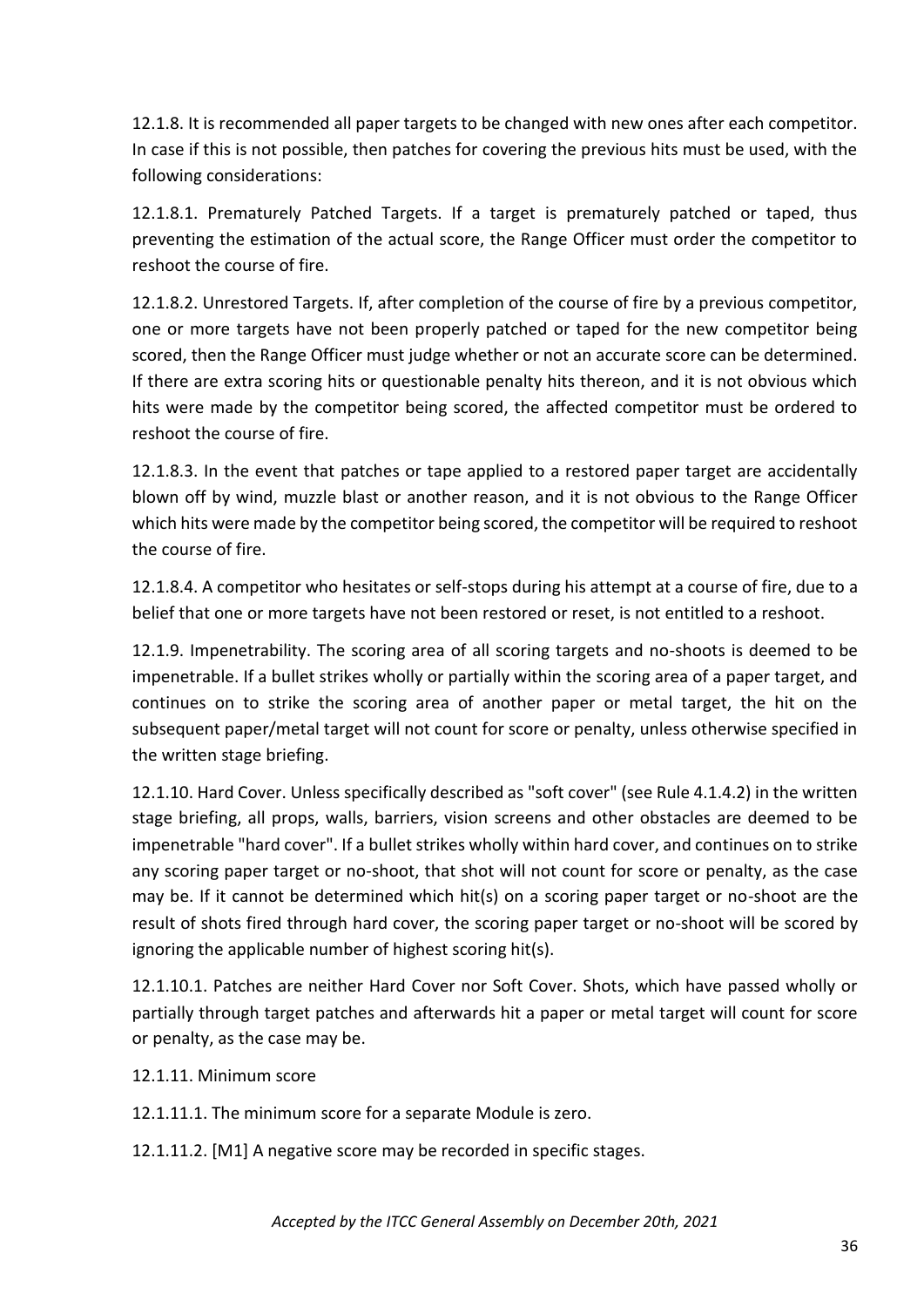#### **12.2. Scoring and ranking**

#### 12.2.1. Stage scoring

#### 12.2.1.1. Individual competition stage scoring

[M1] Scoring is made by points from the hits, which were made for a regulated time. A competitor's score is calculated by adding the points from all stipulated hits per target, minus penalties.

[M2] Stage scoring is made via the ratio between points from the hits versus the time for execution. There are two scoring methods available for this Module. The chosen method for scoring is specifically pointed out in the written stage briefing for each event:

"Comstock" – There is unlimited time for execution of the stage (time scoring stops on the last shot), unlimited number of shots at the target. The number of stipulated hits per target (paper or metal) which will count for the score is briefed before the stage. A competitor's score is calculated by adding the highest value stipulated number of hits per target, minus penalties, divided by the total time (recorded to two decimal places - 0.01) needed by the competitor to complete the course of fire. The resulting score is called "hit factor". The ranking for each particular stage is made according to the hit factor, which is calculated up to four decimal places (0.0001). The overall stage results are factored by awarding the competitor with the highest hit factor the maximum points (100) available for the stage, with all other competitors ranked in descending order proportionally, by dividing their hit factor to the stage winner's.

"Virginia Count" - There is unlimited time for execution (time scoring stops on the last shot), but limited number of shots. The number of stipulated hits per target (paper or metal) which will count for the score is briefed before the stage. A competitor's score is calculated by adding the highest value stipulated number of hits per target, minus penalties, divided by the total time (recorded to two decimal places - 0.01) needed by the competitor to complete the course of fire. The resulting score is called "hit factor". The ranking for each particular stage is made according to the hit factor, which is calculated up to four decimal places (0.0001). The overall stage results are factored by awarding the competitor with the highest hit factor the maximum points (100) available for the stage, with all other competitors ranked in descending order proportionally, by dividing their hit factor to the stage winner's.

[M3] Stage scoring can be made either by adding the values of points from hits, which were made for a regulated time, or by the methods based on the ratio between points from the hits versus the time for execution. Stages with "hit factor" scoring should not be more than 30% of all the stages for that module.

12.2.1.1.1. [M2][M3] A limited time for execution of the stage can be implied. If the time limit is breached, the entire score for that stage is zeroed, regardless of the achieved results.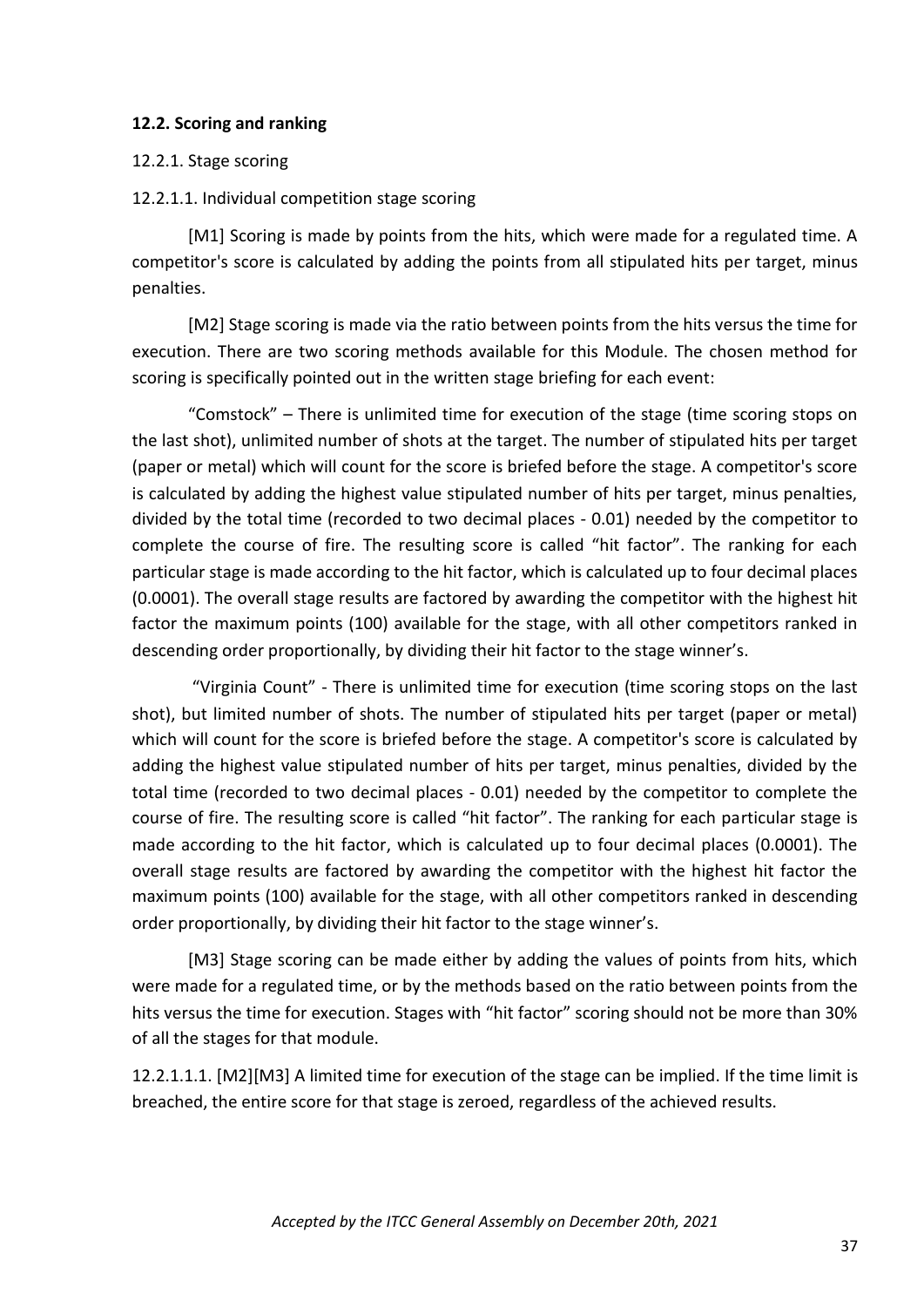12.2.1.1.2. [M2][M3] In exercises with administrative time, when the last shot is made with a sniper weapon and is within 0.3 seconds of the timer end signal for the exercise, the shot is scored in favor of the competitor.

12.2.1.1.3 In exercises with hit factor and administrative time, when the whole exercise is not executed according to the briefing, the competitor is awarded the maximum administrative time for the exercise.

# 12.2.1.2. Teamwork competition stage scoring

Scoring is made identically to the individual competition stage scoring, but it is combined for the two competitors. Each competitor will receive ½ of the achieved teamwork result for the final rankings.

# 12.2.2. Scoring results of a Module

12.2.2.1. The scoring for individual competitions is calculated by adding the results from all module's stages. The competitor with highest summarized result is awarded with 100 percent and becomes the Module's winner. The scoring for the other competitors is made proportionally in relation to the highest summarized score, with calculation up to three decimal places (0.001).

12.2.2.2. The scoring for teamwork competitions is calculated by adding the results from the individual stages (if there are any) with  $\frac{1}{2}$  of the results from the teamwork stages. The competitor (or team) with highest summarized result is awarded with 100 percent and becomes the Module's winner. The scoring for the other competitors (or teams) is made proportionally in relation to the highest summarized score, with calculation up to three decimal places (0.001).

#### 12.2.3. Match ranking.

12.2.3.1. For individual competitions, the calculated sum in percentage from all the three Modules assembles the Match ranking and demonstrates the winner. The maximum possible individual result for a competition is 300. The rankings of the other competitors are made proportionally in relation to the highest summarized score, with calculation up to three decimal places (0.001).

12.2.3.2. For teamwork competitions, the calculated sum in percentage from all the three Modules assembles the Match ranking and demonstrates the winner. The team ranking is made by adding the individual results of the two competitors. The maximum possible team result for a competition is 600.

#### 12.2.4. Scoring Ties

If, in the opinion of the Match Director, a tie in match results must be broken, the affected competitors (teams) must shoot one or more courses of fire, nominated or created by the Match Director, until the tie is broken. The result of a tiebreaker will only be used to determine the final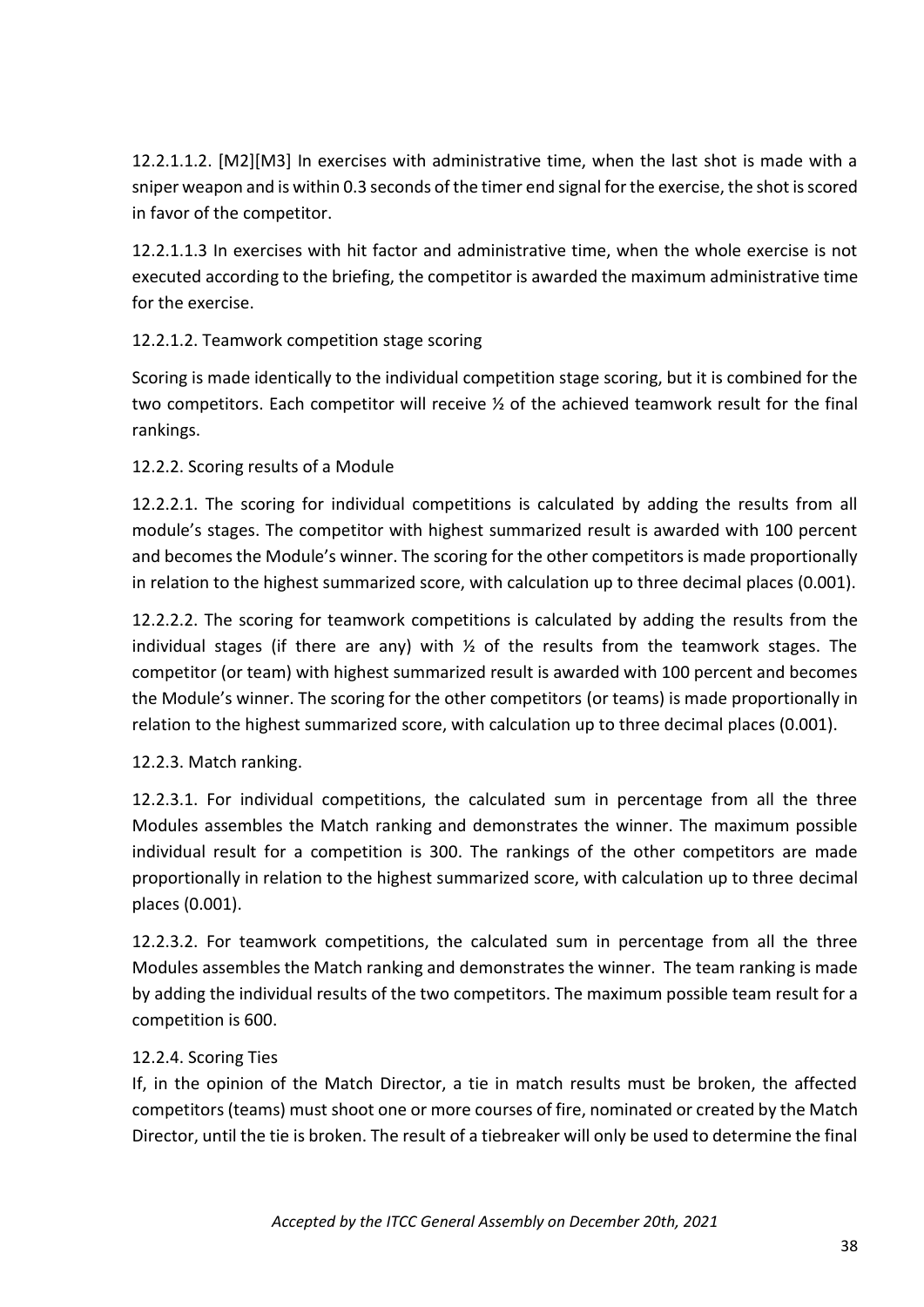ranking of the affected competitors (teams), and their original match points will remain unchanged. Ties must never be broken by chance (lot).

# **12.3. Score Verification and Challenge**

12.3.1. [M1] Scoring can be performed for a group of targets at a time, after several stages, but only if a team of two Range Officers marks the hits on every target, after the completion of each stage. Non-marked hits will not be accounted for in the scoring.

12.3.2. [M1] After the Range Officer has declared "Range is Clear", the competitor or their delegate will be permitted to accompany the official responsible for scoring to verify the scoring.

[MG][SBW][M2] The Range Officer responsible for a course of fire may stipulate that the scoring process will begin while a competitor is actually completing a course of fire. In such cases, the competitor's delegate is entitled to accompany the official responsible for scoring in order to verify the scoring. Competitors must be advised of this procedure during the stage briefing.

12.3.3. A competitor (or his delegate) who fails to verify a target during the scoring process loses all right of appeal in respect of scoring that target.

12.3.4. Any challenge to a score or penalty must be appealed to the Range Officer by the competitor (or his delegate) prior to the subject target being painted, patched, or reset, failing which such challenges will not be accepted.

12.3.5. In the event that the Range Officer upholds the original score or penalty and the competitor is dissatisfied, he may appeal to the Range Master for a ruling.

12.3.6. The Range Master's ruling in respect of the scoring of hits on targets and no-shoots will be final. No further appeals are permitted with respect to such scoring decisions.

12.3.7. During a scoring challenge, the subject target(s) must not be patched, taped or otherwise interfered with, until the matter has been settled. The Range Officer may remove a disputed paper target from the course of fire for further examination to prevent any delay in the match. Both the competitor and the Range Officer must sign the target and clearly indicate which hit(s) is (are) subject to challenge.

12.3.8. Scoring overlays approved by the Range Master must be used exclusively, as and when required, to verify and/or to determine the applicable scoring zone of hits on paper targets.

12.3.9. Far distance targets are scored with the help of optical sighting systems, video systems or other technical devices used by the Assistant Range Officer of the stage. His decision cannot be a matter of appeal, unless there is a video recording or other technical evidence, in which case the competitor may appeal to the Range Master for a ruling.

12.3.9.1. Making the signal for a hit or a miss can be done with specific hand signals by the Assistant Range Officer towards the Main Range Officer who should write down the score.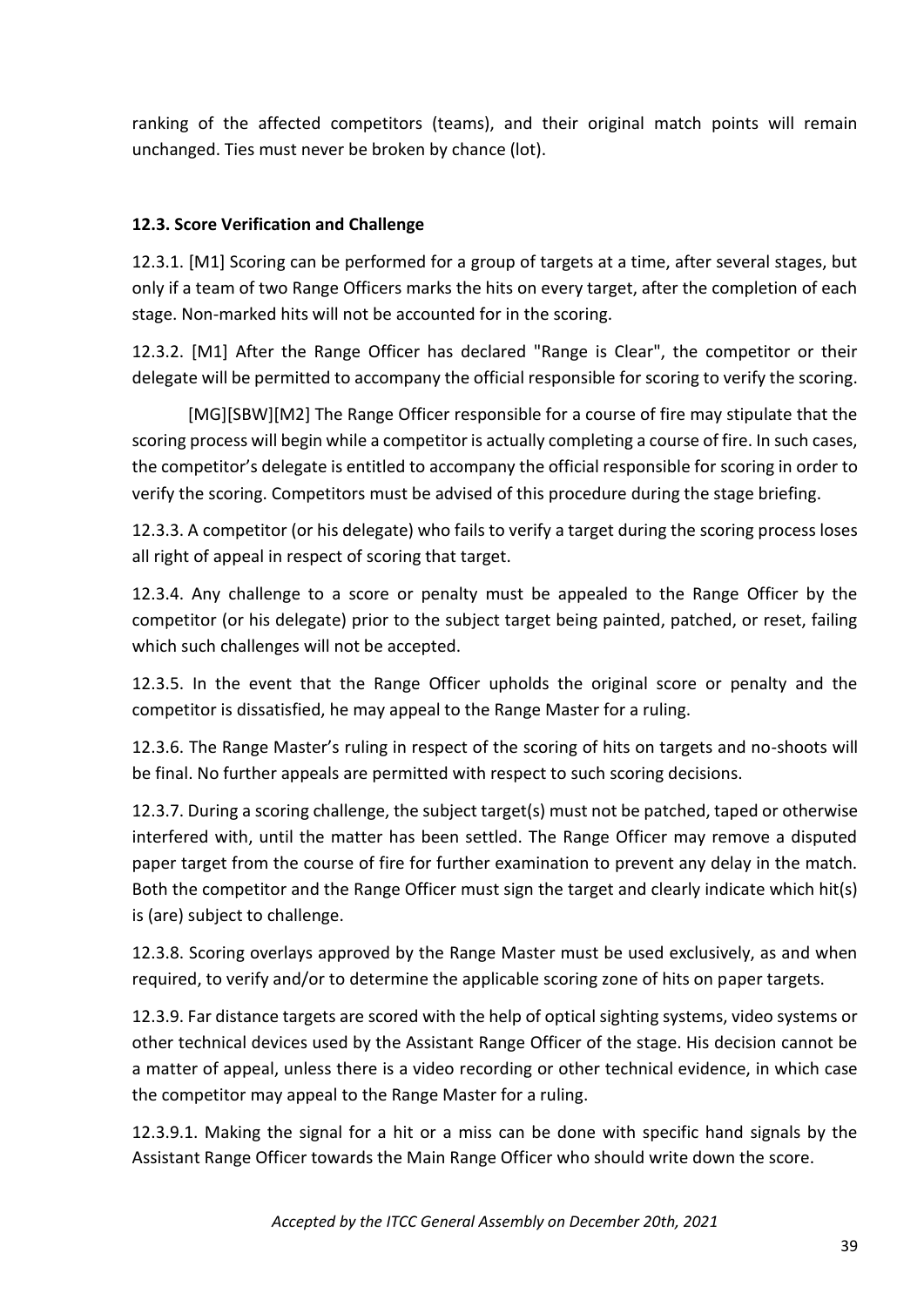#### **12.4. Score Sheets**

12.4.1. The Range Officer must enter all information (including any warnings given) on each competitor's score sheet prior to signing it. After the Range Officer has signed the score sheet, the competitor must add his own signature in the appropriate place. Whole numbers should be used to record all scores or penalties.

[M2][M3] The elapsed time taken by the competitor to complete the course of fire must be recorded to 2 decimal places in the appropriate place.

12.4.2. If corrections to the score sheet are required, these will be clearly entered onto the original and other copies of the competitor's score sheets. The competitor and the Range Officer should sign any corrections.

12.4.3. Should a competitor refuse to sign or initial a score sheet, for any reason, the matter must be referred to the Range Master. If the Range Master is satisfied that the course of fire has been conducted and scored correctly the unsigned score sheet will be submitted as normal for inclusion in the match results.

12.4.4. A score sheet signed by both the competitor and the Range Officer is conclusive evidence that the course of fire has been completed, and that the time, scores and penalties recorded on the score sheet, are accurate and uncontested. The signed score sheet is deemed to be a definitive document and, with the exception of the mutual consent of the competitor and the signatory Range Officer, or due to an arbitration decision, the score sheet will only be changed to correct arithmetical errors.

12.4.5. If a score sheet is found to have insufficient or excess entries, or if the time has not been recorded on the score sheet, it must be promptly referred to the Range Master who will normally require the competitor to reshoot the course of fire.

12.4.6. In the event that a reshoot is not possible for any reason, the following actions will prevail:

12.4.6.1. If there is insufficiency of recorded hits or misses on the score sheet, those which have been recorded will be deemed complete and conclusive.

12.4.6.2 If there is excess of recorded hits or misses on the score sheet, the highest value recorded hits will be scored.

12.4.6.3. [M2] If the time is missing, the competitor will receive a zero score for the stage.

12.4.6.4. Procedural penalties recorded on the score sheet will be deemed complete and conclusive.

12.4.6.5. If the identity of the competitor is missing from a score sheet, it must be referred to the Range Master, who must take whatever action he deems necessary to rectify the situation.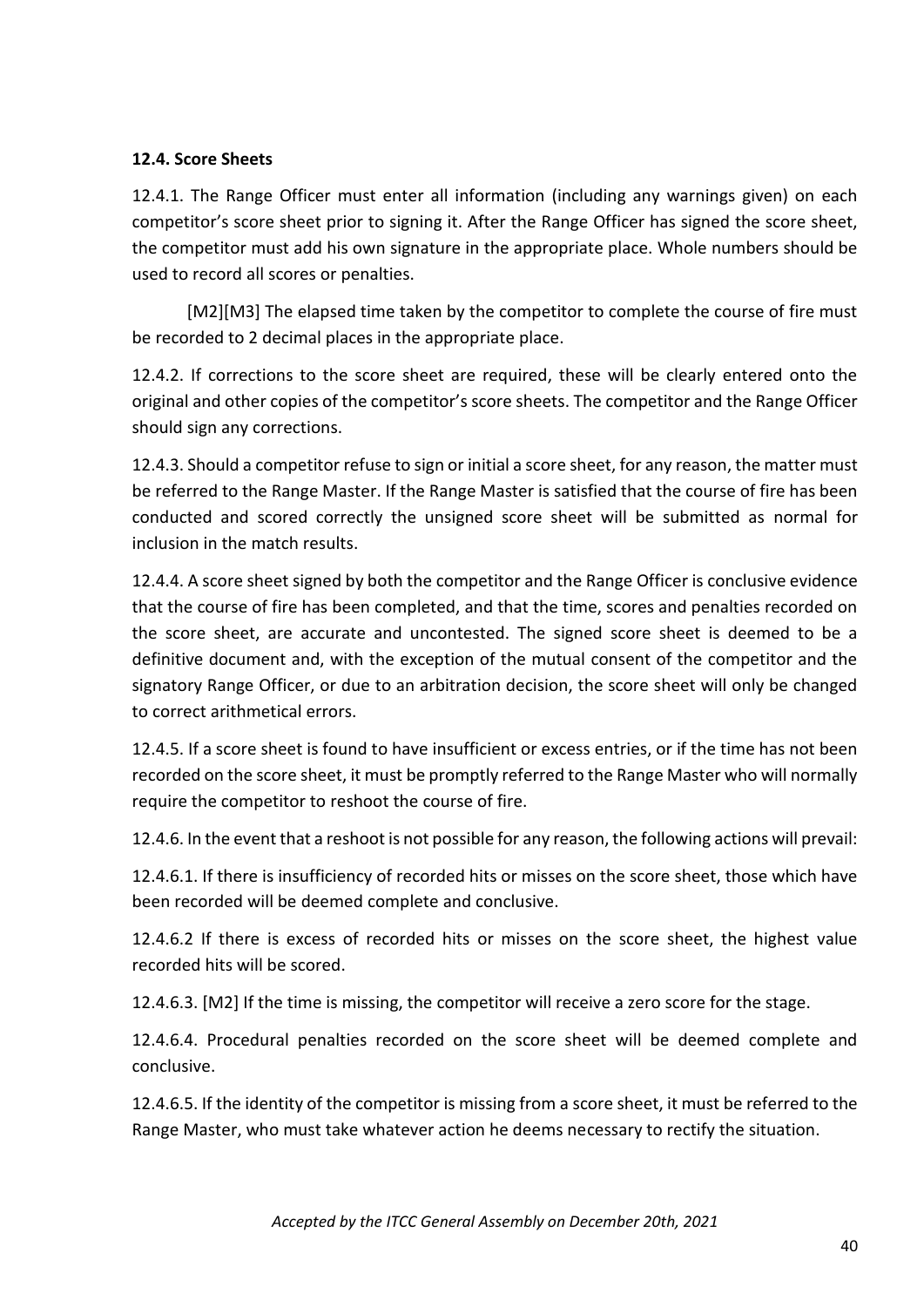12.4.7. In the event that an original score sheet is lost or otherwise unavailable, the competitor's duplicate copy, or any other written or electronic record acceptable to the Range Master, will be used. If the competitor's copy, or any other written or electronic record is unavailable, or is deemed by the Range Master to be insufficiently legible, the competitor will be required to reshoot the course of fire. If the Range Master deems that a reshoot is not possible for any reason, the competitor will incur a zero time and score for the affected stage.

12.4.8. No person, other than an authorized Match Official, is permitted to handle/touch an original score sheet retained on a stage, or at any other place, after it has been signed by a competitor and a Range Officer, without the prior approval of the Range Officer or personnel directly involved with Stats. Violations will incur a warning for the first offense, but may be subject to disqualification for subsequent occurrences in the same match.

# **12.5. Scoring Responsibility**

12.5.1. Each competitor has a responsibility to maintain an accurate record of his scores by verifying the lists posted by the Stats Officer.

12.5.2. After all competitors have completed a match, the provisional stage results must be published and posted in a conspicuous place at the shooting range or, if it is an international match, at the official match hotel for the purpose of verification by competitors. The time and date on which the subject results were actually posted (not just printed) at each venue must be clearly stated thereon.

12.5.3. If a competitor detects an error in those results, he must file an appeal with the Stats Officer within 1 hour after the results were actually posted. If the appeal is not filed within the time limit, the posted scores will stand and the appeal will be dismissed.

12.5.4. Competitors who are scheduled (or otherwise authorized by the Match Director) to complete all courses of fire in a match for a period of time less than the full duration of the match (e.g. 1 day format in a 3 day match etc.) are required to check their provisional match results, in accordance with the special procedures and time limits specified by the Match Director (e.g. via a website), failing which scoring appeals will not be accepted. The relevant procedure must be published in advance in the match literature and/or by way of a notice posted in a conspicuous place at the shooting range, prior to commencement of the match.

12.5.5. A Match Director may elect to have results posted electronically (e.g. via a website) either in addition to, or as an alternative to physically printing them. If so, the relevant procedure must be published in advance in the match literature and/or by way of a notice posted in a conspicuous place at the shooting range, prior to commencement of the match. Facilities (e.g. a PC) must be provided for competitors to view the results if a Match Director has elected to have results posted electronically only.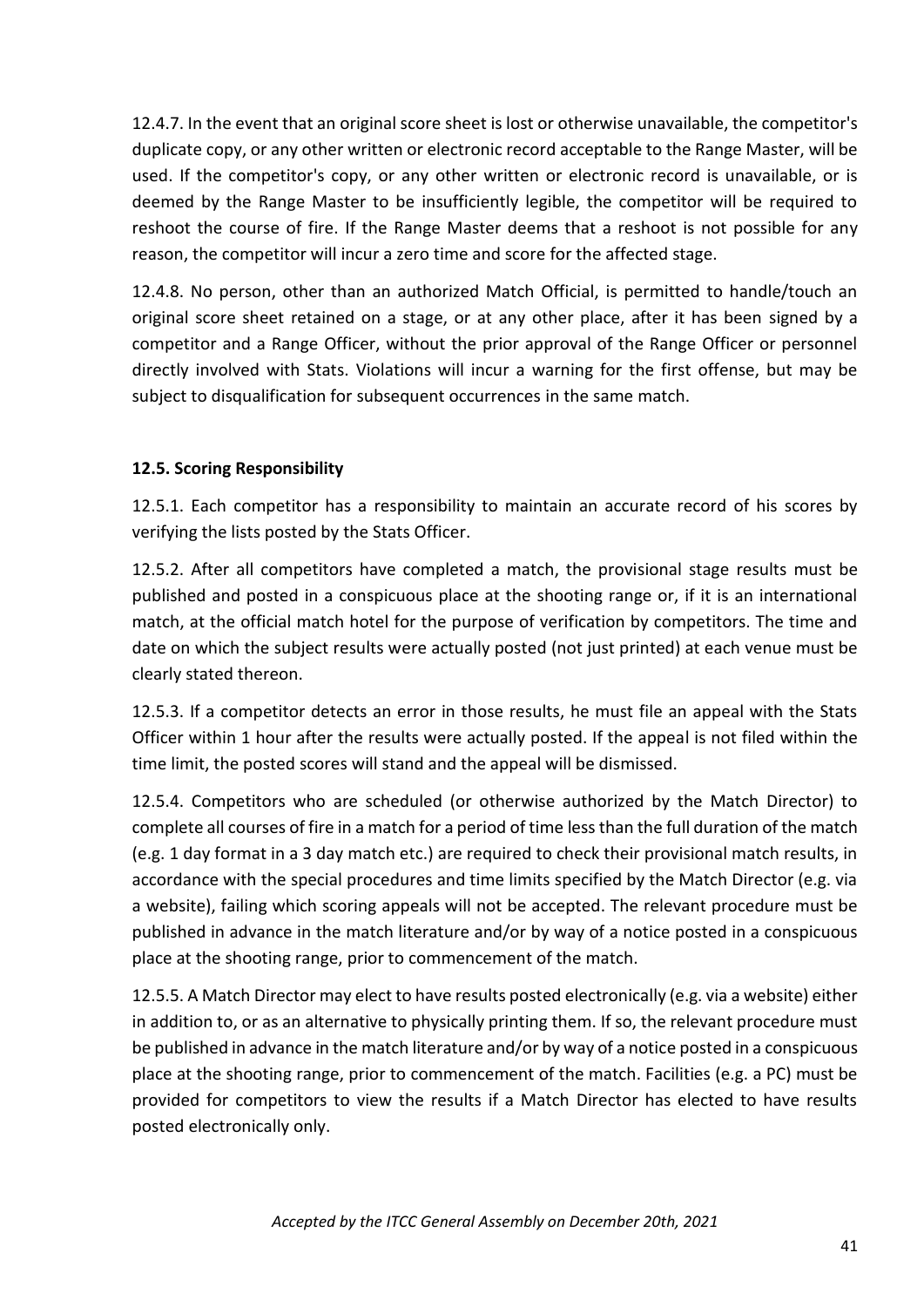# **12.6. [M2][M3] Time scoring**

12.6.1. [M2][M3] Only the timing device operated by the Range Officer must be used to record the official elapsed time of a competitor's attempt at a course of fire. If a Range Officer assigned to a course of fire (or a more senior Match Official) deems that a timing device is faulty, a competitor whose attempt cannot be credited with an accurate time will be required to reshoot the course of fire.

12.6.2. [M2][M3] If, in the opinion of an Arbitration Committee, the time credited to a competitor for a course of fire is deemed to be unrealistic, the competitor will be required to reshoot the course of fire.

12.6.3. [M2][M3] A competitor who reacts to a start signal but, for any reason, does not continue his attempt at the course of fire and fails to have an official time recorded on the timing device operated by the Range Officer, will be given a zero time and zero score for that stage.

# **12.7. Scoring Programs**

12.7.1. The official scoring program approved by ITCC is available on ITCC website [\(http://t](http://t-class.org/scoring/)[class.org/scoring/\)](http://t-class.org/scoring/).

12.7.2. For ITCC matches, no other scoring program can be used without the written approval of the Regional Director of the host Region.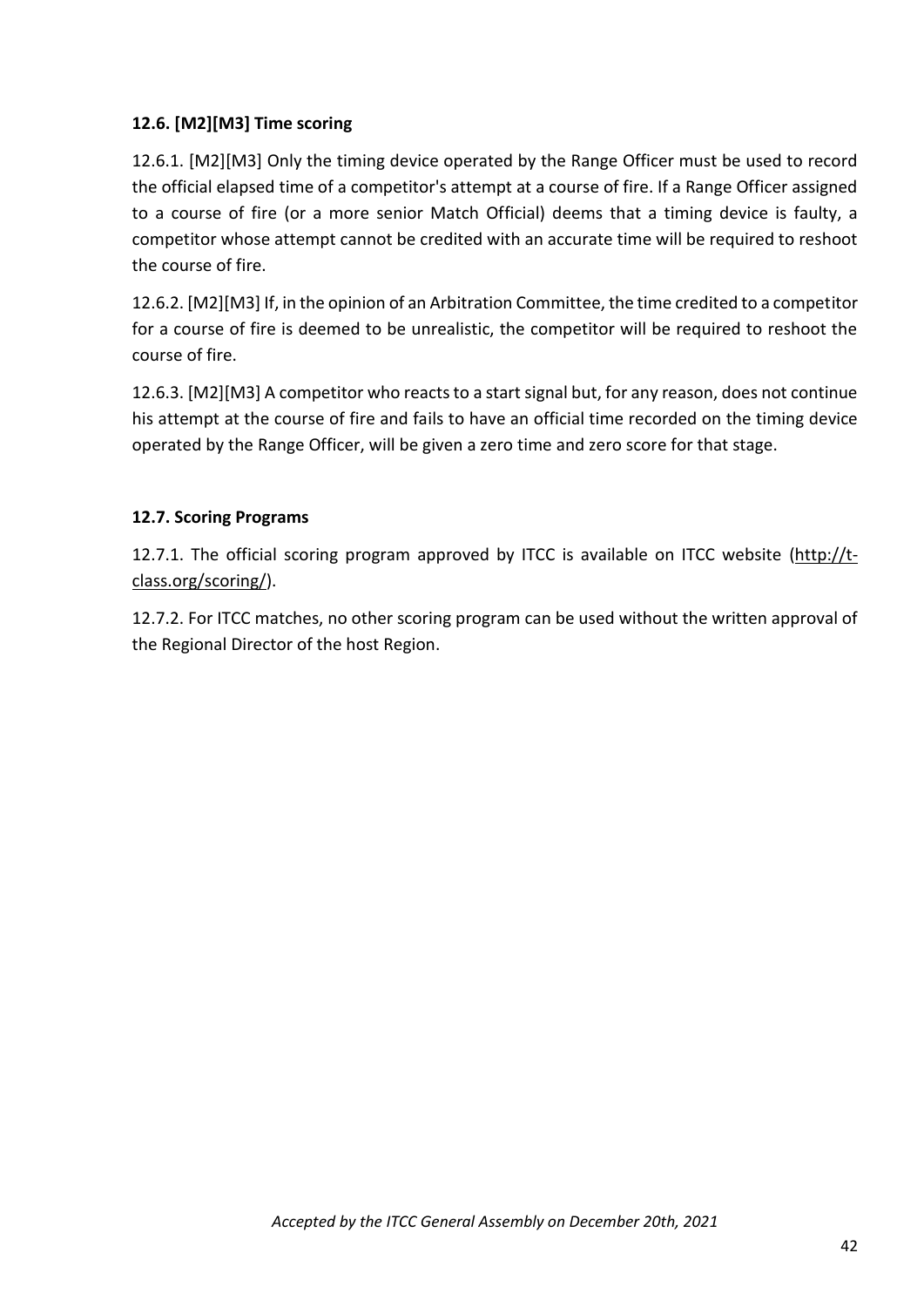# **SECTION 13 PENALTIES**

# **13.1. Procedural Penalties – General Regulations**

13.1.1. Procedural penalties are imposed when a competitor fails to comply with procedures specified in a written stage briefing and/or is found to be in violation of other general rules. The Range Officer imposing the procedural penalties must clearly record the number of penalties and the reason why they were imposed on the competitor's score sheet.

13.1.2. Each procedural penalty is equivalent to the highest value of a hit for the current stage, unless otherwise specified in the stage briefing.

13.1.3. A competitor disputing the application or number of procedural penalties may appeal to the Range Master of the competition. A competitor who continues to be aggrieved may then lodge an appeal for arbitration.

13.1.4. Procedural penalties cannot be nullified by further competitor action. For example, a competitor who fires a shot at a target while faulting a line will still incur the applicable penalties even though he subsequently shoots at the same target while not faulting the line.

# **13.2. Procedural Penalties – Specific Examples**

13.2.1. A competitor who shoots while any part of his body is touching the ground or any object beyond a Fault Line will receive one procedural penalty for each occurrence.

13.2.1.1. However, if the competitor has gained a significant advantage on any target(s) while faulting, he may instead be assessed one procedural penalty for each shot fired at the subject target(s), while faulting.

13.2.2. A competitor who fails to comply with a procedure specified in the written stage briefing will incur one procedural penalty for each occurrence. However, if a competitor has gained a significant advantage during non-compliance, the competitor may be assessed one procedural penalty for each shot fired, instead of a single penalty (e.g. firing one or more shots contrary to the required location, shooting position or stance).

13.2.3. Where multiple penalties are assessed in the above cases, they must not exceed the maximum number of scoring hits that can be attained by the competitor. For example, a competitor who gains an advantage while faulting a Fault Line where only 4 metal targets are visible will receive 1 procedural penalty for each shot fired while faulting, up to a maximum of 4 procedural penalties, regardless of the number of shots actually fired.

13.2.4. A competitor who fails to comply with a mandatory reload will incur one procedural penalty for each shot fired after the point where the reload was required until a reload is performed.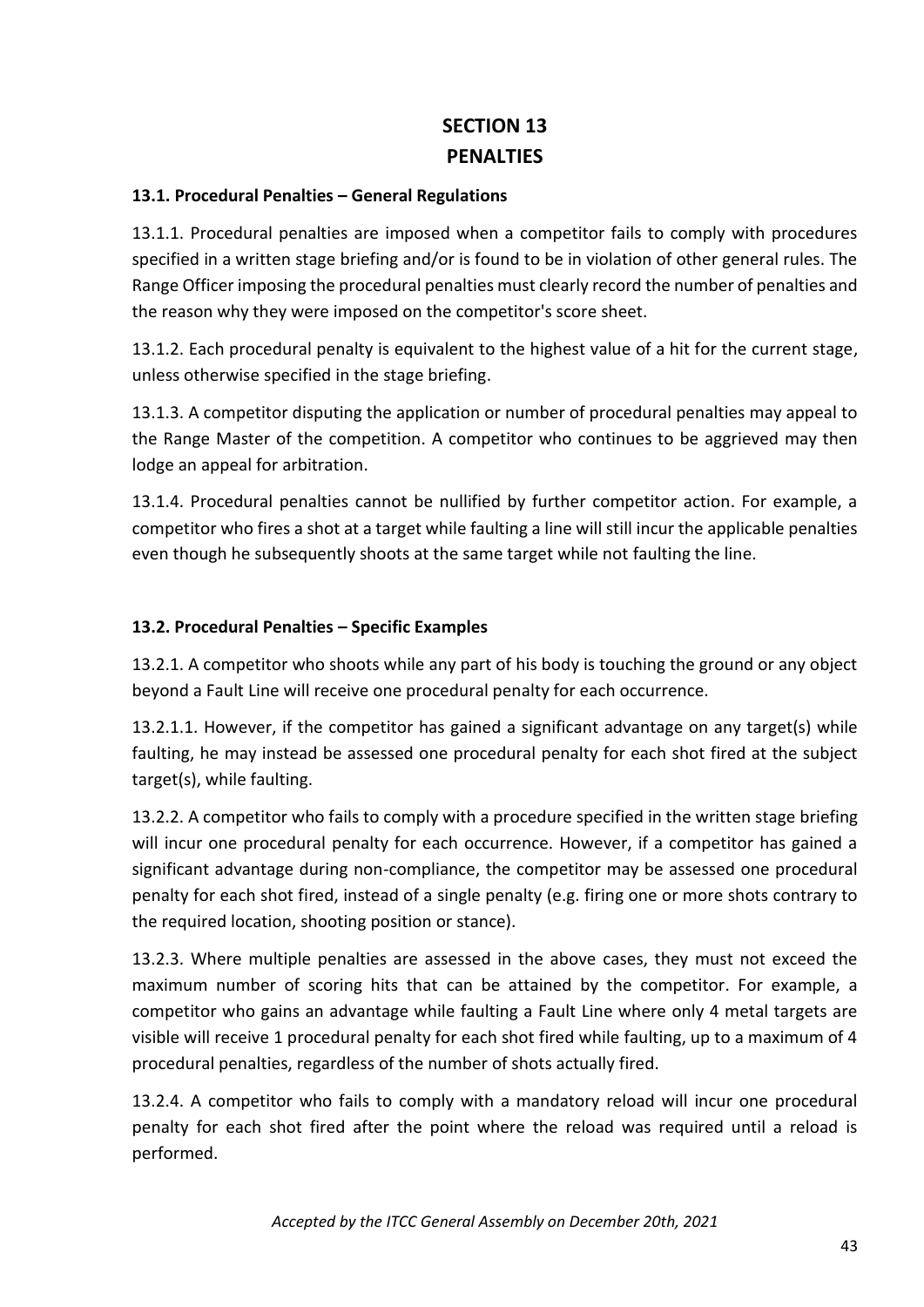13.2.5. A competitor who is reaching for his weapon (e.g. moving hands towards the firearm, a reloading device or ammunition) or physically moving to a more advantageous shooting position or stance after the "Standby" command and prior to issuance of the Start Signal, will incur one procedural penalty. If the Range Officer can stop the competitor in time, a warning will be issued for the first offense and the competitor will be restarted.

13.2.6. A competitor who fails to engage any scoring target with at least one round will incur one procedural penalty per target, plus the applicable number of misses.

13.2.7. A competitor who allows slippage of one or more magazine of any kind from his gear during the course of fire will incur one procedural penalty for every dropped magazine.

13.2.8. A competitor who arrives or leaves the stage without a chambered safety flag in his sniper rifle or semi-auto assault rifle will incur a procedural penalty.

13.2.9. A competitor who does not comply with rules 7.2.3. and 7.2.4. will incur a procedural penalty.

# **13.3. Zero stage – General regulations**

A competitor who systematically disrespects the rules or rudely misbehaves at or during the stage will receive a zero score for that stage.

# **13.4. Zero stage – Specific examples**

13.4.1. A competitor will receive a penalty - "zero stage" for repetitive or any consequent violence of rule 13.2.8.

13.4.2. When a competitor during a course of shooting produces serial or automatic shooting (when one press of the trigger causes more than one shot) receives a zero result for the exercise. In case of repeated violation, the competitor is disqualified according to rule 13.5.1. The rule does not apply to weapons of 7.1.2.

# **13.5. Disqualification – General Regulations**

13.5.1. A competitor who commits a safety violation or any other prohibited activity during an ITCC match will be disqualified and will be prohibited from attempting any remaining courses of fire, regardless of the schedule or physical layout of the match.

13.5.2. When a disqualification is issued, the Range Officer must record the reasons for the disqualification and the time and date of the incident on the competitor's score sheet, and the Range Master must be notified as soon as possible.

13.5.3. Scores for a competitor who has received a disqualification must not be deleted from the match results, and the match results must not be declared final by the Match Director, until the time limit prescribed for appeal has passed, provided no appeal to arbitration on any matter has been submitted to the Range Master (or his delegate).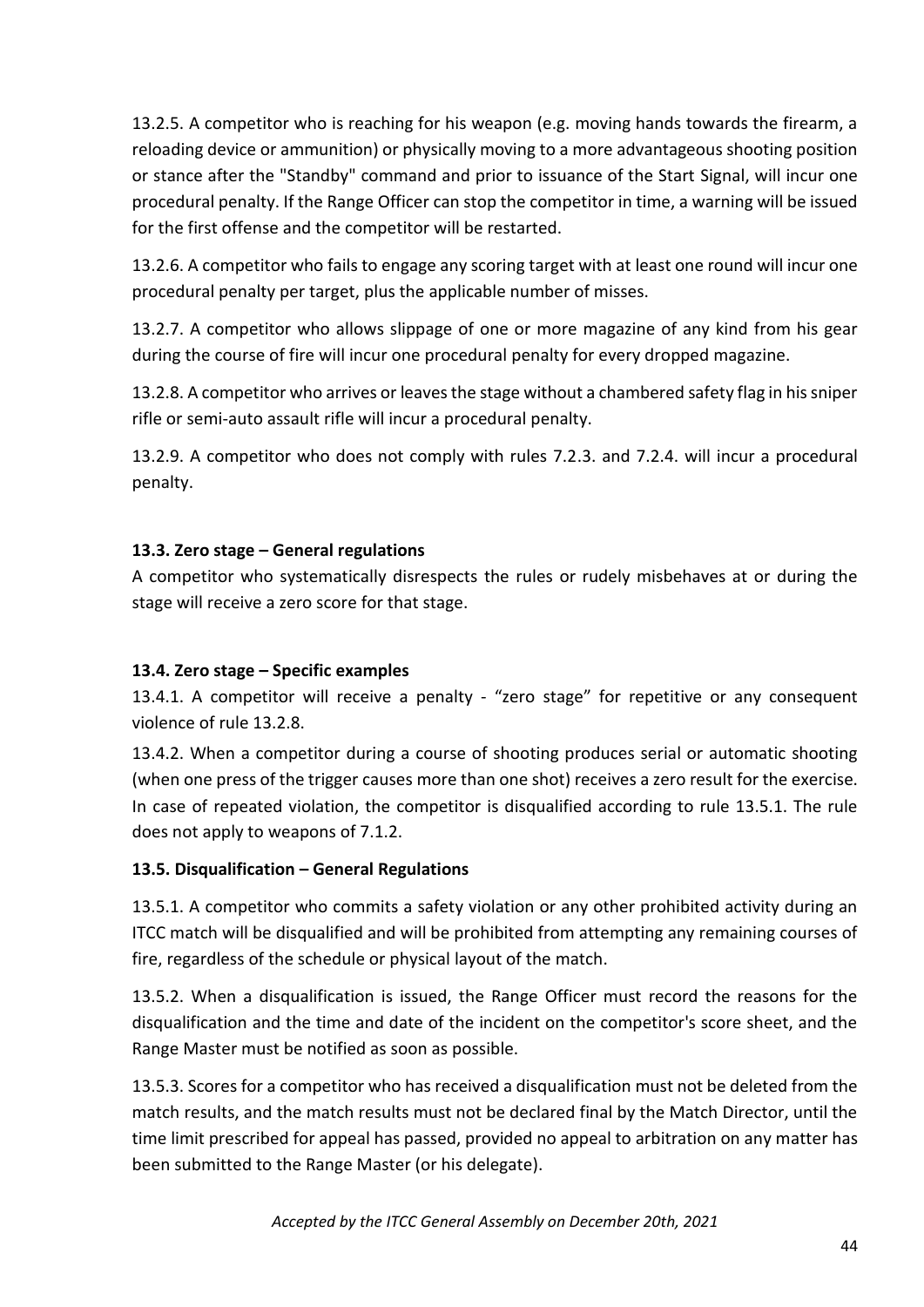13.5.4. If an appeal to arbitration is submitted within the time limit prescribed, the provisions of Rule 14.3.2 will prevail.

# **13.6. Disqualification – Accidental Discharge**

13.6.1. A competitor who causes an accidental discharge must be stopped by the Range Officer as soon as possible. An accidental discharge is defined as follows:

13.6.2. A shot, which travels over a backstop, a berm or in any other direction, specified as being unsafe in the written stage briefing. Note that a competitor who legitimately fires a shot at a target, which then travels in an unsafe direction, will not be disqualified, but the provisions of stage changing section may apply.

13.6.3. A shot which strikes the ground within 3 meters of the competitor, except when shooting at a paper target closer than 3 meters to the competitor.

13.6.4. A shot which occurs while actually loading, reloading or unloading a firearm.

13.6.4.1. Exception – a detonation, which occurs while unloading a firearm, is not considered a shot or discharge subject to a disqualification. However the firearm must be checked by the Gunsmith Official.

13.6.5. A shot which occurs during remedial action in the case of a malfunction.

13.6.6. A shot which occurs while transferring a handgun or rifle between hands.

13.6.7. A shot which occurs during movement, except while actually shooting at targets.

13.6.8. A shot fired at a metal target from a distance of less than approved, measured from the front of the target to the nearest part of the competitor's body in contact with the ground.

13.6.9. If it can be established that the cause of the discharge is due to a broken or defective part of the firearm, it is considered that the competitor has not committed any safety violation in this Section and a disqualification will not be invoked, but the competitor's scores for that stage will be zeroed.

13.6.9.1. The firearm must be immediately presented for inspection to the Range Master or his delegate, who will check the firearm and carry out any tests necessary to establish that a broken or defective part caused the discharge. If the competitor fails to present the firearm for inspection, prior to leaving the course of fire, then he may not appeal a disqualification for an accidental discharge due to a broken or defective part at a later occasion.

# **13.7. Disqualification – Unsafe Gun Handling**

Examples of unsafe gun handling include, but are not limited to:

13.7.1. Handling a handgun at any time, except when in a designated Safety Area or when under the supervision of and in response to a direct command issued by the Range Officer.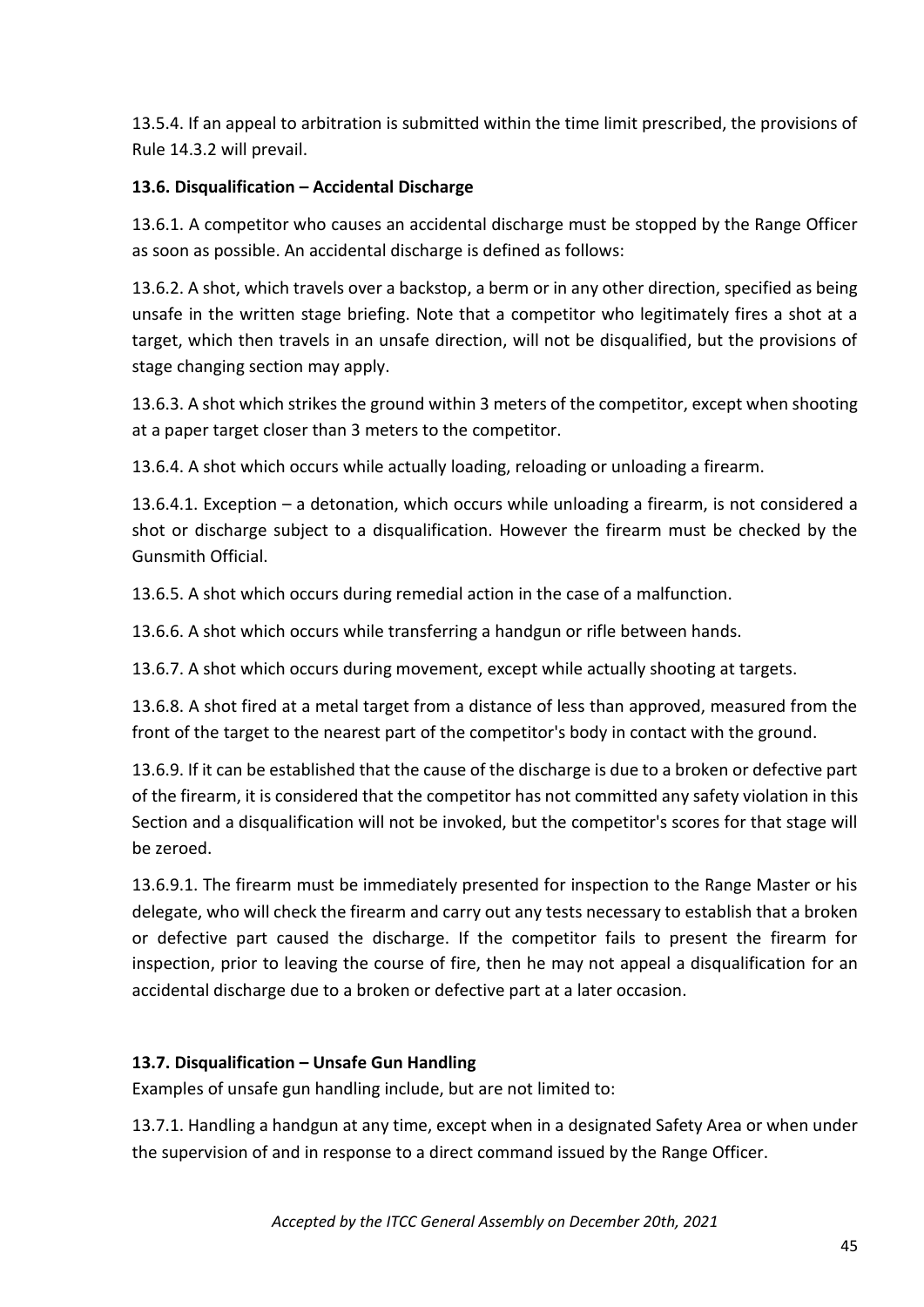13.7.2. Allowing the muzzle of a firearm to point uprange, or past the default, or specific safe angles of fire during a course of fire.

13.7.3. If at any time during the course of fire, a competitor drops his firearm or causes it to fall, loaded or not. Note that a competitor who, for any reason during a course of fire, safely and intentionally places the firearm on the ground or other stable object will not be disqualified provided:

13.7.3.1. The competitor maintains constant physical contact with the firearm, until it is placed firmly and securely on the ground or another stable object; and

13.7.3.2. The competitor remains within 1 meter of the firearm at all times (except where the firearm is placed at a greater distance, under the supervision of a Range Officer, in order to comply with a start position); and

13.7.3.3. The provisions of Rule 13.5.2 do not occur; and

13.7.3.4. The firearm is unloaded and the action is open.

13.7.4. Allowing the muzzle of a handgun to point at any part of the competitor's body during a course of fire (i.e. sweeping). A disqualification is not applicable if sweeping occurs while drawing or re-holstering a gun, provided the competitor's fingers are clearly outside the trigger guard.

13.7.5. Allowing the muzzle of a loaded handgun to point rearwards uprange beyond a radius of 1 meter from a competitor's feet during drawing or re-holstering. The 1 meter concession only applies when a competitor is facing directly downrange.

13.7.6. Failure to keep the finger outside the trigger guard while clearing a malfunction, when the competitor clearly moves the firearm away from aiming at targets.

13.7.7. Failure to keep the finger outside the trigger guard during loading, reloading, or unloading except where specifically permitted.

13.7.8. Not complying with 11.5.1.

13.7.9. Having a loaded and holstered handgun and the safety not applied.

13.7.10. Handling live or dummy ammunition in a Safety Area.

13.7.10.1. The word "handling" does not preclude competitors from entering a Safety Area with ammunition in magazines or speed loaders on their belt, in their pockets or in their range bag, provided the competitor does not physically remove the loaded magazines or loaded speed loaders from their retaining or storage devices, while within the Safety Area.

13.7.11. Loading the firearm except when specifically authorized by a Range Officer.

13.7.12. Retrieving a dropped firearm. Dropped firearms must always be retrieved by a Range Officer who will, after checking and/or clearing the firearm, place it directly into the competitor's gun case, gun bag or holster. Dropping an unloaded firearm or causing it to fall outside of a course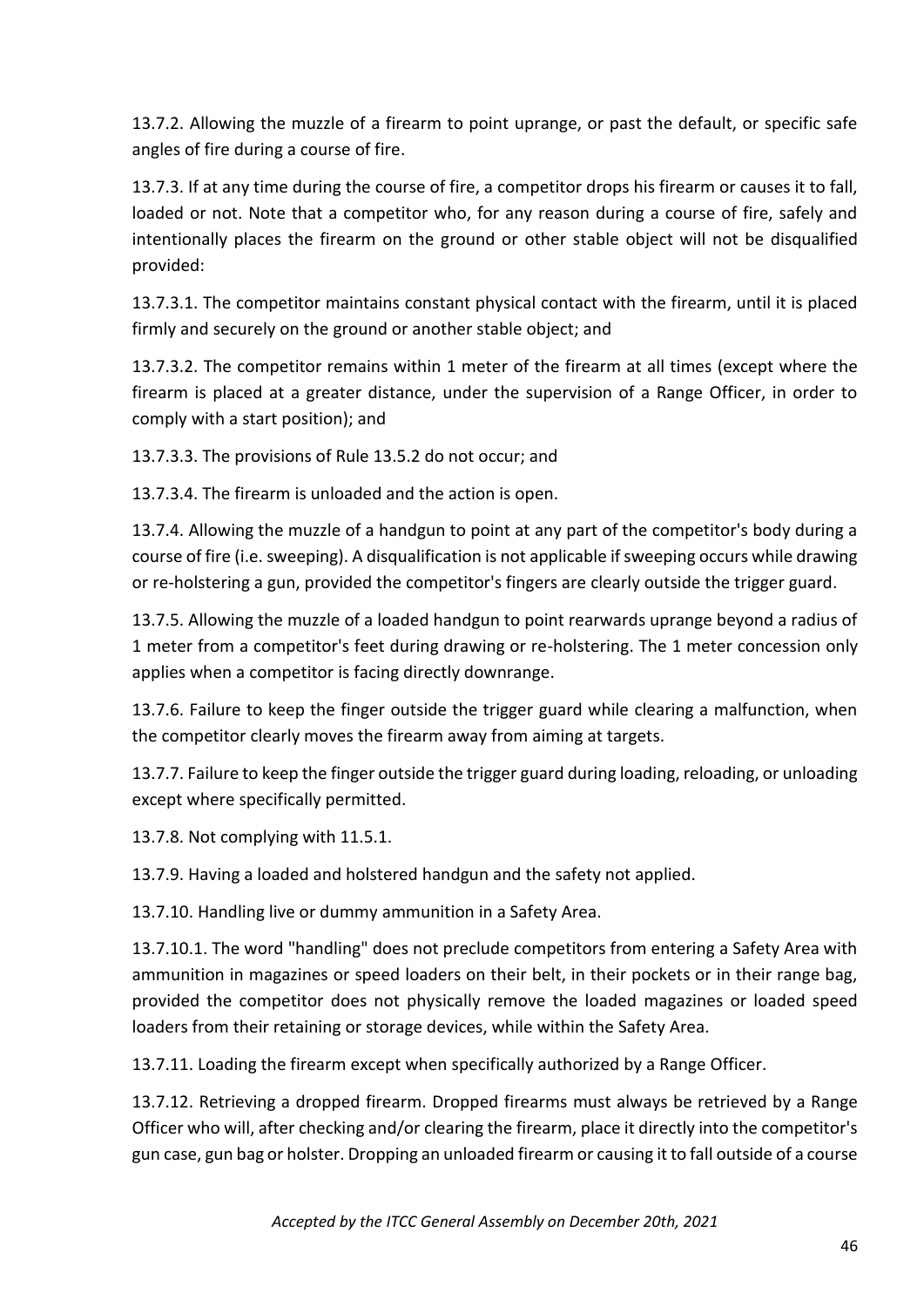of fire is not an infraction. However, a competitor who retrieves a dropped firearm will receive a disqualification.

13.7.13. Using prohibited and/or unsafe ammunition and/or using a prohibited firearm.

13.7.14. A competitor who arrives or leaves the stage with magazine inserted in the rifle or the handgun. The penalty is not imposed for weapon systems with non-removable magazines.

# **13.8. Disqualification – Unfair Conduct**

13.8.1. Competitors will be disqualified for conduct which a Range Officer deems to be unsportsmanlike. Examples include, but are not limited to, cheating, dishonesty, failing to comply with the reasonable directions of a Match Official, or any behavior likely to bring the sport into disrepute. The Range Master must be notified as soon as possible.

13.8.2. A competitor who is deemed by a Range Officer to have intentionally removed or caused the loss of eye or ear protection, in order to gain a reshoot or advantage will be disqualified.

13.8.3. Other persons may be expelled from the range for conduct which a Range Officer deems to be unacceptable. Examples include, but are not limited to, failing to comply with the reasonable directions of a Match Official, interference with the operation of a course of fire and/or a competitor's attempt thereof, and any other behavior likely to bring the sport into disrepute.

# **13.9. Disqualification – Prohibited Substances**

13.9.1. All persons are required to be in complete control both mentally and physically during ITCC matches.

13.9.2. ITCC considers the abuse of alcoholic products, non-prescription and non-essential drugs and the use of illegal or performance enhancing drugs, irrespective of how they are taken or administered, to be an extremely serious offense.

13.9.3. Except when used for medicinal purposes, competitors and officials at matches must not be affected by drugs (including alcohol) of any sort, during matches. Any person, who in the opinion of the Range Master is visibly under the influence of any of the items described herein, will be disqualified from the match and may be required to leave the range.

13.9.4. ITCC reserves the right to prohibit any general or specific substances and to introduce tests for the presence of these substances at any time.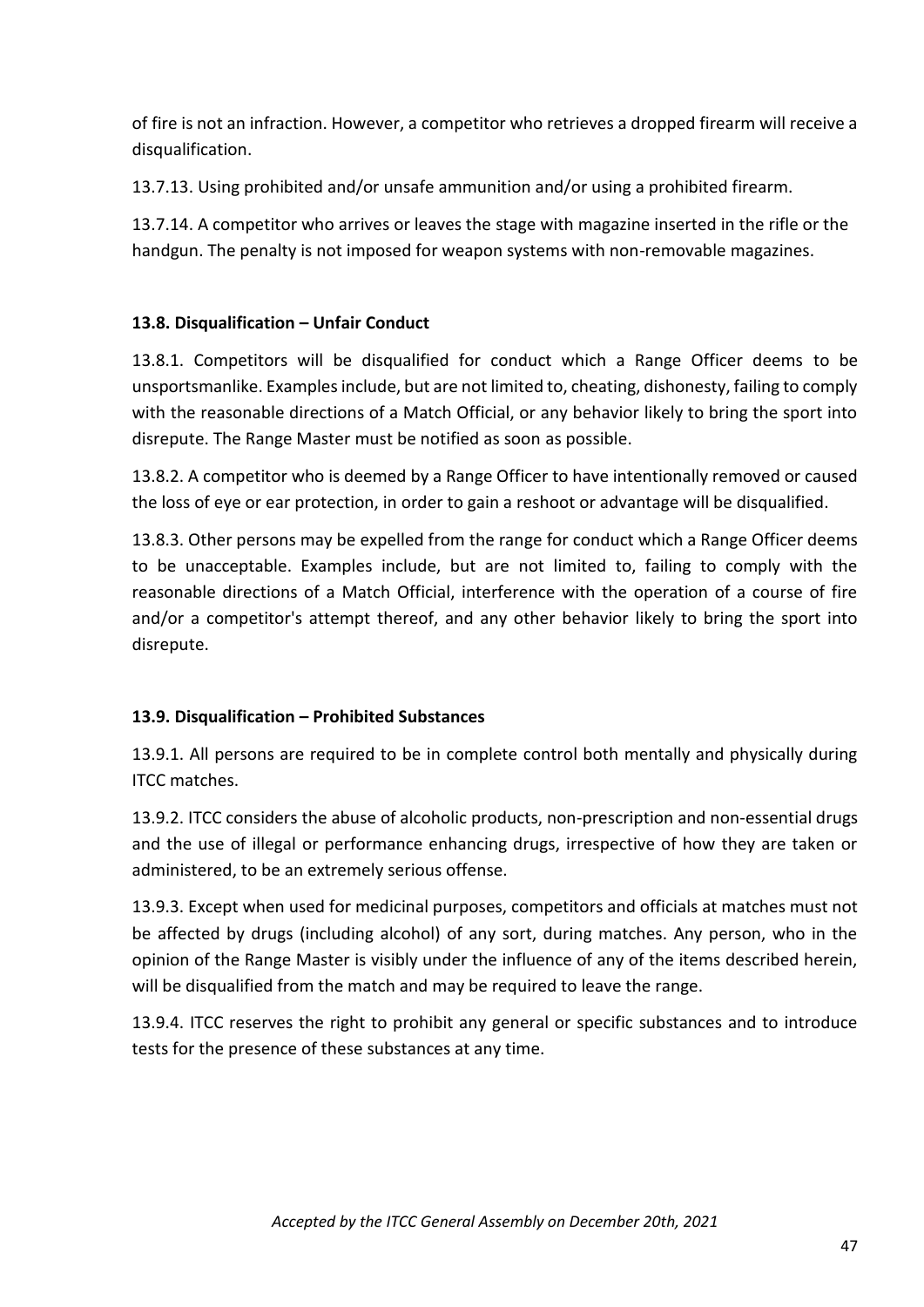# **SECTION 14 ARBITRATION**

#### **14.1. General Principles**

14.1.1. Administration. Occasional disputes are inevitable in any competitive activity governed by rules. It is recognized that the more significant the match is leveled, the much more important the outcome is to the individual competitor. However, effective match administration and planning will prevent most, if not all disputes.

14.1.2. Access. Appeals may be submitted to arbitration in accordance with the following rules for any matter except where specifically denied by another rule. Appeals arising from a disqualification for a safety violation will only be accepted to determine whether exceptional circumstances warrant reconsideration of the disqualification. However, the commission of the infraction as described by the Match Official is not subject to challenge or appeal.

14.1.3. Appeals. The Range Officer makes decisions initially. If the appellant disagrees with a decision, the Range Master must be asked to rule.

14.1.4. Appeal to Committee. Should the appellant continue to disagree with the decision he may appeal to the Arbitration Committee by submitting a first party appeal.

14.1.5. Retain Evidence. An appellant is required to inform the Range Master of his wish to present his appeal to the Arbitration Committee and may request that the officials retain any and all relevant documentary or other evidence pending the hearing.

14.1.6. Preparing the Appeal. The appellant is responsible for the preparation and delivery of the written submission, together with the appropriate fee. Both must be submitted to the Range Master within the specified period of time.

14.1.7. Match Official's Duty. Any Match Official in receipt of a request for arbitration must, without delay, inform the Range Master and must note the identities of all witnesses and officials involved and pass this information towards the Range Master.

14.1.8. Match Director's Duty. Upon receiving the appeal from the Range Master, the Match Director must convene the Arbitration Committee in a place of privacy, as soon as possible.

14.1.9. Arbitration Committee's Duty. The Arbitration Committee is bound to observe and apply the current ITCC Rules and to deliver a decision consistent with those rules. Where rules require interpretation or where an incident is not specifically covered by the rules, the Arbitration Committee will use their best judgment in the spirit of the rules.

#### **14.2. Composition of Committee**

14.2.1. International Matches. The composition of an Arbitration Committee will be subject to the following rules: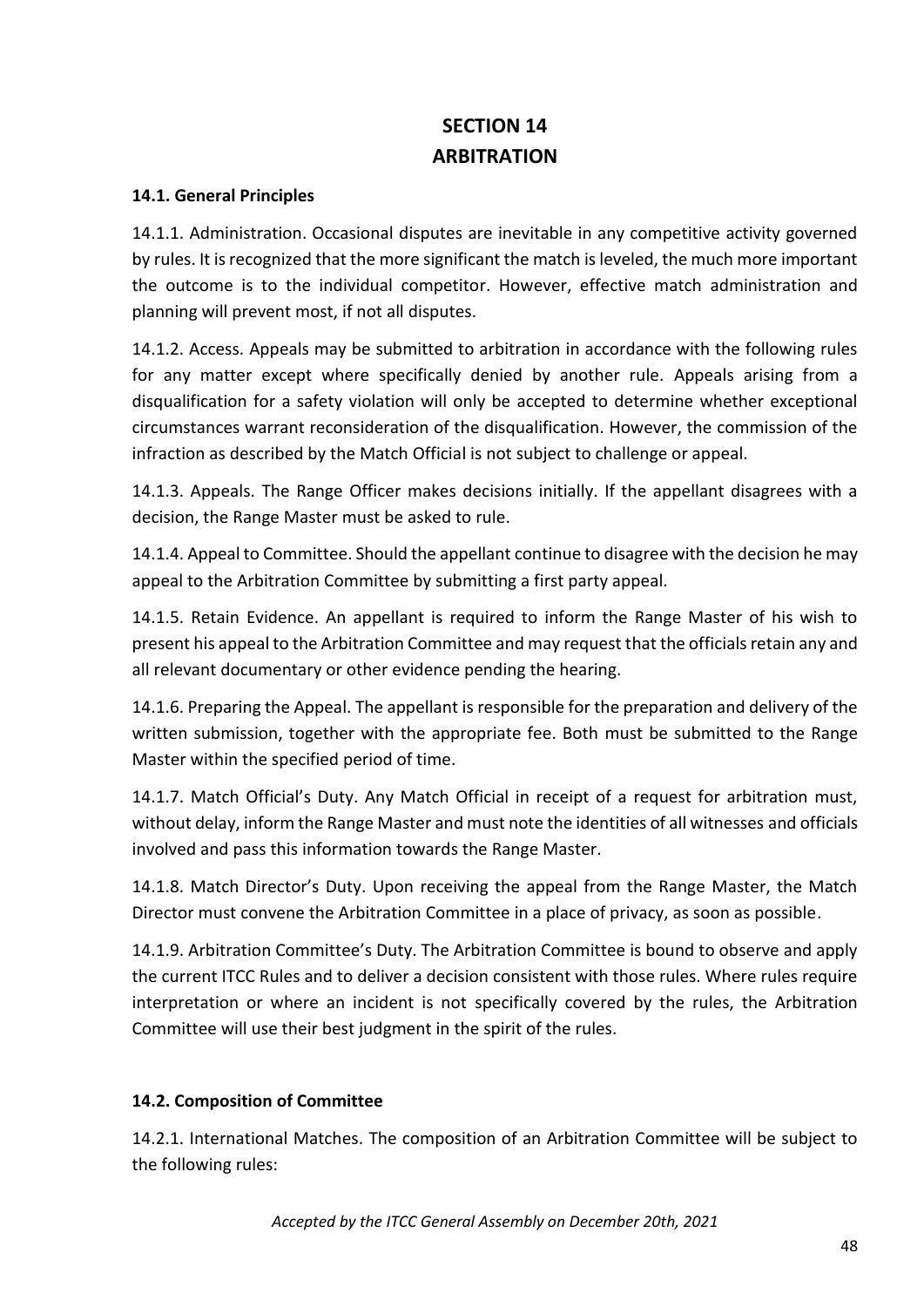14.2.1.1. The ITCC President, or his delegate, or a certified Match Official appointed by the Match Director, (in that order) will serve as Chairman of the committee without the right to vote.

14.2.1.2. Three arbitrators will be appointed by the ITCC President, or his delegate, or by the Match Director, (in that order), with one vote each.

14.2.1.3. When possible, arbitrators should be competitors in the match and should be certified Match Officials.

14.2.1.4. Under no circumstances must the Chairman or any member of an Arbitration Committee be a party of the original decision or subsequent appeals, which led to the arbitration.

14.2.2. Regional Matches. The Match Director can appoint an Arbitration Committee of three experienced persons, who are not parties to the appeal and who do not have a direct conflict of interest in the outcome of the appeal. The arbitrators should be certified Match Officials if possible. All committee members will vote. The senior Match Official, or the senior person if there are no Match Officials, will be the chairman.

#### **14.3. Time Limits and Sequences**

14.3.1. Time Limit for Appeal to Arbitration. Written appeals to arbitration must be submitted to the Range Master on the appropriate form, accompanied by the applicable fee, within one hour of the time of the disputed call as recorded by Match Officials. Failure to comply will render the appeal invalid and no further action will be taken. The Range Master must immediately record on the appeal form the time and date he received the appeal.

14.3.2. Decision Time Limit. The Committee must reach a decision within 24 hours of the request for arbitration or before the results have been declared final by the Match Director, whichever comes first. If the Committee fails to render a decision within the prescribed period, both a first and third party appellant will automatically succeed in their appeal, and the fee will be returned.

#### **14.4. Fees**

14.4.1. Amount.

For international matches, the appeal fee to enable an appellant to appeal to arbitration will be EUR 100.00 or the equivalent of the maximum individual match entry fee (whichever is lower), in local currency. The appeal fee for other matches may be set by the Match Organizers, but must not exceed EUR 100.00 or equivalent in local currency. An appeal brought by the Range Master in respect of a match issue will not incur a fee.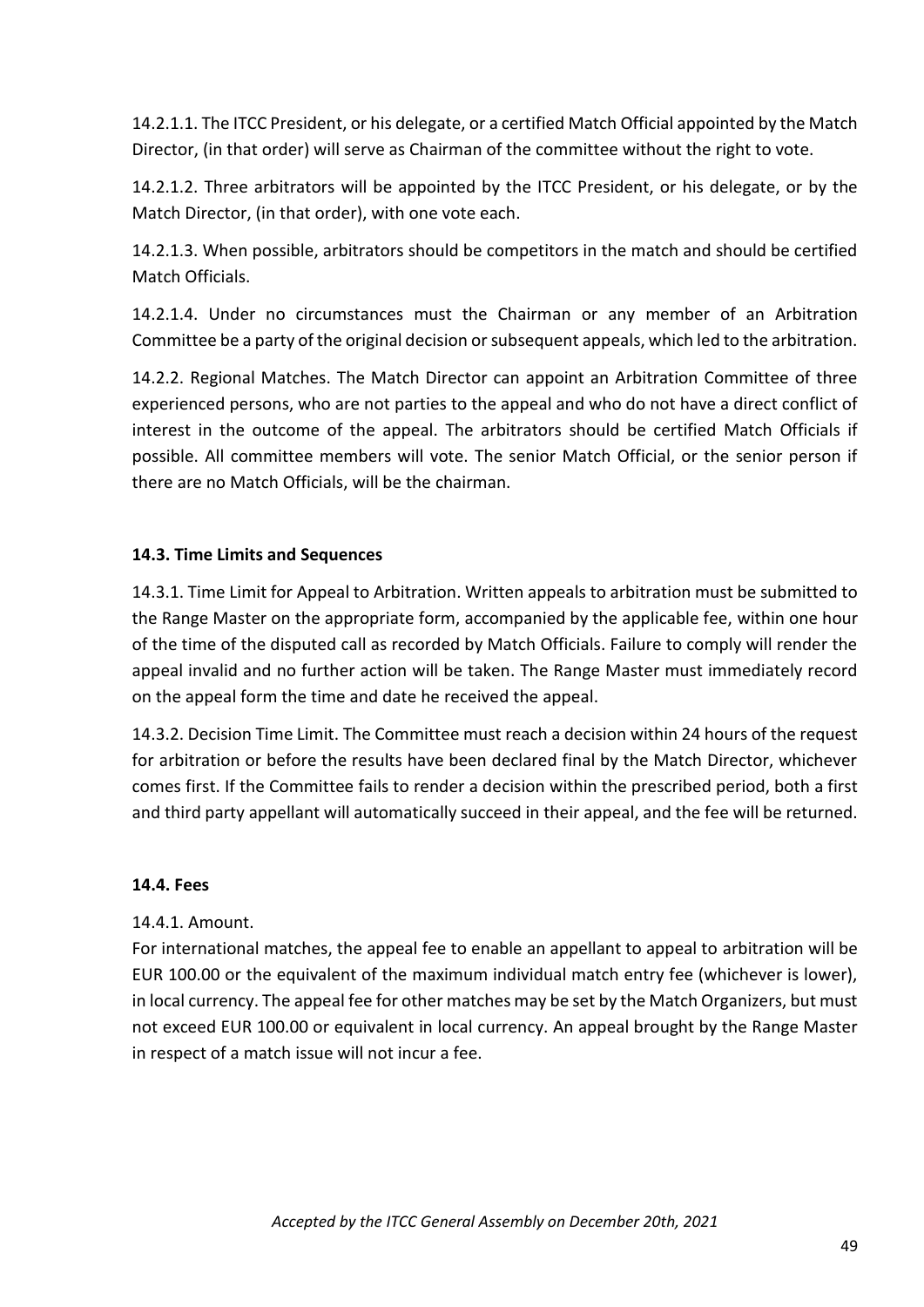14.4.2. Disbursement.

If the Committee's decision is to uphold the appeal, the fee paid will be returned. If the Committee's decision is to deny the appeal, the appeal fee and the decision must be forwarded to the ITCC.

# **14.5. Rules of Procedure**

14.5.1. Committee's Duty and Procedure. The Committee will study the written submission and retain on behalf of the organizers the fee paid by the appellant, until a decision has been reached.

14.5.2. Submissions. The Committee may require the appellant to personally give further details of the submission and may question him on any point, relevant to the appeal.

14.5.3. Hearing. The appellant may be asked to withdraw while the Committee hears further evidence.

14.5.4. Witnesses. The Committee may hear Match Officials as well as any other witnesses involved in the appeal. The Committee will examine all evidence submitted.

14.5.5. Questions. The Committee may question witnesses and officials on any point relevant to the appeal.

14.5.6. Opinions. Committee members will refrain from expressing any opinion or verdict, while an appeal is in progress.

14.5.7. Inspect Area. The Committee may inspect any range or area related to the appeal and require any person or official, they regard as useful to the process, to accompany them.

14.5.8. Undue Influence. Any person attempting to influence the members of the Committee in any way other than evidence may be subject to disciplinary action, at the discretion of the Arbitration Committee.

14.5.9. Deliberation. When the Committee is satisfied that they are in possession of all information and evidence relevant to the appeal, they will deliberate privately and will reach their decision by majority vote.

#### **14.6. Verdict and Subsequent Action**

14.6.1. Committee Decision. When a decision is reached by the Committee, they will summon the appellant, the official and the Range Master to present their judgment.

14.6.2. Implement Decision. It will be the responsibility of the Range Master to implement the Committee's decision. The Range Master will post the decision in a place available to all competitors. The decision is not retroactive and will not affect any incidents, prior to the decision.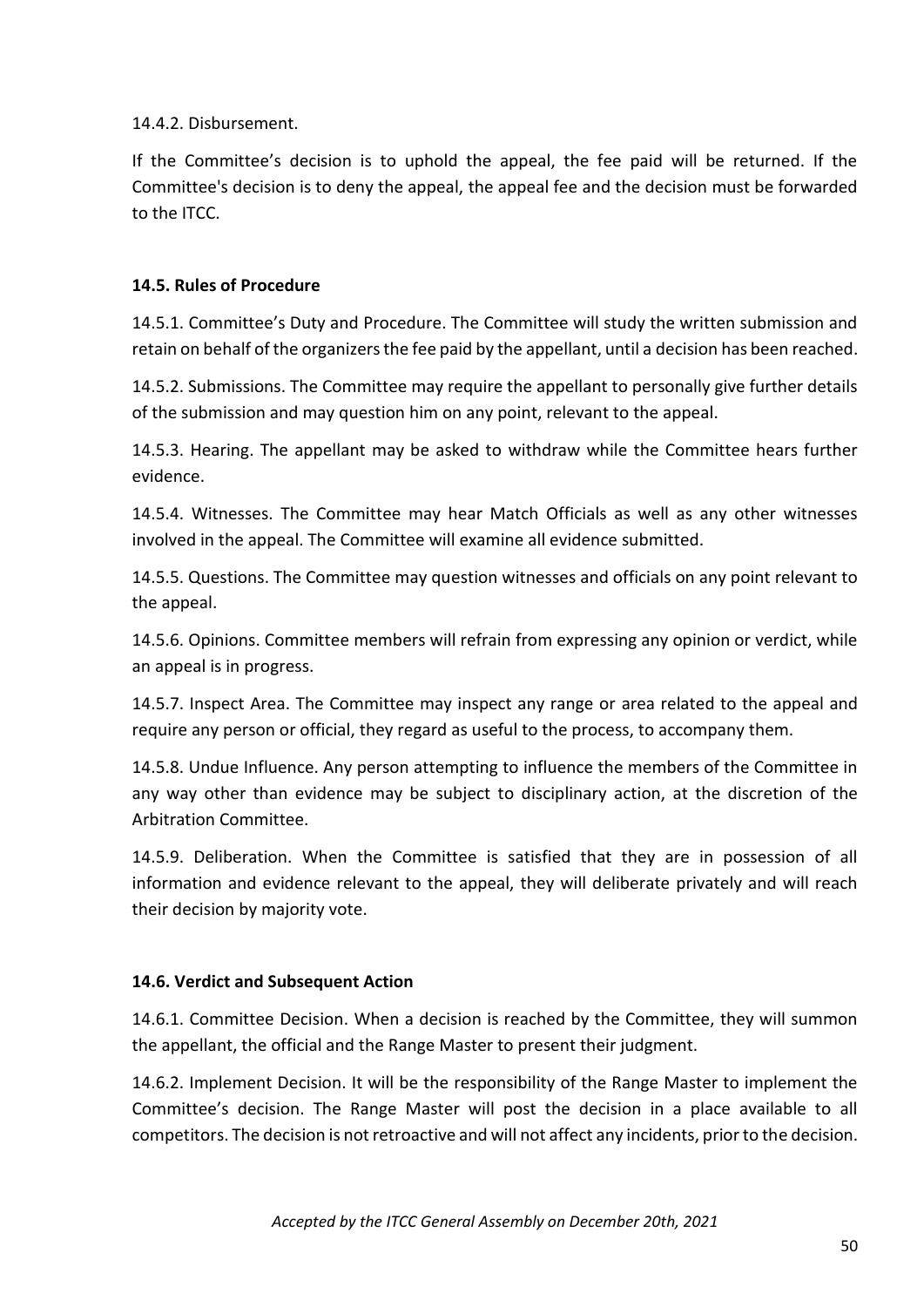14.6.3. Decision is Final. The decision of the Committee is final and may not be appealed unless, in the opinion of the Range Master, new evidence received after the decision, but before the results have been declared final by the Match Director, warrants reconsideration.

14.6.4. Minutes. Decisions of the Arbitration Committee will be recorded and will provide precedent for any similar and subsequent incident during that match.

# **14.7. Third Party Appeals**

14.7.1. Appeals may also be submitted by other persons on a "third party appeal" basis. In such cases, all provisions of this SECTION will otherwise remain in force.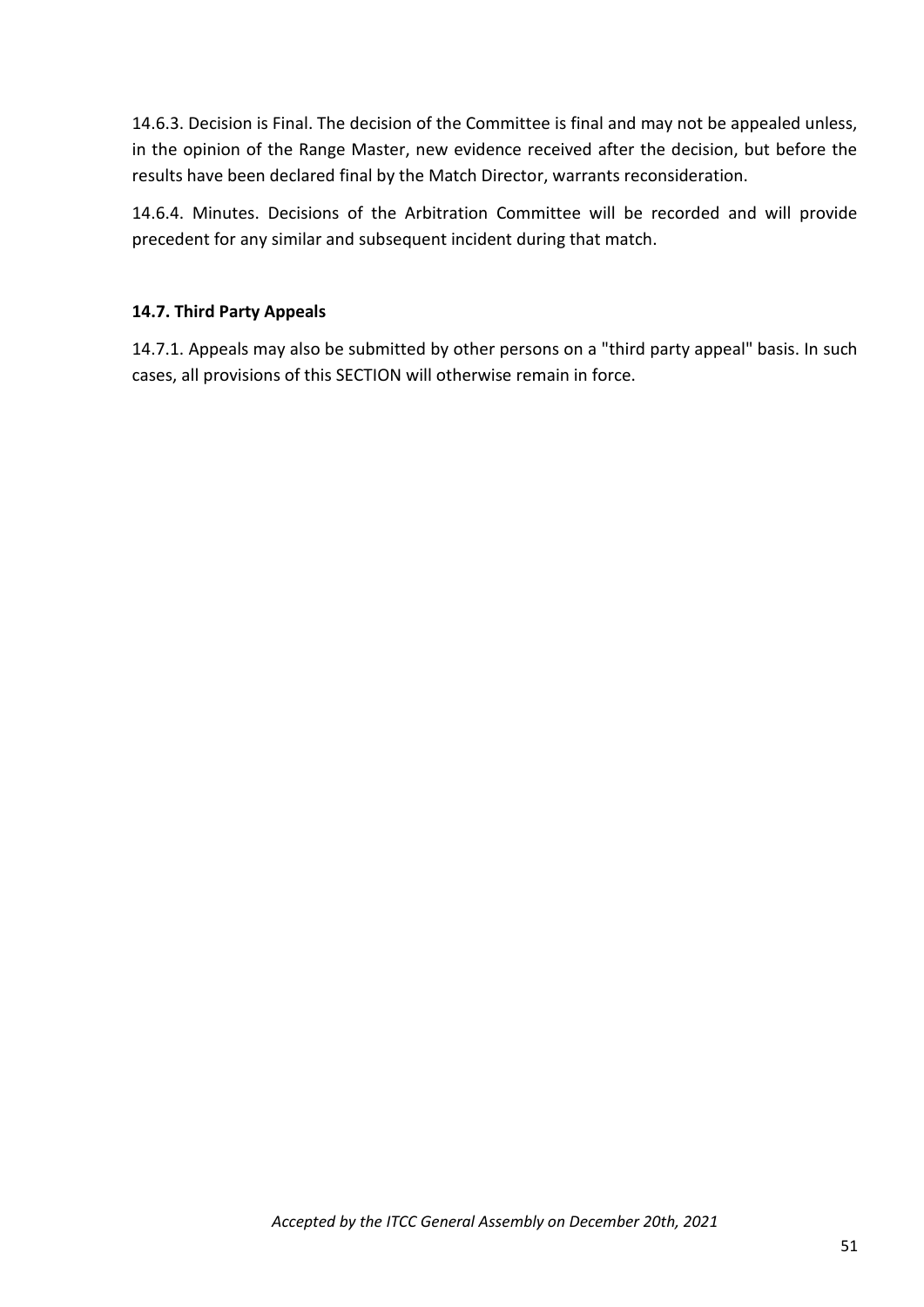# **SECTION 15 OTHERS**

## **15.1. Disclaimers**

15.1.1. Competitors and all other persons in attendance at an ITCC match are wholly, solely and personally responsible to ensure that all and any equipment, which they bring to the match, is fully in compliance with all laws applicable to the geographical or political area, where the match is being held.

15.1.2. Neither ITCC, nor any ITCC Officers, nor any organization affiliated to ITCC, nor any officers of any organization affiliated to ITCC accept any responsibility whatsoever in this regard, nor in respect of any loss, damage, accident, injury or death suffered by any person or entity as a result of the lawful or unlawful use of any such equipment.

15.1.3. The organizer of any sport event under ITCC legislation is advised to provide insurance for any potential perils related to third parties.

# **15.2. Interpretation of Rules**

15.2.1. Interpretation of these rules and regulations is the responsibility of the ITCC Executive Council.

15.2.2. All rule interpretations published on the ITCC website will be applied after 7 days from the date of publication.

15.2.3. All rule interpretations will be deemed to be precedents and will be applied to all ITCC sanctioned matches.

15.2.4. Persons seeking clarification of any rule are required to submit their questions in official way to ITCC headquarters.

15.2.5. All such interpretations are subject to ratification or modification at the next ITCC General Assembly.

# **APPENDICES**

All Appendices are an integral part of these Rules.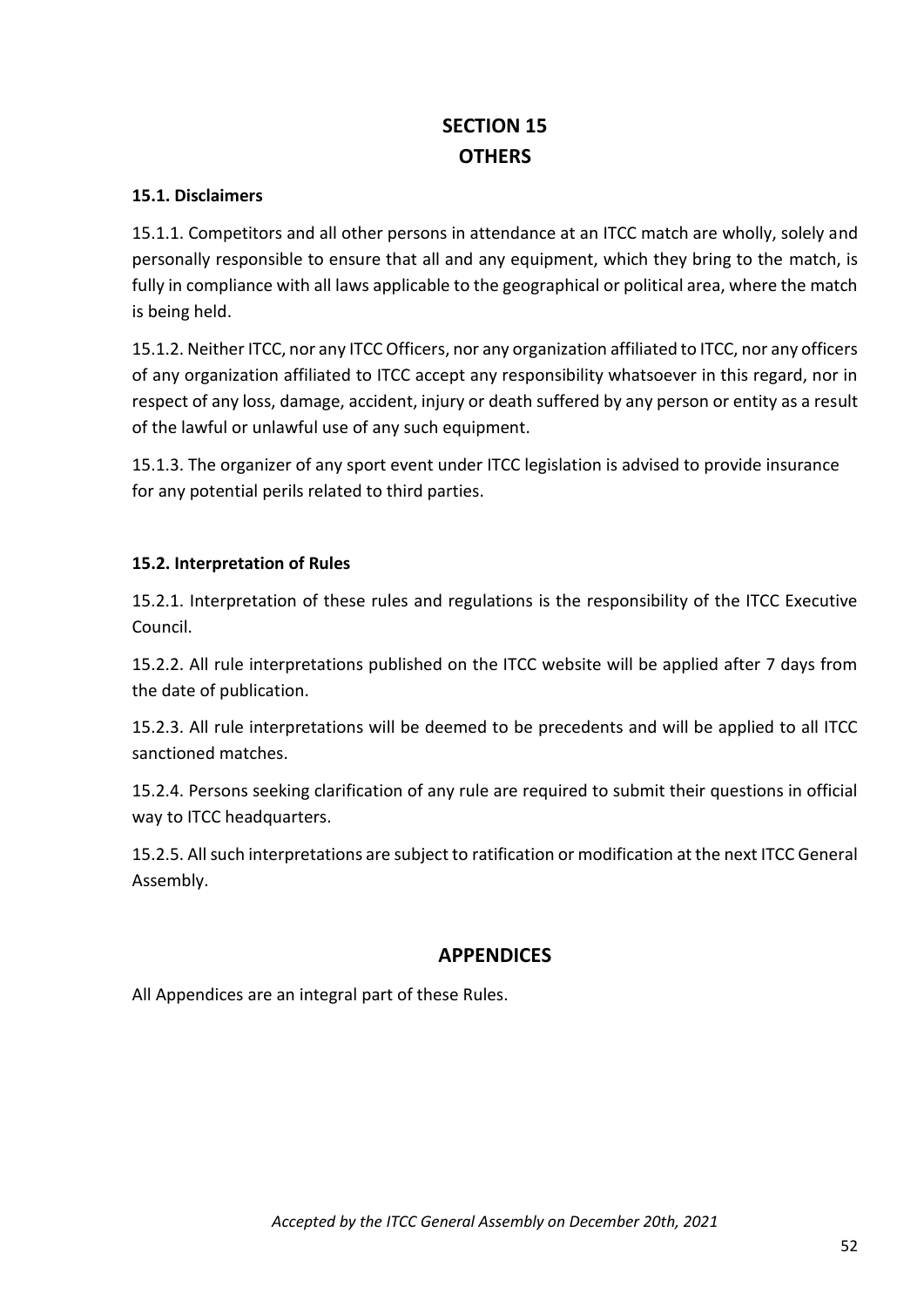#### **APPENDIX 1**

to r. 12.1.2.

# **SCORING OF TARGETS/ZONES FOR SNIPER RIFLE SHOOTING HITS IN ALL DIVISIONS AND MODULES**

#### **I. Sniper rifles.**

Target scoring is performed in accordance to the angular dimensions of the scoring targets.

Acceptable angular dimensions of scoring targets:

- 1. Maximum angular diameter of scoring targets: 3,00 MRAD
- 2. Minimum angular diameter of scoring targets (zones): none

Measurement of angular dimensions of scoring targets

- 1. Measurement of linear diameter in meters/yards\*
- 2. Measurement of the shooting distance from the position of the shooter to the scoring target in meters/yards
- 3. Calculation of the angular dimensions of the scoring target, according to the formula:
	- For meters:



For yards:

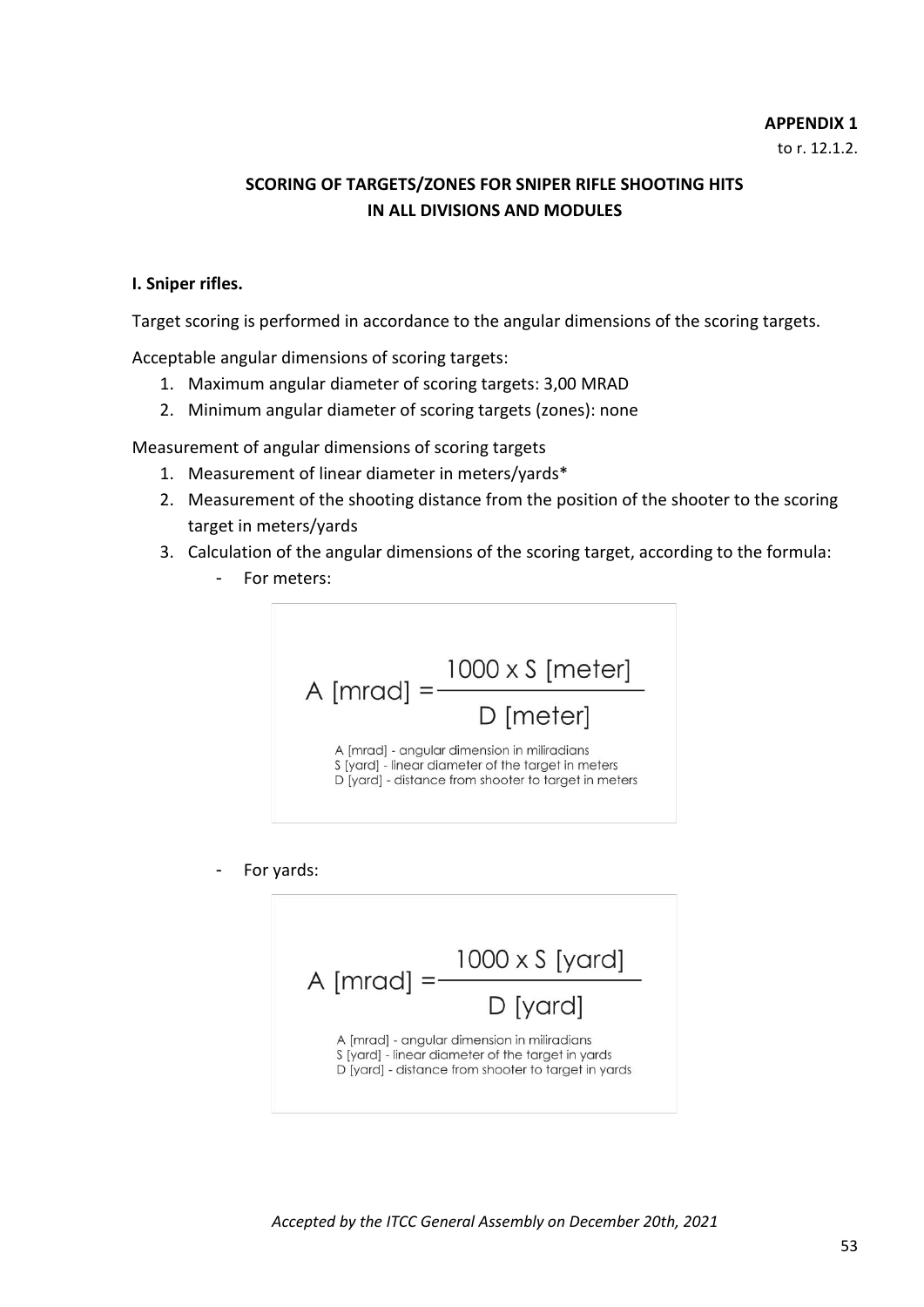\*If the scoring target has more than one linear dimension (i.e. it is different from a circle or a square), than both the shortest and the longest diameter are used for calculation. The Stage Designer decides how many points will be awarded for scoring between those two values, according to the difficulty and specificity of the target.

Scoring is made with points assigned in accordance with the angular dimensions (in MRAD), specified in Table 1. The scoring increments are 0.01 MRAD and each increment brings 1 point.

Example: A scoring target of 0.52 MRAD is evaluated as follows:

- 1. The table below defines that 0.50 MRAD bring 260 points
- 2. 2 points are extracted for the extra 0,02 MRAD
- 3. The result shows that a scoring target of 0,52 MRAD brings 258 points

| <b>Points</b> | <b>MRAD</b> | <b>Points</b> | <b>MRAD</b> |
|---------------|-------------|---------------|-------------|
| 300           | 0,10        | 150           | 1,60        |
| 290           | 0,20        | 140           | 1,70        |
| 280           | 0,30        | 130           | 1,80        |
| 270           | 0,40        | 120           | 1,90        |
| 260           | 0,50        | 110           | 2,00        |
| 250           | 0,60        | 100           | 2,10        |
| 240           | 0,70        | 90            | 2,20        |
| 230           | 0,80        | 80            | 2,30        |
| 220           | 0,90        | 70            | 2,40        |
| 210           | 1,00        | 60            | 2,50        |
| 200           | 1,10        | 50            | 2,60        |
| 190           | 1,20        | 40            | 2,70        |
| 180           | 1,30        | 30            | 2,80        |
| 170           | 1,40        | 20<br>2,90    |             |
| 160           | 1,50        | 10<br>3,00    |             |

*Table 1. Sniper rifles.*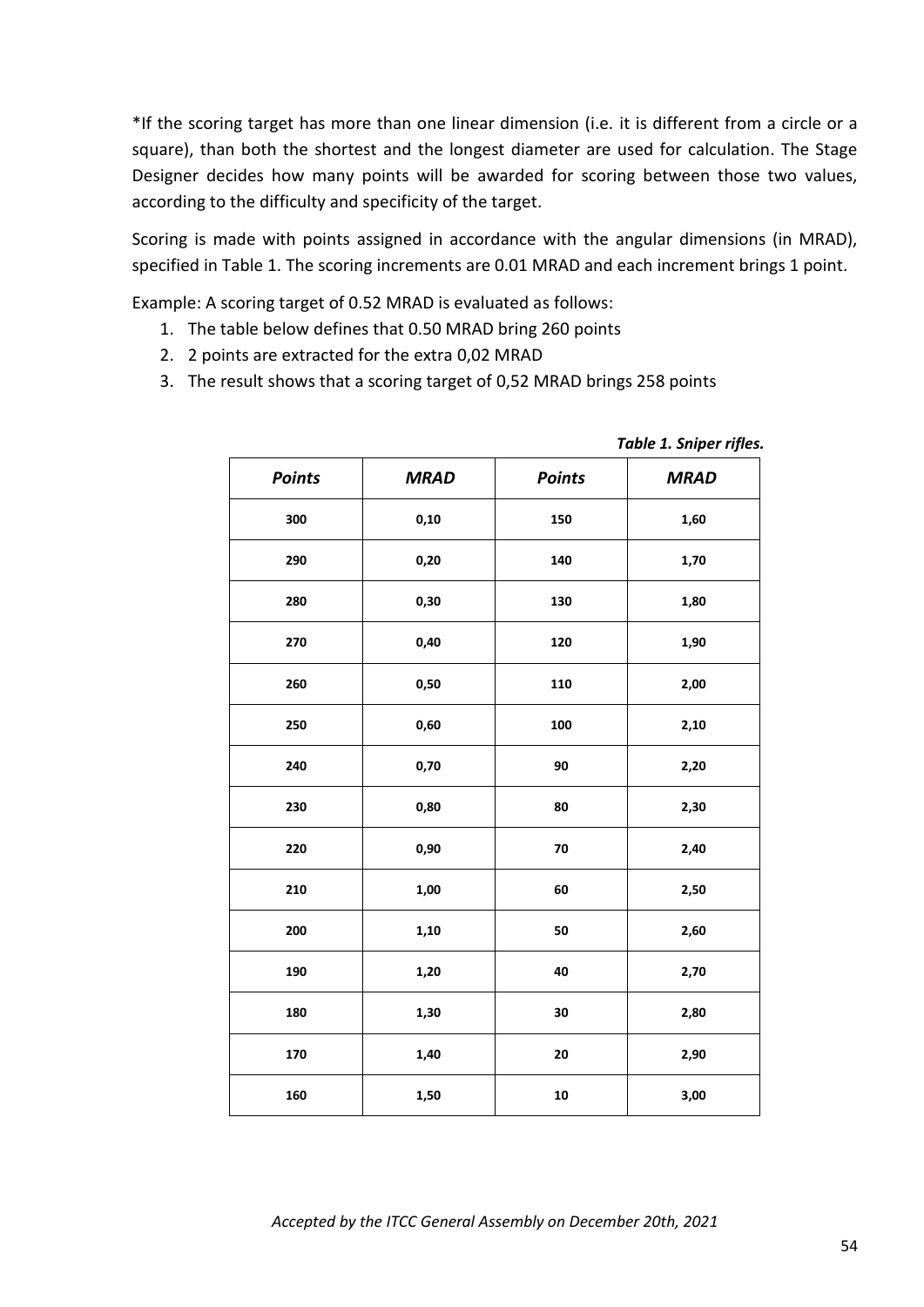Stage designers may decide to increase the values for the scoring of a specific target, according to the difficulty, position of the shooter or other factors, but with extent of no more than a 100%.

Scoring targets with angular dimensions of more than 3.00 MRAD should not be used.

# **II. Semi-auto assault rifle and semi-auto pistols.**

The principle of scoring in shooting with semi-auto rifle and pistol is as in sniper rifle, plus adding an additional distance-dependent coefficient.

The scoring is according to their angular dimensions and is done as follows:

- 1. Determine the angular target size in MRAD (the formula is shown above)
- 2. We find from Table 2 the points corresponding to the angular size

3. Points obtained are divided by the coefficient of Table 3 (according to the distance to the target)

Еxample: Target with 10 cm scoring zone is placed at 10 meters

- 1. Determine the angular size 10,0 MRAD in this case
- 2. We take from the Table 2 points for 10,0 MRAD 81,0 points in this case

3. The points obtained (81,0 points) are divided by the coefficient taken from Table 3 (10,0 in this case). The score is 8.10 final score points  $(81,0 / 10,0 = 8,10)$ 

Stage designers may decide to increase the values for the scoring of a specific target, according to the difficulty, position of the shooter or other factors, but with extent of no more than a 100%.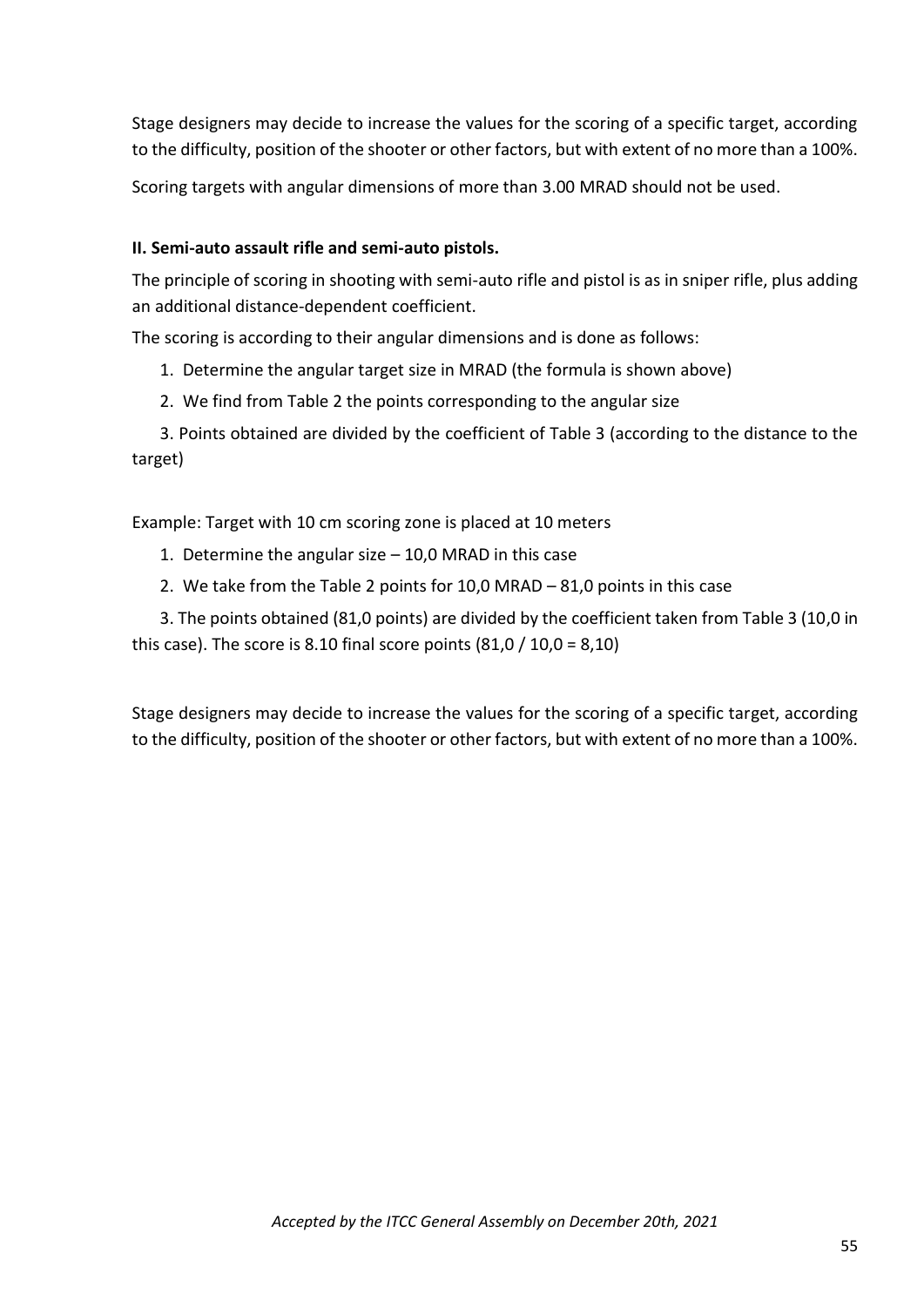| <b>Points</b> | <b>MRAD</b> | <b>Points</b> | <b>MRAD</b> | <b>Points</b> | <b>MRAD</b> | <b>Points</b> | <b>MRAD</b> |
|---------------|-------------|---------------|-------------|---------------|-------------|---------------|-------------|
| 1,0           | 50,0        | 26,0          | 37,5        | 51,0          | 25,0        | 76,0          | 12,5        |
| 2,0           | 49,5        | 27,0          | 37,0        | 52,0          | 24,5        | 77,0          | 12,0        |
| 3,0           | 49,0        | 28,0          | 36,5        | 53,0          | 24,0        | 78,0          | 11,5        |
| $4,0$         | 48,5        | 29,0          | 36,0        | 54,0          | 23,5        | 79,0          | 11,0        |
| $5,0$         | 48,0        | 30,0          | 35,5        | 55,0          | 23,0        | 80,0          | 10,5        |
| $6,0$         | 47,5        | 31,0          | 35,0        | 56,0          | 22,5        | 81,0          | 10,0        |
| 7,0           | 47,0        | 32,0          | 34,5        | 57,0          | 22,0        | 82,0          | 9,5         |
| 8,0           | 46,5        | 33,0          | 34,0        | 58,0          | 21,5        | 83,0          | 9,0         |
| 9,0           | 46,0        | 34,0          | 33,5        | 59,0          | 21,0        | 84,0          | 8,5         |
| 10,0          | 45,5        | 35,0          | 33,0        | 60,0          | 20,5        | 85,0          | 8,0         |
| 11,0          | 45,0        | 36,0          | 32,5        | 61,0          | 20,0        | 86,0          | 7,5         |
| 12,0          | 44,5        | 37,0          | 32,0        | 62,0          | 19,5        | 87,0          | 7,0         |
| 13,0          | 44,0        | 38,0          | 31,5        | 63,0          | 19,0        | 88,0          | 6,5         |
| 14,0          | 43,5        | 39,0          | 31,0        | 64,0          | 18,5        | 89,0          | 6,0         |
| 15,0          | 43,0        | 40,0          | 30,5        | 65,0          | 18,0        | 90,0          | 5,5         |
| 16,0          | 42,5        | 41,0          | 30,0        | 66,0          | 17,5        | 91,0          | $5,0$       |
| 17,0          | 42,0        | 42,0          | 29,5        | 67,0          | 17,0        | 92,0          | 4,5         |
| 18,0          | 41,5        | 43,0          | 29,0        | 68,0          | 16,5        | 93,0          | 4,0         |
| 19,0          | 41,0        | 44,0          | 28,5        | 69,0          | 16,0        | 94,0          | 3,5         |
| 20,0          | 40,5        | 45,0          | 28,0        | 70,0          | 15,5        | 95,0          | 3,0         |
| 21,0          | 40,0        | 46,0          | 27,5        | 71,0          | 15,0        | 96,0          | 2,5         |
| 22,0          | 39,5        | 47,0          | 27,0        | 72,0          | 14,5        | 97,0          | 2,0         |
| 23,0          | 39,0        | 48,0          | 26,5        | 73,0          | 14,0        | 98,0          | 1,5         |
| 24,0          | 38,5        | 49,0          | 26,0        | 74,0          | 13,5        | 99,0          | 1,0         |
| 25,0          | 38,0        | 50,0          | 25,5        | 75,0          | 13,0        | 100,0         | 0,5         |

*Table 2. Semi-auto assault rifles.*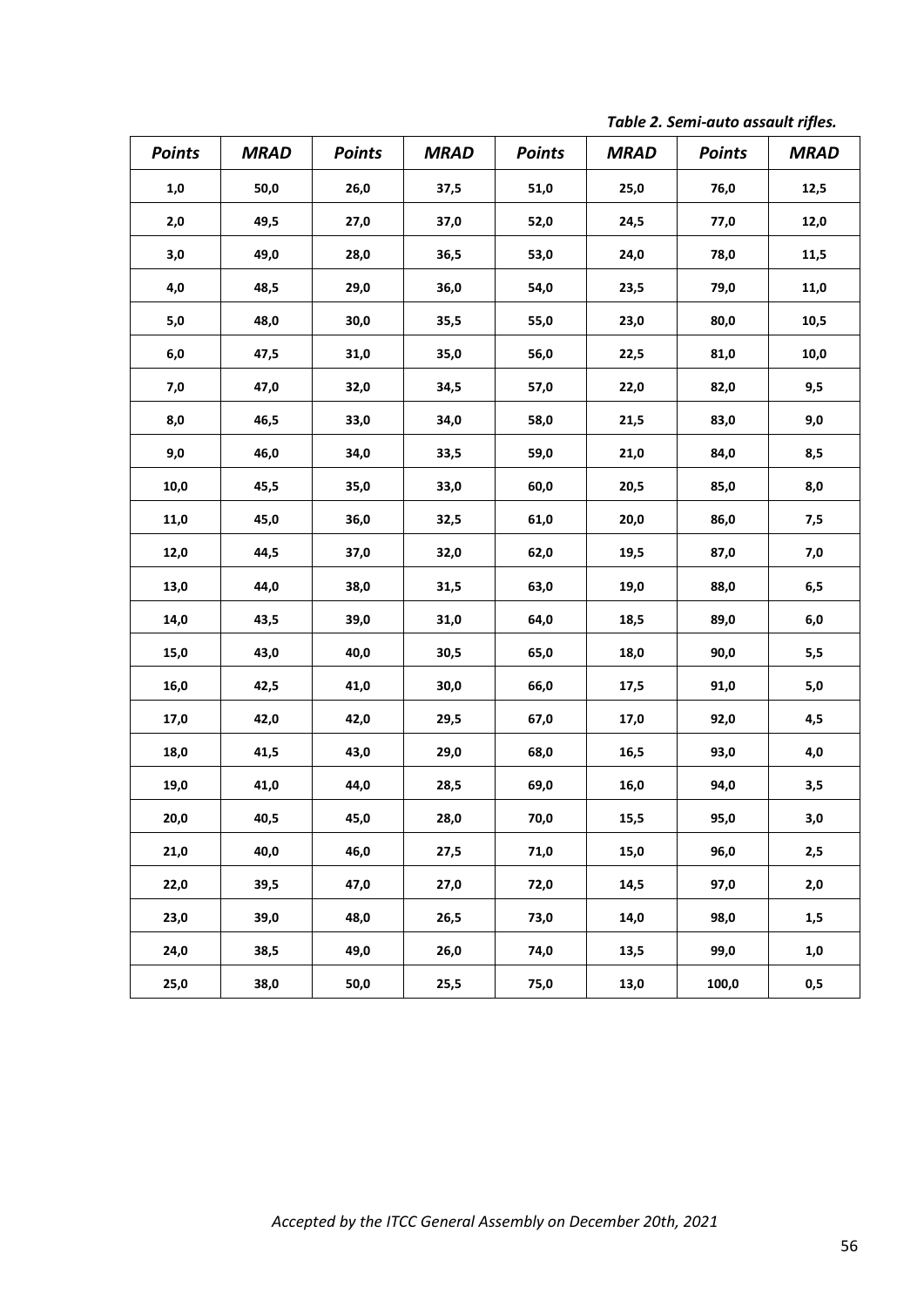| <b>Table 3. Coefficient for distance</b> |
|------------------------------------------|
| for Assault Rifle u Semi Auto Pistol     |

| <b>Distance</b><br>(meters) | Coefficient | <b>Distance</b><br>(meters) | Coefficient |
|-----------------------------|-------------|-----------------------------|-------------|
| Less than 10                | 10,0        | 110                         | 1,9         |
| 10                          | 10,0        | 120                         | 1,8         |
| 20                          | 9,0<br>130  |                             | 1,7         |
| 30                          | 8,0         | 140                         | 1,6         |
| 40                          | 7,0         | 150                         | 1,5         |
| 50                          | 6,0         | 160                         | 1,4         |
| 60                          | $5,0$       | 170                         | 1,3         |
| 70                          | 4,0         | 180                         | 1,2         |
| 80                          | 3,0         | 190                         | 1,1         |
| 90                          | 2,5         | 200                         | 1,0         |
| 100                         | 2,0         | Larger than 200<br>1,0      |             |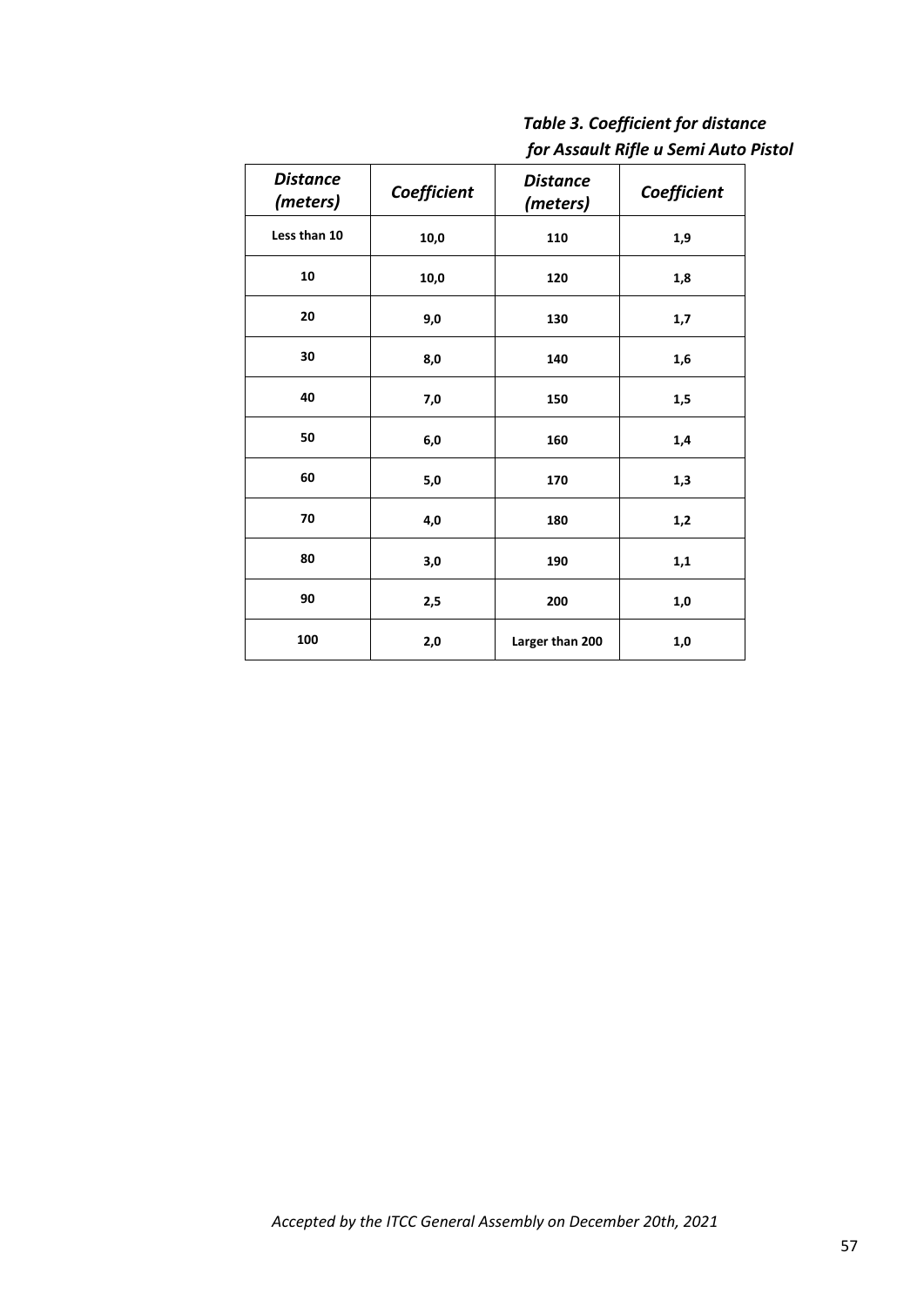#### **PAPER TARGETS FOR T-CLASS COMPETITIONS**

#### **I. T-Class A1 and T-Class A1 mini targets.**



The target is printed on a sheet of A1 or is made of a micro corrugated cardboard. T-Class A1 mini target is scaled down T-Class A1 proportionally by 1/2.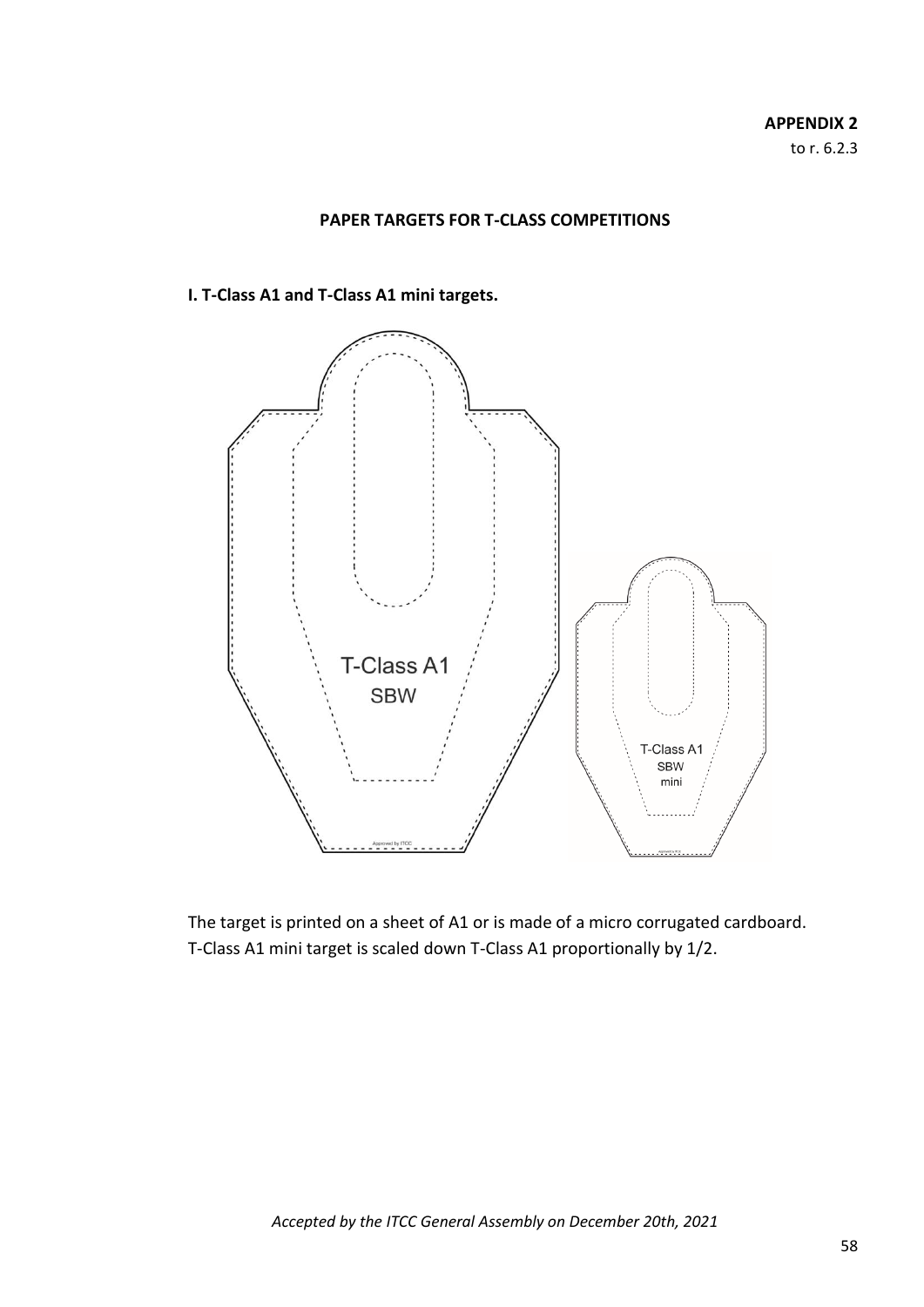# **II. T-Class A4 target.**



The central area of the target is a circle measuring 10 cm.

The target is printed on an A4 sheet.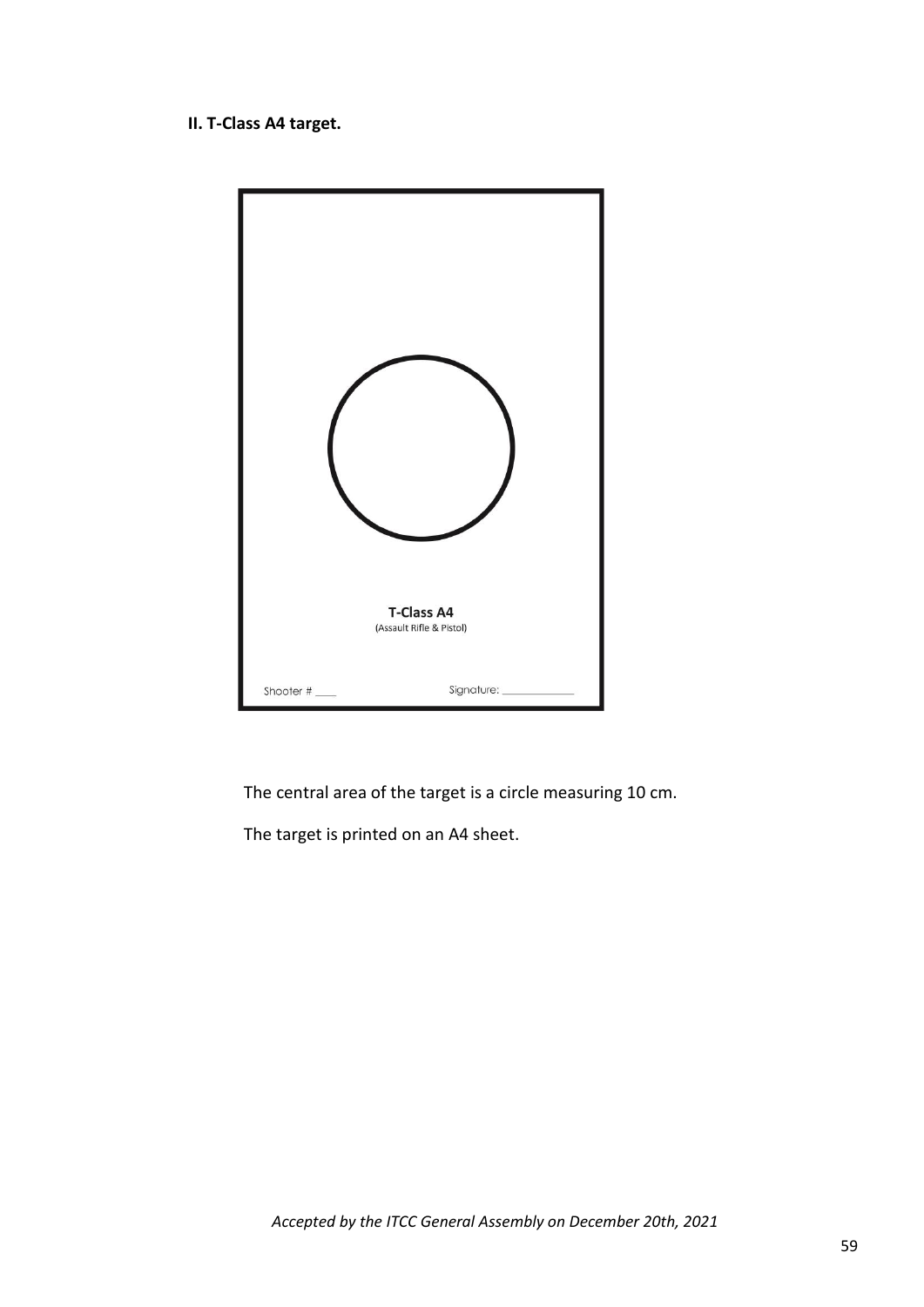#### **APPENDIX 3** to r. 6.3.1

#### **METAL TARGETS/PLATES AND METAL STANDS**

Recommended stands for metal targets/plates

The horizontal bars of these stands have to be flexibly attached, in order for the stand to be positioned firmly on uneven terrain.

Exemplary dimensions of the stand:

- horizontal crossbar 1 meter
- legs 1,5 meters
- forward angle 110 degrees, side angles 60 degrees.



The metal plates for shooting distances up to 300 meters should be made from steel sheets with 16-20 mm thickness, in order for them to be relatively heavy enough, so that they don't roll or turn over, after a hit.

The material for metal plates for shooting distance beyond 300 meters should be 5-6 mm of armored steel sheet. The plate should be relatively light and should produce a distinctive sound, after a hit.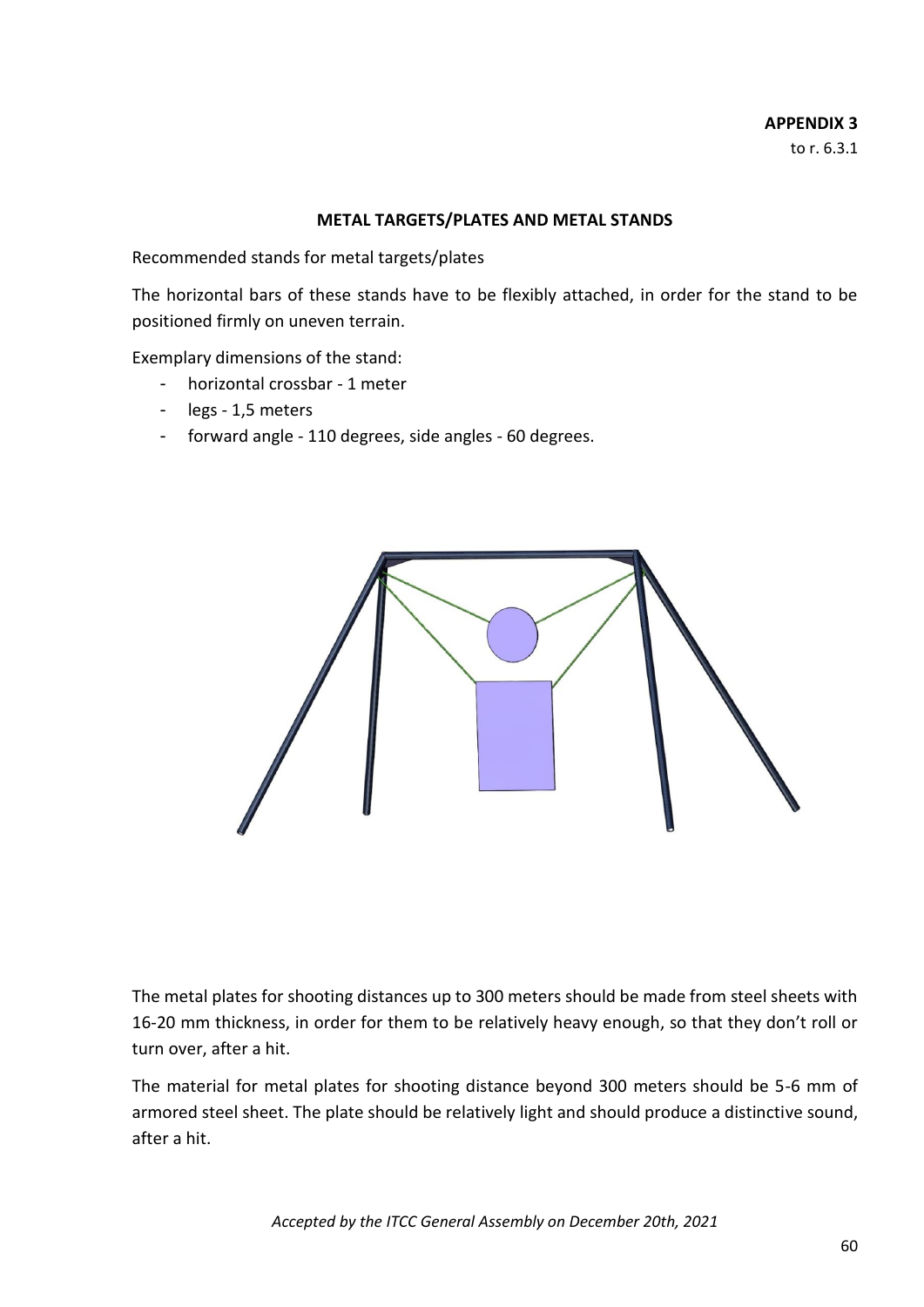It is recommended that the metal plates should be connected to the stands with a movable link, e.g. - a rope, which should pass through the holes of the plate without fixation, in order for the plate to remain self-centered after a hit, as well as to avoid tension and damage on the links themselves.



It is recommended that all metal targets located beyond 500 meters be equipped with an electronic hit indication system.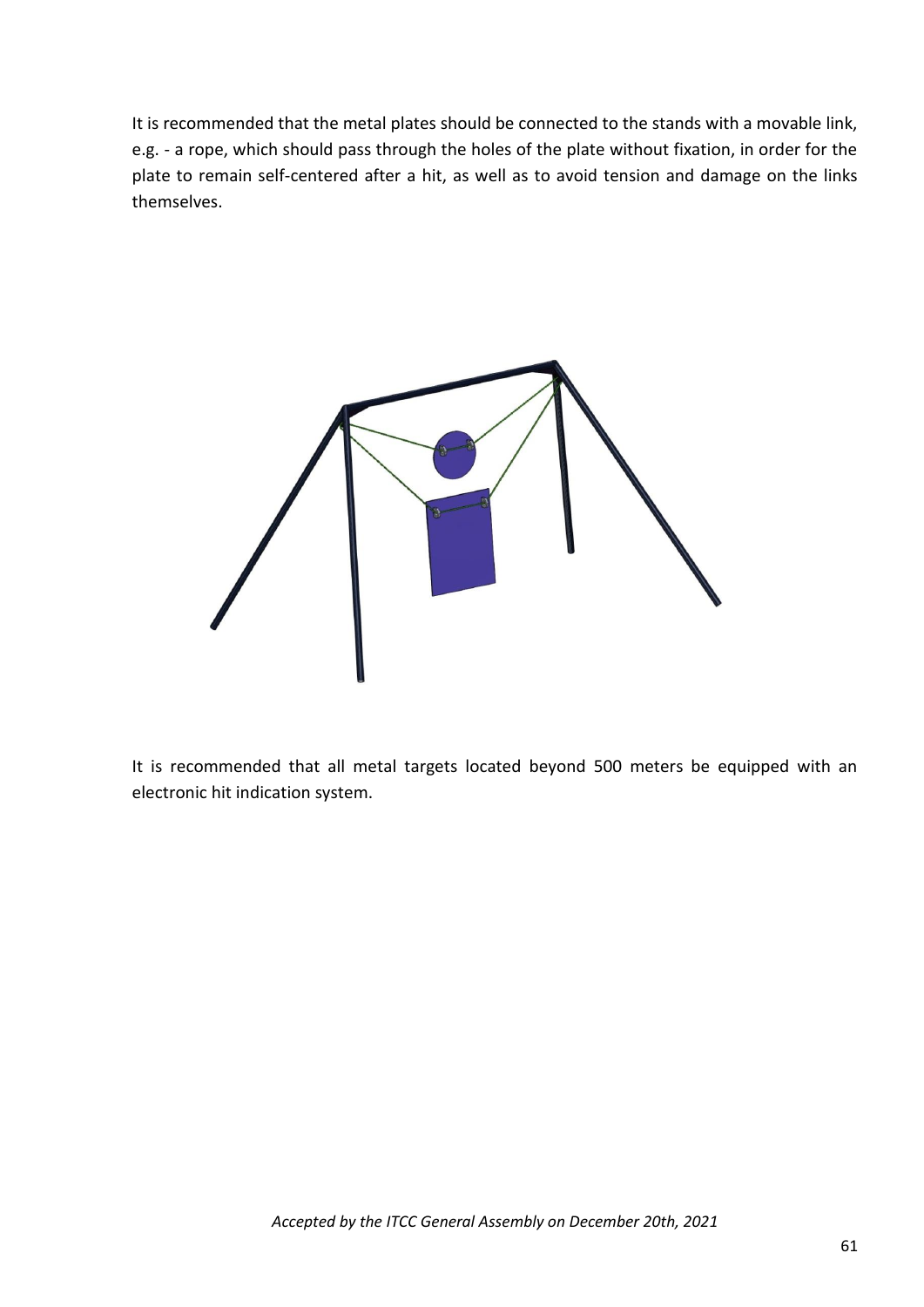# **APPENDIX 4**

to r. 7.1.2.

#### **POWER FACTOR (PF)**

The proper procedure for valuation of the Power Factor is determined by the Range Master. The Range Master will verify the appropriate and necessary tools for conducting the measurement and the means for their calibration. Afterwards they will be regarded as the official tools for the whole competition. The minimal set of necessary technical tools includes - a shooting chronograph, scales and a bullet puller.

If official technical tools for measurement are not presented, the PF declared by any competitor cannot be revoked.

ITCC approves the following procedure for testing competitor's munitions:

- Competitor's munitions are tested with his/her own weapons and in the presence of the competitor himself. Before or during the test, the weapon must not be altered in any way from the condition in which the weapon is used or will be used during the competition.
- Each competitor will provide 8 rounds for the chronograph test whenever and wherever it is appointed by the Match Officials. They have the right to require further tests of competitor's munitions at any time during the duration of the competition.
- Out of the 8 rounds collected by the Officials, one round is dismantled, the bullet is pulled and weighed, while other 3 rounds are chrono-ed.
- The numbers on the displays of the scales and the chronograph should be recorded in their absolute values (without rounding or shortening the numbers)
- PF is calculated by means of bullet weight and average velocity from the three rounds according to the following formula:



- The numbers after the decimal point are not ignored in the end result.
- If the result for PF does not cover the criteria of this Set of Rules, the velocity of another three rounds is measured by the chronograph. PF is then calculated by means of the bullet weight and the average of the highest three velocities out of the measured six rounds.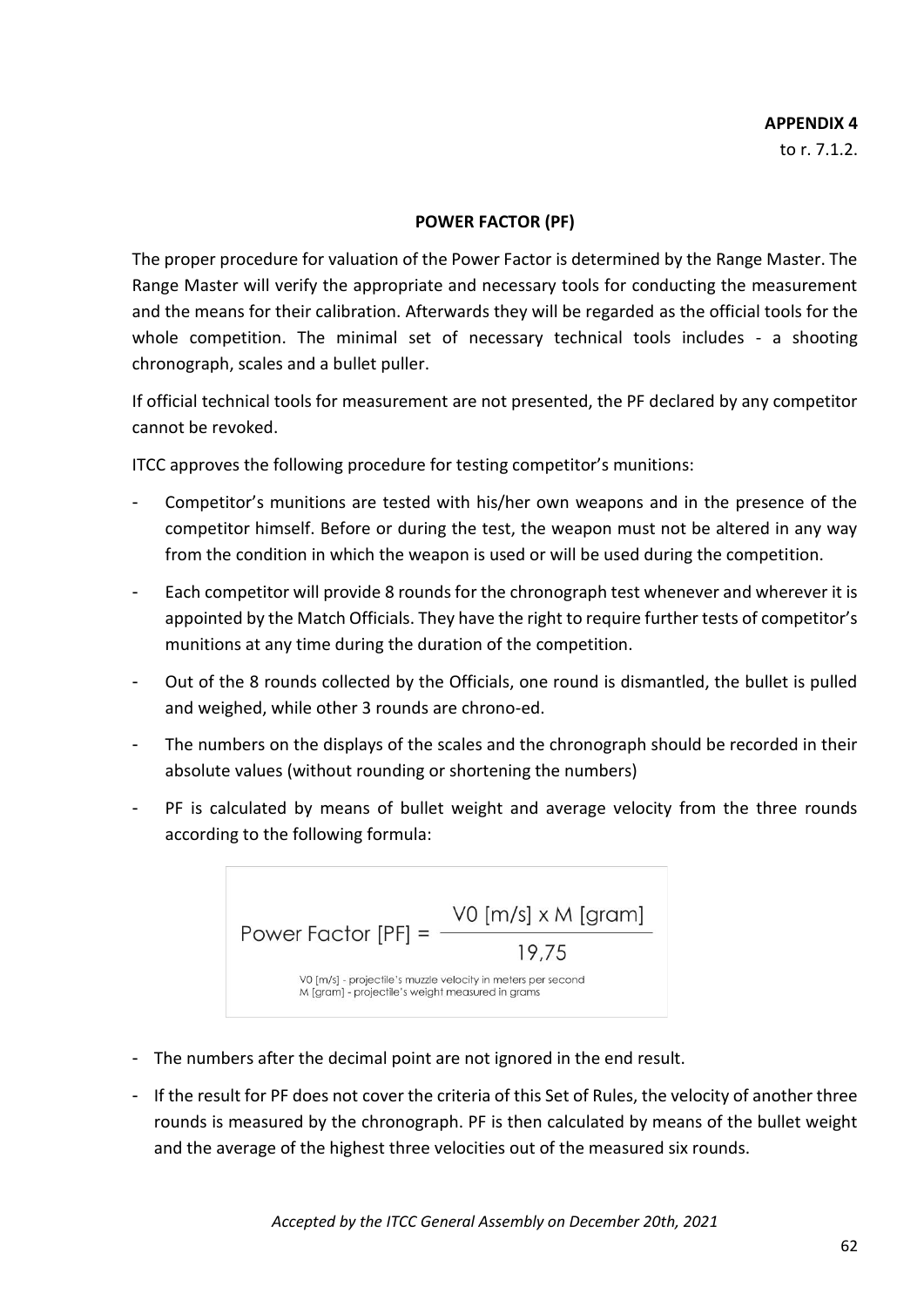- If PF is still insufficient, the competitor has the right to choose how to proceed with the final round. Whether it should be weighed and if it turns out to be heavier than the first, then recalculations are made with the heavier bullet weight, or the 8th round is fired through the chronograph and PF is recalculated by means of the weight of the first bullet and the average of the highest three velocities out of the measured seven rounds.
- If the value of PF does not cover the criteria of this Set of Rules, the competitor may continue the course of the competition, but his/her results will not be recognized for rankings or awards.
- The scorings of a competitor will be excluded from the final rankings if he/she by any reason fails to present his/her weapon for testing at the designated time and place, or does not provide the necessary rounds of ammo for testing when demanded by the Match Officials.

Any disputes which may arise during the measurements should be handled by the Range Master.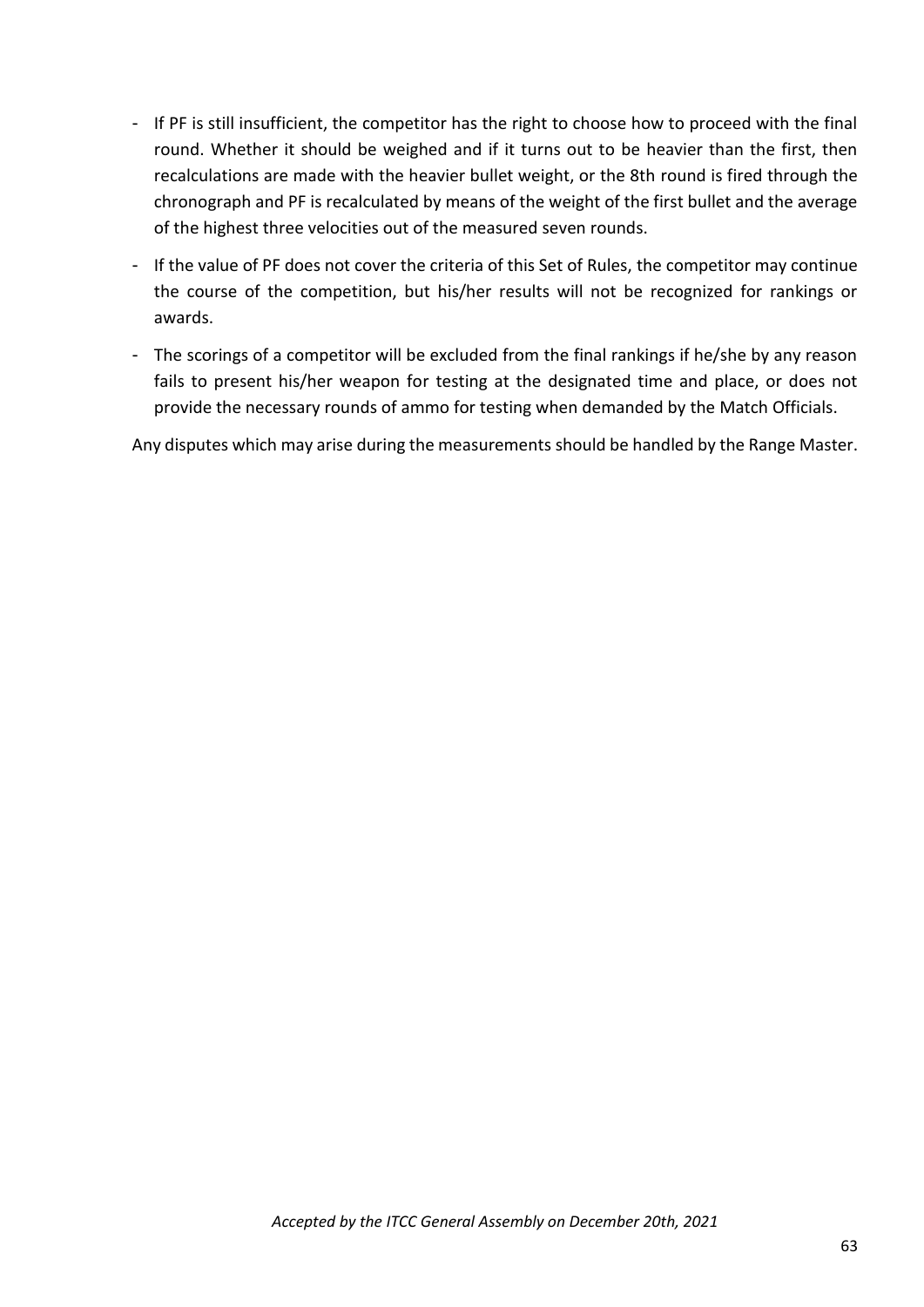# **APPENDIX 5** to r. 6.2.1

# **EXEMPLARY TARGETS FOR MODULE 1**

Sample targets from past and upcoming competitions, as well as exercise briefings are available on the online competition management and scoring platform - http://scoring.t-class.org/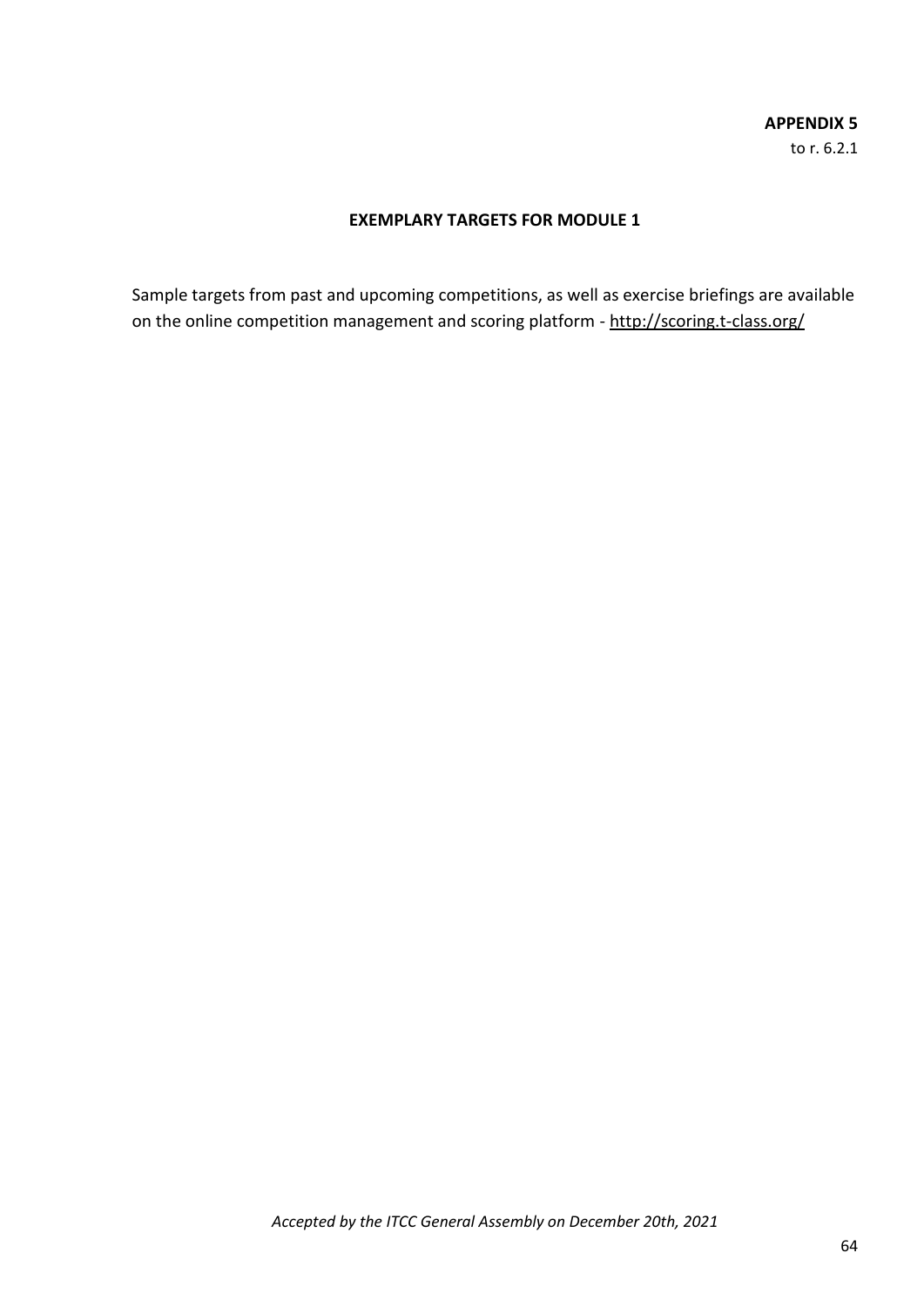#### **APPENDIX 6** to r. 3.2.3.

# **GENERAL PRINCIPLES AND RECOMMENDED SHOOTING FUNDAMENTALS WHICH HAVE TO BE INCLUDED IN THE EXERCISES OF A T-CLASS COMPETITION**

The following General principles and shooting fundamentals are recommended to be included in the design of the stages of a T-Class competition – alone or as a combination of several elements in one exercise.

#### **Discipline T-Class Tactical Sniper**

#### **Module 1**

In this module are evaluated the basic marksmanship skills of the competitor. The exercises in this module should include the following shooting fundamentals:

- 1. Accuracy and precision of shooting from stable positions.
- 2. Accuracy in complex situations:
	- a. Time limit

b. Unsupported shooting or usage of unstable supports (backpack, no rear support, etc)

c. Zeroing of the score, after a miss

d. Targets with unsymmetrical shape in relation to the center or similar, which will be difficult to be aimed

- e. Physical stress
- f. Complex order or shooting
- 3. Discrimination of targets.
- 4. Weapon manipulation and equipment control:
	- a. Fast bolt manipulation

b. Fast preparation for shot placement from fully secured state and variously placed additional equipment (on the shooter's body, at a distance from the shooter, on the shooting line, etc.)

c. Magazine reloading/changing during the scoring time

5. Fast moving and assuming of final shooting position (standing behind the rifle, after moving from a given distance, etc.).

6. Transition of shooting direction at different targets.

7. Shooting "of hand" (without additional support, only sling support) – prone, kneeling, standing.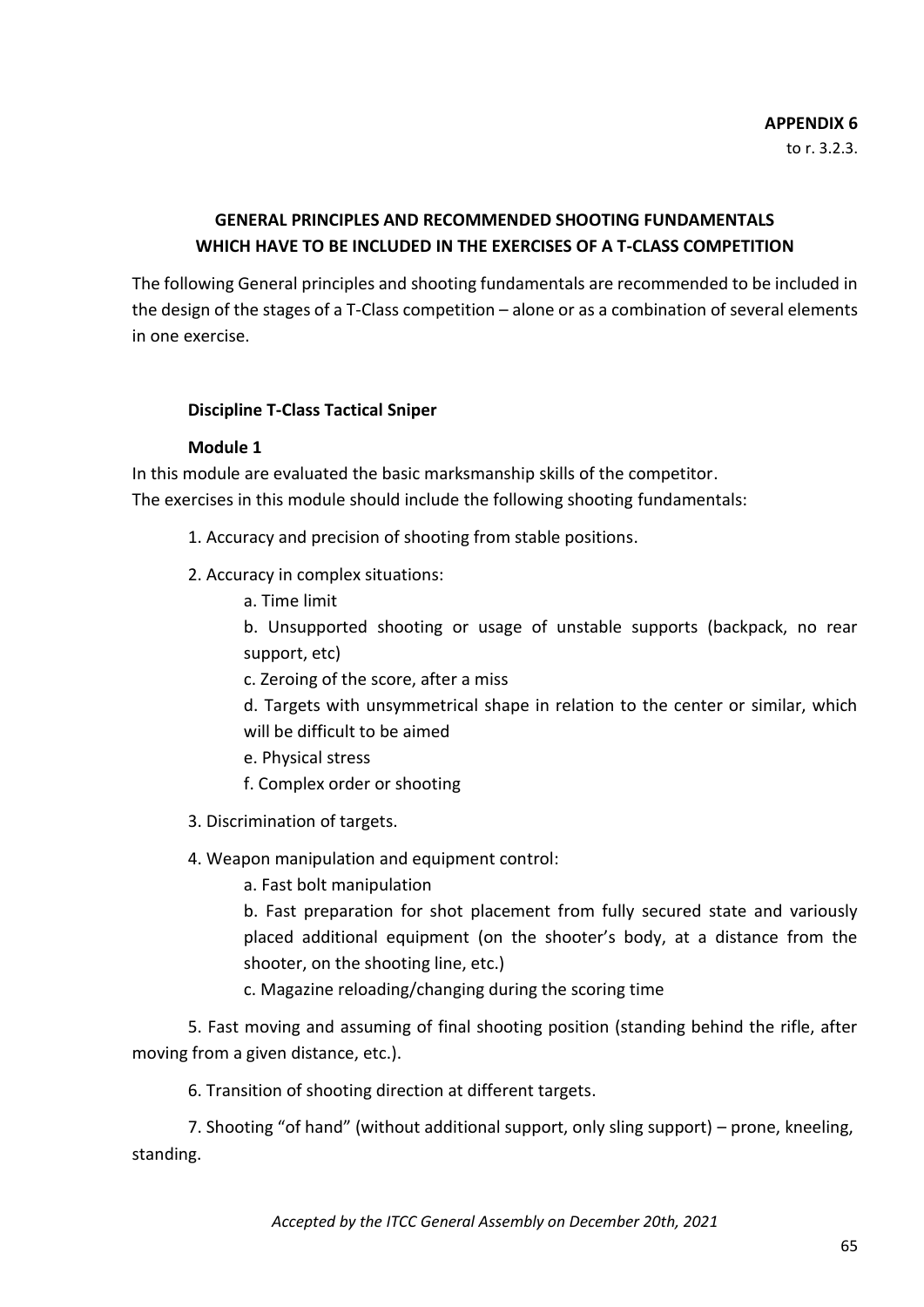- 8. Communication and target evaluation (TeamWork)
- 9. Shooting at paper targets, reactive and 3D targets

#### **Module 2**

In this module are evaluated the competitor's skills to react in dynamic and quickly changing conditions under the influence of time limitations and complex shooting scenarios. The exercises in this module should include the following shooting fundamentals:

1. Time limit.

2. A group of targets placed at different distances in front of the shooting position, often with different direction of fire.

3. Unstable and untraditional shooting positions – from windows, barricade, uncomfortable supports, holes, rocking platforms, etc.

4. Mid-range distances (described in the T-Class Set of Rules for each discipline).

5. Complex order of target engagements.

6. Fast transition of different weapons – weapon manipulation and shooting under time limitations in the Multi Gun division.

7. Development of unpredicted complications during the course of fire (falling, slipping or similar, maybe associated with light trauma, dropping of equipment, problems with the weapon, etc.) and the ability of the competitor to adapt under time limitations.

8. Proper communication and tasks arrangement between the shooters in the Team Work discipline.

9. Shooting at static, reactive, appearing and moving targets.

10. Shooting at Smart Target systems, which can provide realistic scenarios daytime and nighttime.

The scoring method in Module 2 is "Hit Factor" in which the points from the hits are divided to the time for execution of the exercise in order to calculate the coefficient – "Hit Factor". In order to be successful in Module 2, the competitor needs to achieve balance between accuracy and speed.

It is also required that the competitor understands the two methods for scoring "Virginia count" and "Comstock". The first one represents a given number of shots for one target, most often just one shot. The second one means shooting with unlimited number of shots until the target is hit or the shooter resigns.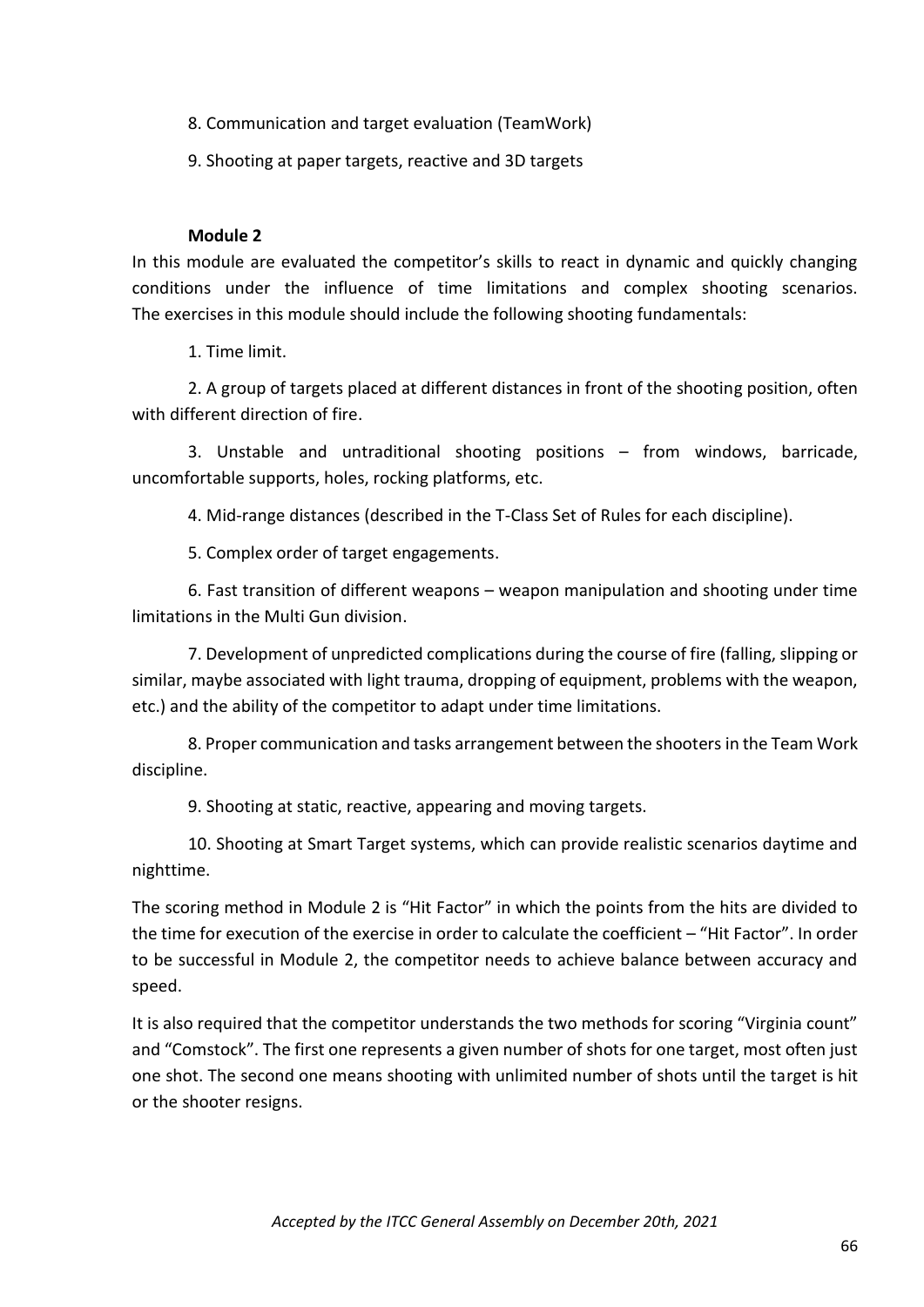#### **Module 3**

In this module are evaluated the competitor's skills for long range shooting. It requires practical approach for solving the bullet trajectory in relation to all variables which can influence the bullet path along with the shooting skills to complete such a shot. In Team Work competitions are tested also the skills of the team for communication, observation, target acquisition and target dispersion.

The exercises in this module should include the following shooting fundamentals:

- 1. Shooting at distances from 600 to 1000 meters from a stable shooting position.
- 2. Preparation of the shooting position during the time limits for preparation.
- 3. Not so rigorous time limit.
- 4. Decision for shot abandonment opposed to penalty for a miss.

5. Shooting at Smart Target systems, which can provide realistic scenarios daytime and nighttime.

6. Shooting on the "Hit Factor" method.

Although there is a time factor, it should not be so limited or critical as it is for some of the exercises in Module 1 and Module 2. Exercises which are scored by the two methods – points from the hits and "Hit Factor" have to be included in the design of Module 3.

The "Hit Factor" method in this module serves to differentiate the results of the competitors with equivalent number of hits, thus giving advantage to those who have completed quickly the process of evaluation of the shooting conditions and successful realization of the exercise.

The "Hit Factor" method is necessary in relatively complex designed stages in which there is no opportunity for the shooter to evaluate the targets before the start of the exercise and all calculations for shot trajectory are made within the scoring time. Also, in Team Work competition it will give advantage to the more cohesive team in relation to target acquisition, evaluation of environmentals, observation, spotting and correction of fire.

The "Hit Factor" method can be used for separation of results in Module 3 when the targets are relatively big and easy and the range cannot provide maximum distances of 1000 meters and is limited to shorter shooting distances.